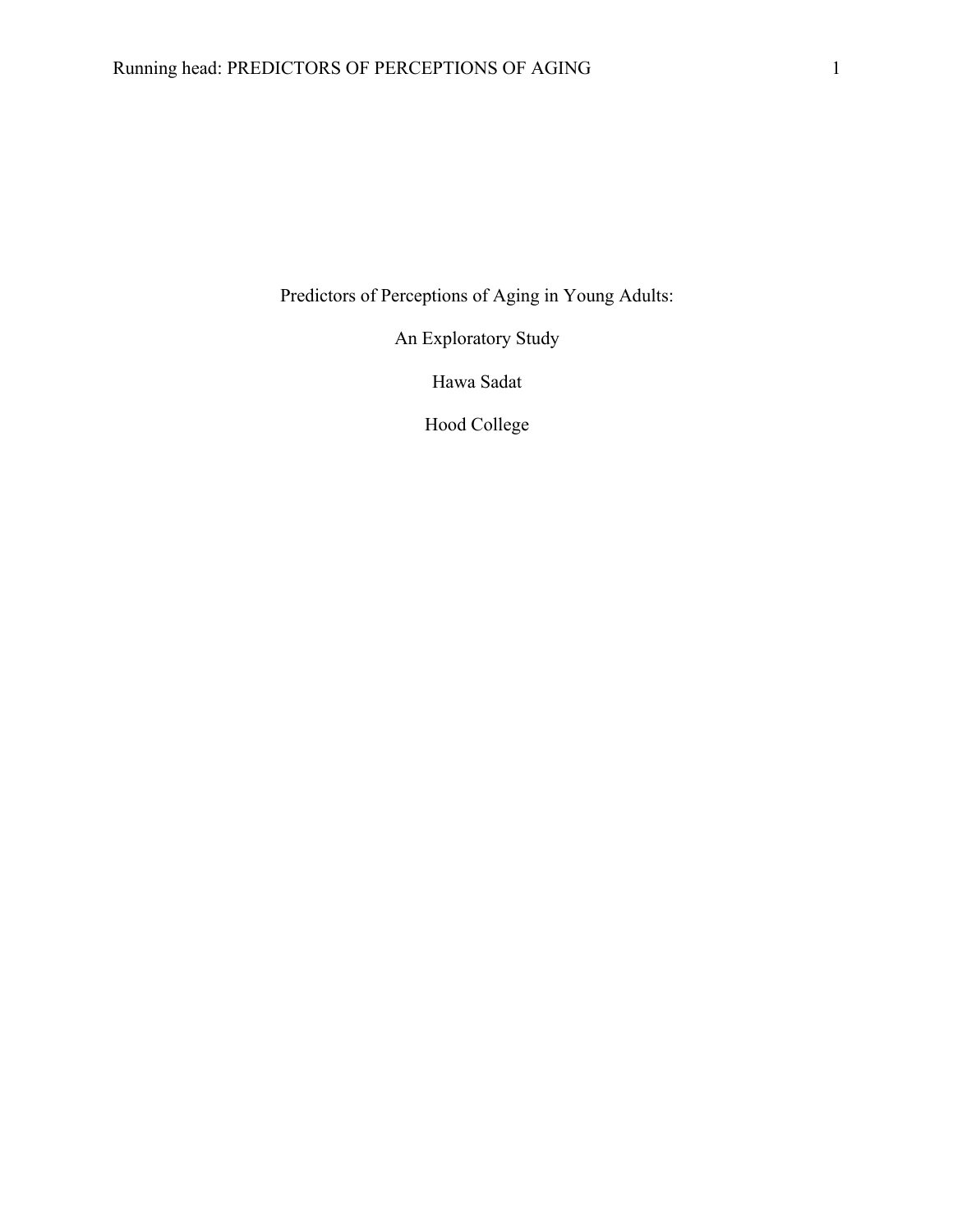#### **Abstract**

This study investigated whether religious affiliation and level of religiosity affect perceptions of aging among Millennials. I predicted that religiously-affiliated Millennials would have more positive views of aging than religiously-unaffiliated Millennials and that level of religiosity among religiously-affiliated Millennials would be positively related to perceptions of aging. A sample of 197 Christian, Jewish, Muslim, Atheist, and Agnostic Millennial participants completed questionnaires assessing their perceptions of aging and level of religiosity. Those who reported a religious affiliation had more positive perceptions of socio-emotional domains of aging than those who were religiously unaffiliated. Among the religiously affiliated subgroup, level of religiosity also was positively related to perceptions of several socio-emotional aspects of aging. Although no causal connections may be drawn, religious affiliation and religious teachings may promote more positive views of aging among Millennials. As religious decline is a continued phenomenon in the United States and, therefore, may lead to the loss of positive ideas about aging, this study calls for the implementation of programs within educational systems that not only educate individuals on aging but also promote positive ideas.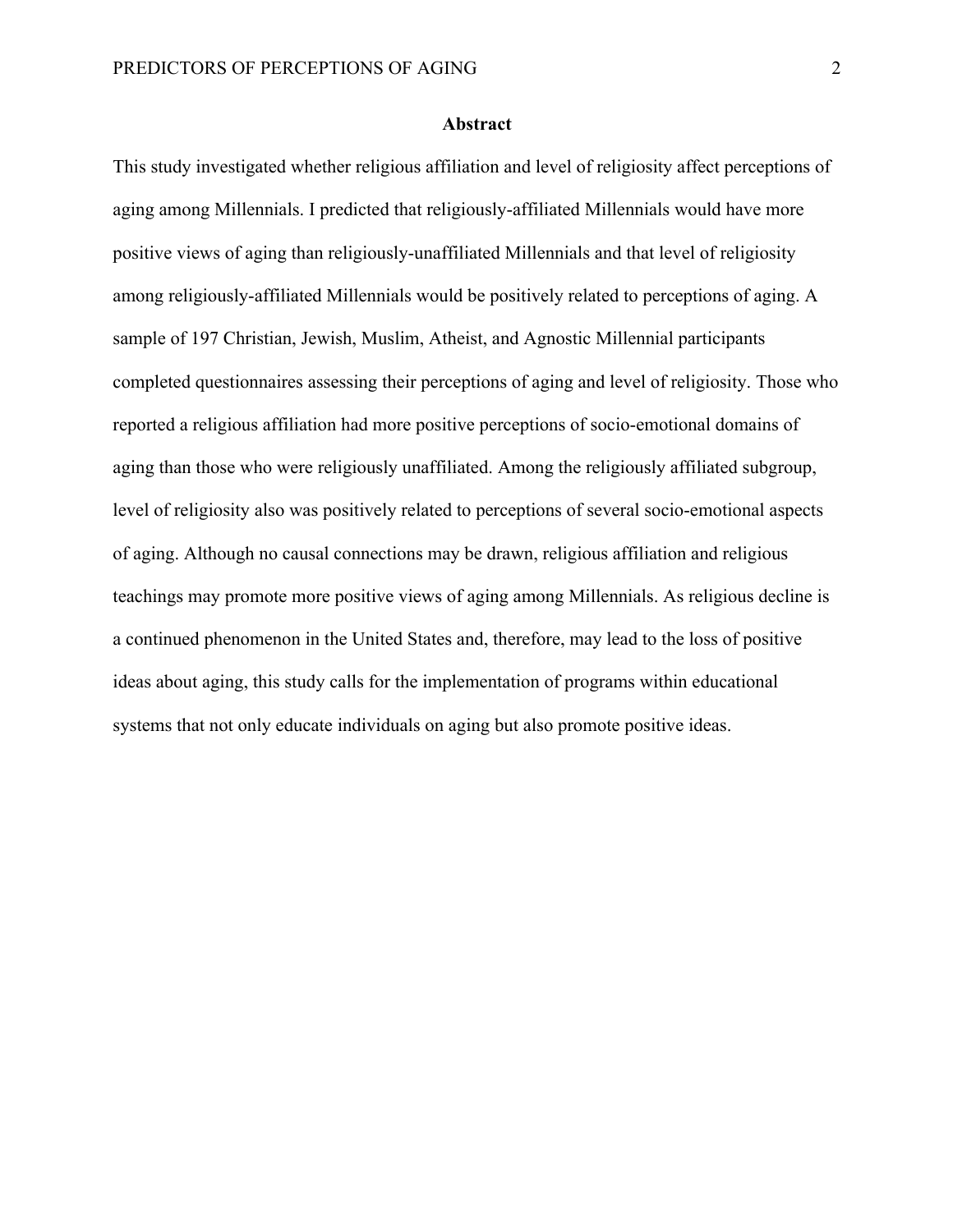It has been widely established that greater longevity in the developed world has led to a rapidly growing older adult population (individuals aged 65 years and older). In fact, by the year 2060, the U.S. older adult population is predicted to double compared to 2016 (Administration on Aging, 2018). Such a phenomenon is expected to bring about major societal and economic changes (World Health Organization, 2011; Zaino & College, 2005) and has, therefore, been referred to as a "demographic revolution" (Zaino & College, 2005). Analysts agree that to effectively adapt to these demographic and societal shifts, making efforts towards intergenerational union is an imperative strategy (Zaino & College, 2005; Zhou, 2007). Younger and older generations must learn to coexist, especially as older adults are remaining in the workforce well beyond traditional retirement age (Desilver, 2016).

Perhaps most fundamental to the effort towards intergenerational cohesion will be Generation Y, also referred to as *Millennials –* a population of "emerging" adults (Arnett, 2013) who will officially comprise the majority of the U.S population in 2019 (Fry, March 2018) and are currently the majority of the U.S. workforce (Fry, April 2018); Millennials are more likely to come into contact with older adults who are growing in numbers and working longer. Perceptions of aging/older adults among Millennials may serve as clues for how Millennials will view and treat older adults*,* which may, in turn, determine the quality of their intergenerational relationships (Pasupathi & Lockenhoff, 2002; Zhou, 2007). Therefore, Millennial views on aging *and* factors that may affect them, are important to assess.

Religion is one such factor that is known to promote specific ideas about aging (McFadden, 1995; Whittington, 2010). In fact, many religious teachings encourage special consideration of the aged and promote compassionate and respectful treatment of older adults (Coleman, 2009; McFadden, 1995; Moberg, 1972; Whittington, 2010). Interestingly, a notable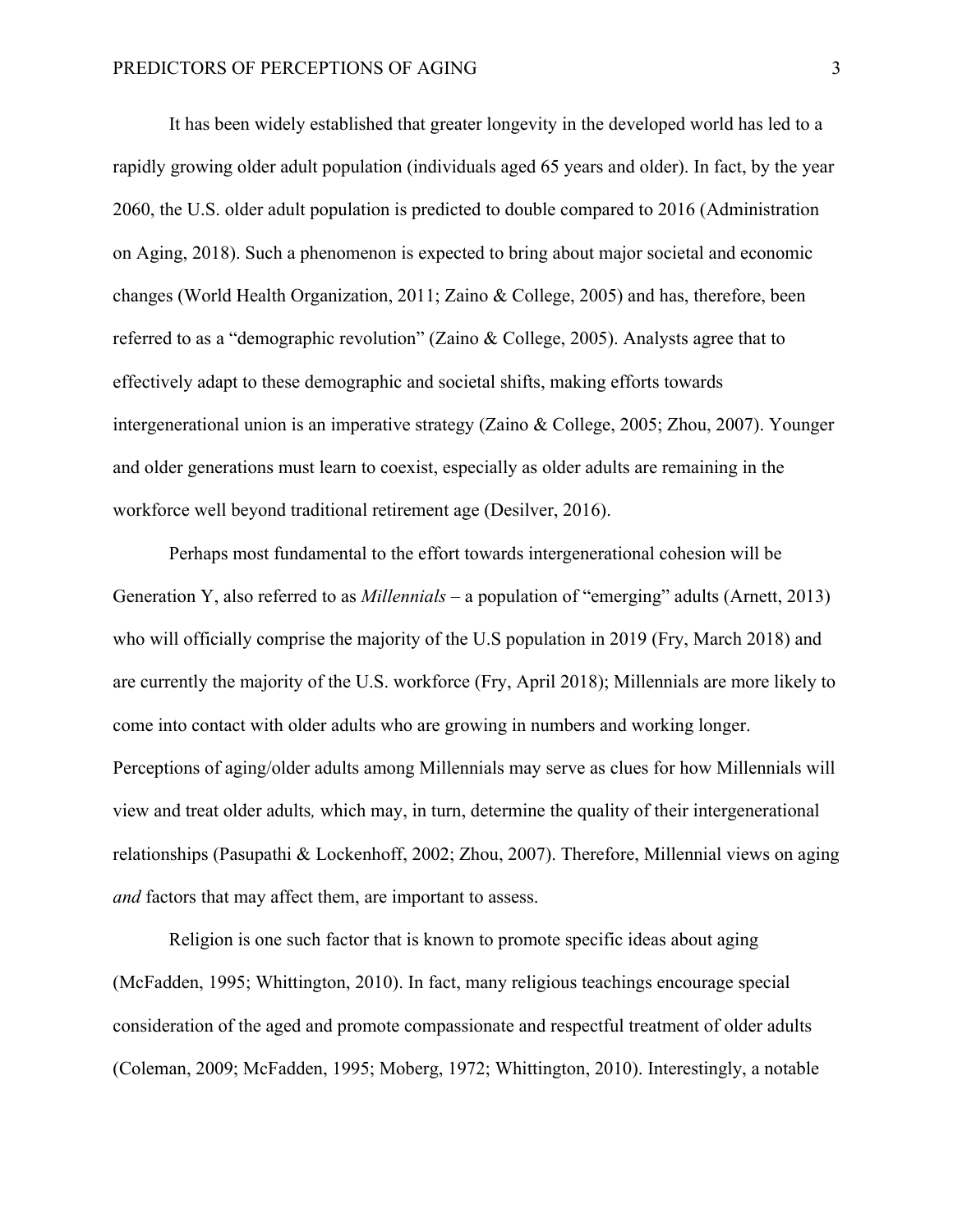general trend among Millennials is a declining association with religion (Alper, 2015; Lipka, 2015; Pew Research Center, 2014). Thus, religion is a variable that may potentially affect Millennials' perspectives and behaviors toward aging and older adults.

This study investigated whether perceptions of aging differ by religious affiliation and level of religiosity among Christian, Muslim, Jewish, Atheist, and Agnostic Millennials. Because no prior studies have assessed Millennial religion and perceptions of aging, I will begin by reviewing previous findings on perceptions of aging. I will then provide a brief background on general characteristics of the Millennial cohort and the rationale for investigating the relationship between religion and perceptions of aging among Millennials. I draw upon Sergio Moscovici's Social Representation theory as a guiding construct for how religion may lead to communal thinking among Millennials, which may influence their perceptions of aging.

#### **Background and Rationale**

The literature on perceptions of aging/older adults focuses on societal factors, such as culture and population aging, and on individual factors, such as contact with older adults, level of education, age, and gender (Lyons, 2009; North & Fiske, 2015)

## **Societal Factors**

**Culture and modernization.** Culture appears to be the most widely studied variable in the perceptions of aging literature. The belief that eastern cultures are more positive in their views of aging than western cultures is widely held (North & Fiske, 2015; Zhang et al., 2016). These beliefs are based on the notion that eastern cultures display "interdependent" values, which are associated with positivity towards aging and older adults. On the other hand, convention holds that several components of western culture – modernization and individualism – result in more negative perceptions of aging (North & Fiske, 2015; Zhang et al., 2016; Zhou, 2007). This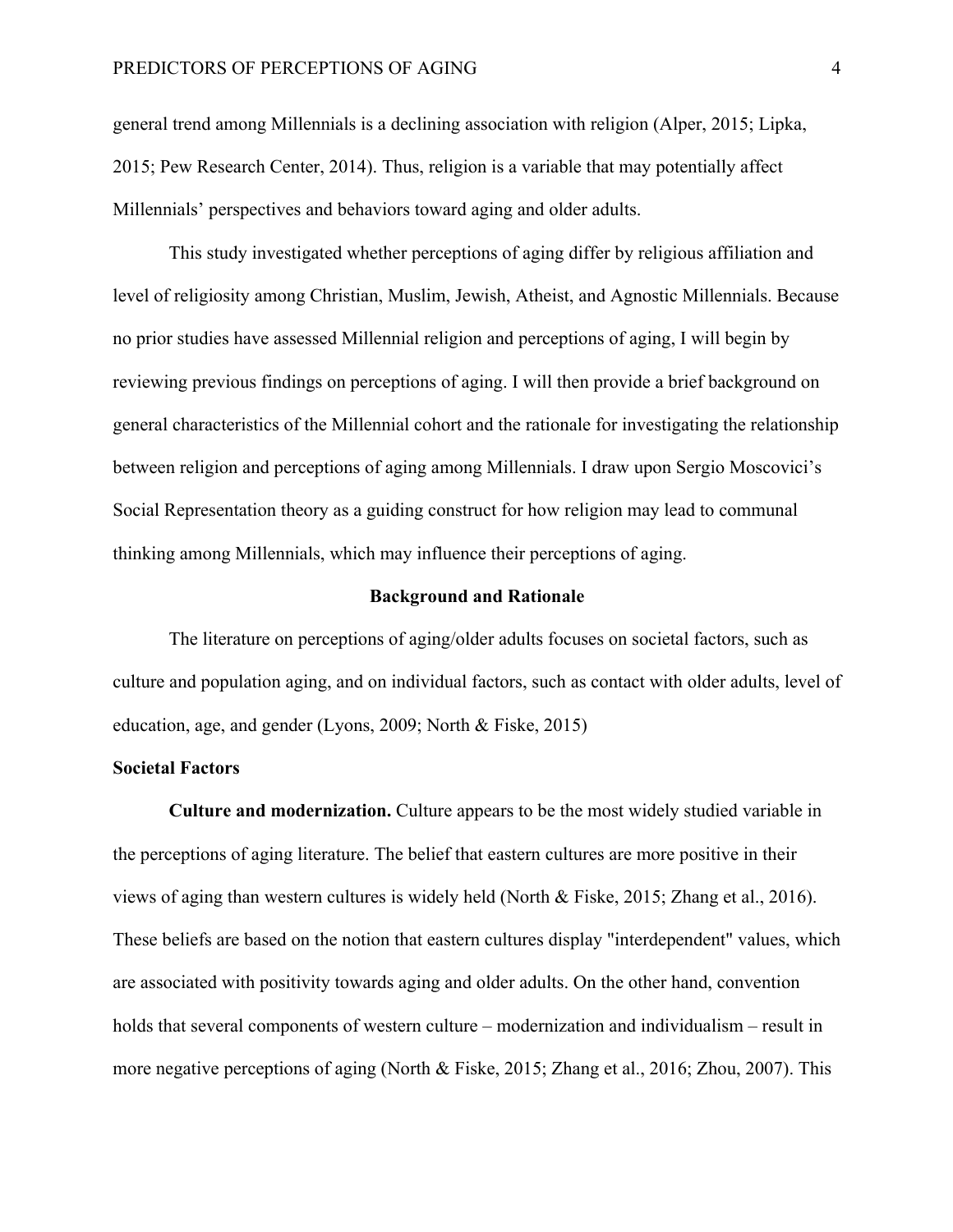is because theorists believe that the value system that upholds modernization and individualism dismantles the traditional status given to older adults and results in a devaluation of their "outdated" experience (North & Fiske, 2015).

More recent research highlights the fact that this east/west comparison is limited and flawed (Lockenhoff et al., 2009; North & Fiske, 2015; Zhang et al., 2016). In fact, much of the prior research in this area is largely inconclusive regarding whether individuals in eastern versus western cultures differ in their perceptions of aging (Lockenhoff et al., 2009; North & Fiske, 2015; Zhang et al., 2016). Lockenhoff et al. (2009) analyzed the biological, mental, emotional, and social views of aging among individuals in 26 different cultures and found that there were many shared ideas of aging across cultures. Individuals across cultures uniformly perceived *declines* with age in "physical attractiveness, the ability to perform everyday tasks, and new learning" and *increases* with age in "wisdom, knowledge, and received respect" (Lockenhoff et al., 2009, p. 1). In fact, the value placed on individualism in western cultures may generate positive views of aging (North & Fiske 2015; Zhou, 2007). Inglehart and Baker's (2000) "revised modernization theory" is often referenced in research where western values are contemplated in promoting positive views of aging, as the authors assert that modernization and individualism can generate progressive values of tolerance and appreciation for individual uniqueness (Lockenhoff et al., 2009; North & Fiske, 2015; Zhou, 2007).

**Population aging**. Research has considered whether societies with a higher proportion of older adults have more negative perceptions of older adults (Butler, 2009; North & Fiske, 2012; Lockenhoff et al., 2009; Walker, 1990). Researchers who find that greater population aging is correlated with negativity towards aging reason that societies with proportionately greater numbers of older adults generate more competition for public resources and obligate younger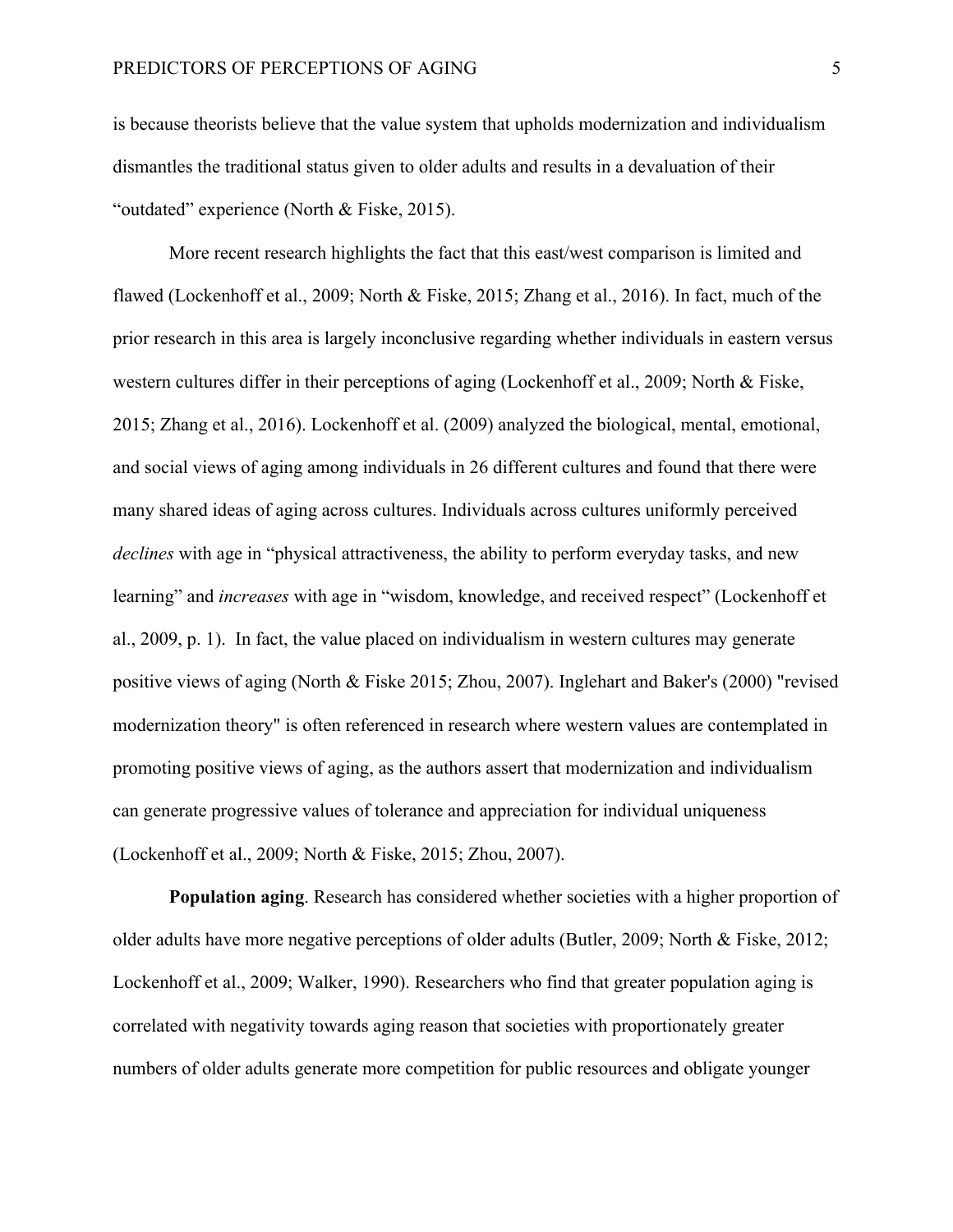cohorts to assume the responsibility to care for those older adults (Butler, 2009; North & Fiske, 2015; North & Fiske, 2012; Walker, 1990). Analysts believe that interdependent values mixed with a greater proportion of older adults frustrates the duty bound younger cohorts who feel obligated to care for the aged in their societies (North & Fiske, 2015). The most concrete support for this current speculation was provided by North and Fiske (2015) in their cross-cultural metaanalysis. These researchers examined proportions of working populations compared with proportions of older adults in need of support across several countries; they found a correlation between increased population aging and negative perceptions, and they concluded that this relationship may be even stronger in eastern countries, where the proportions of older adults are highest.

#### **Individual Factors**

Studies generally find that more individual contact with older adults is positively related to perceptions of aging (Cadieux, Chasteen & Packer, 2018; Flamion et al., 2017; Lockenhoff et al., 2009; Tan et al., 2004), and education levels also appear to be positively related to perceptions of aging (Lockenhoff et al., 2009). Researchers report that greater contact with older adults can eliminate negative stereotypes and fostering positive attitudes (Cadieux et al., 2018). Lockenhoff et al. (2009) found that even in societies with large older adult populations (which tends to generate negative perceptions of aging), high education levels generated more positivity towards the idea of aging. On the other hand, factors such as age and gender do not appear to be related to perceptions of aging (North & Fiske, 2015).

Perceptions of aging/older adults and factors that may affect these perceptions are rarely investigated beyond the broad factors highlighted in this review. Additionally, because much of the literature on perceptions of aging focuses on a cultural level of analysis, which serves as a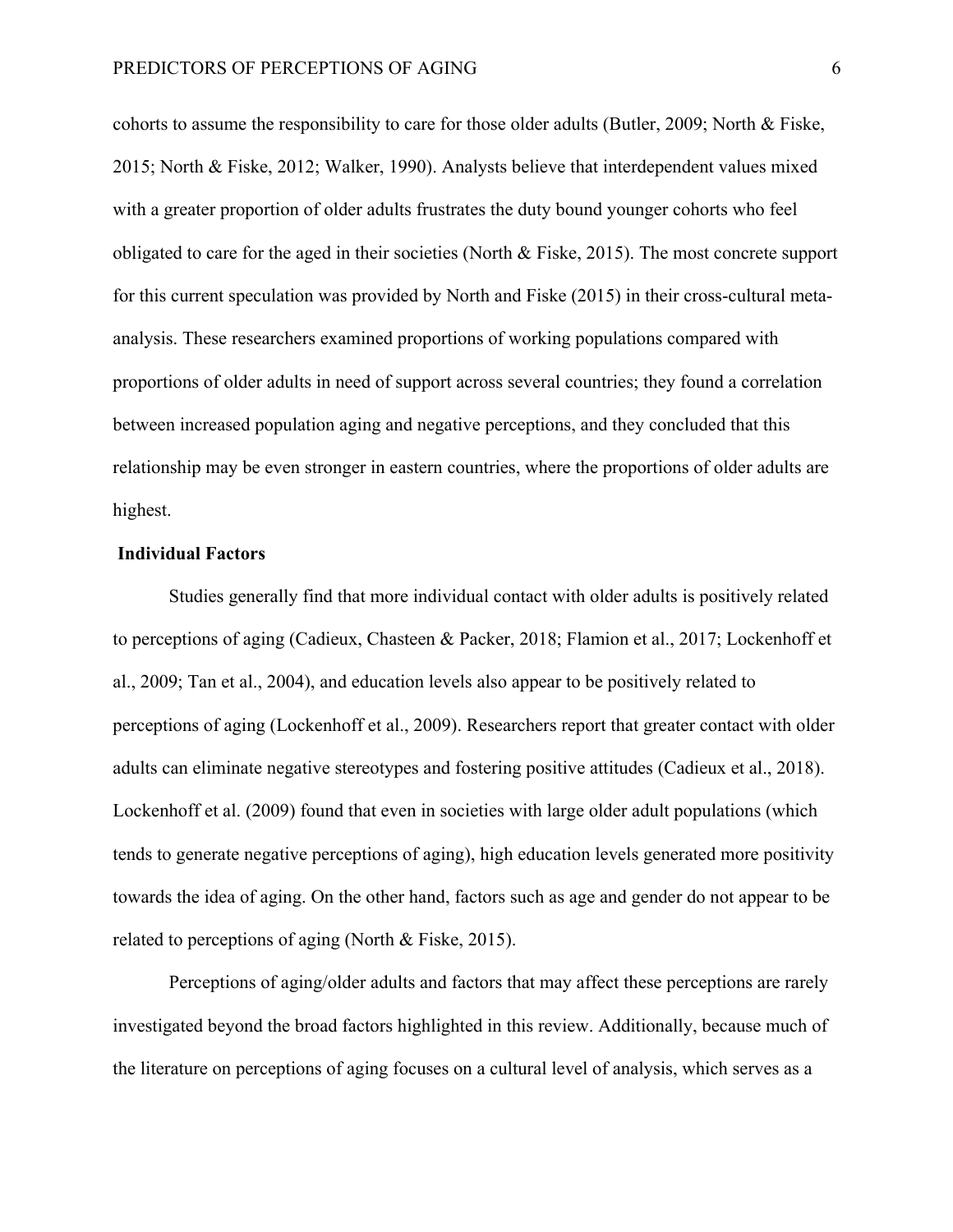limited scope of analysis that is difficult to generalize, many of the findings serve only as vague conclusions (Lockenhoff et al., 2009).

### **Millennial Profile**

The birth years that constitute the Millennial generation are varied among sources. For this study, I will use the years specified by the Pew Research Center, as it is a reputable information source. Therefore, I will consider Millennials to be individuals who were born from 1981 to 1996 (Pew Research Center, 2014). As such, the oldest Millennials are 36 and the youngest are 19 at the time of this study.

As the older adult population has been increasing, Millennials have also increased in number and, in 2019, they are projected to become the largest cohort living within the U.S. (Fry, 2018); therefore, Millennials also comprise the largest proportion of younger generations. There are 71 million Millennials in the U.S., and they are estimated to reach 74.3 million in 2050 through immigration (Fry, 2018). Because Millennials have become such a significant portion of the U.S. population, it is important to understand their perceptions on aging, as they face a reality in which older adults will also be a large demographic with whom they must share resources and cooperate.

Millennials possess many distinguishing characteristics and trends. One of the most differentiating features of the Millennial generation is their strong connection with and ability to use the internet and technology (Pew Research Center, 2014), as the generation was born into an advanced digital era. Consequently, they have been dubbed "digital natives" (Pew Research Center, 2014).

Millennials are generally liberal and supportive of tolerant policies. For example, Millennials are the largest supporters of gay marriage, the most lenient towards immigration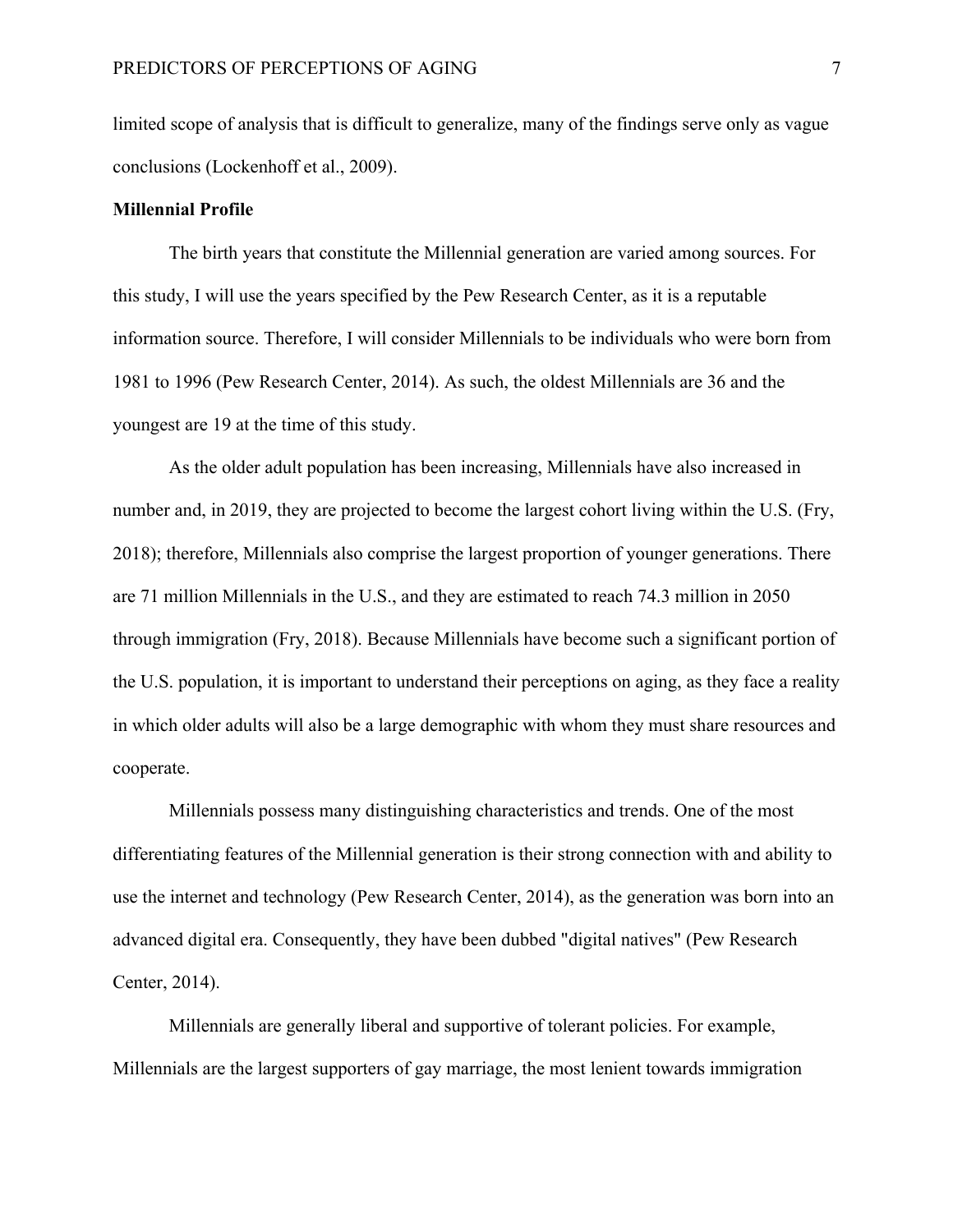policy, and they are much less apprehensive towards changes in American values, such as single parent homes or interracial marriage (Pew Research Center, 2014). Their general broadmindedness may be due, in part, to the fact that Millennials are the most racially diverse generation (Pew Research Center, 2014). Politically, Millennials display a rejection of current government: 50 percent are unaffiliated with either major U.S. party, and they are less likely to identify as patriotic than older generations (Pew Research Center, 2014).

Despite being the most educated American cohort, Millennials are poorer and, in more debt, than Generation X'ers or Baby Boomers were at equivalent ages (Pew Research Center, 2014). Many Millennials still reside with their parents, further preventing them from entering the "traditional" adult roles expected of earlier generations (Pew Research Center, 2014). In 2014, 68 percent of Millennials were unmarried, and one fourth of the millennial population may never marry (Wang & Parker, 2014). Because the Millennial life course shows considerable differences from earlier generations, this cohort may be ushering in future changes to familial societal norms.

**Millennial decline in religion.** Religion has a very strong presence in the United States. Not only do most U.S. citizens belong to a faith tradition, the U.S. is currently the only advanced nation where many of its citizens value religious faith (Pew Research Center, 2002). Researchers have noted that such a strong religious presence may affect general American perceptions and culture (Shepperd et al., 2014). Millennials, however, display a different relationship with religion and religious affiliation. Amidst such high levels of conviction in the U.S., the Millennial cohort is rejecting organized faith and embracing secularism at record levels.

A 2012 Pew study reported that "...a third of adults under 30 – are religiously unaffiliated today, the highest percentage in Pew research polling" (Pew Research Center, 2012, p. 1). The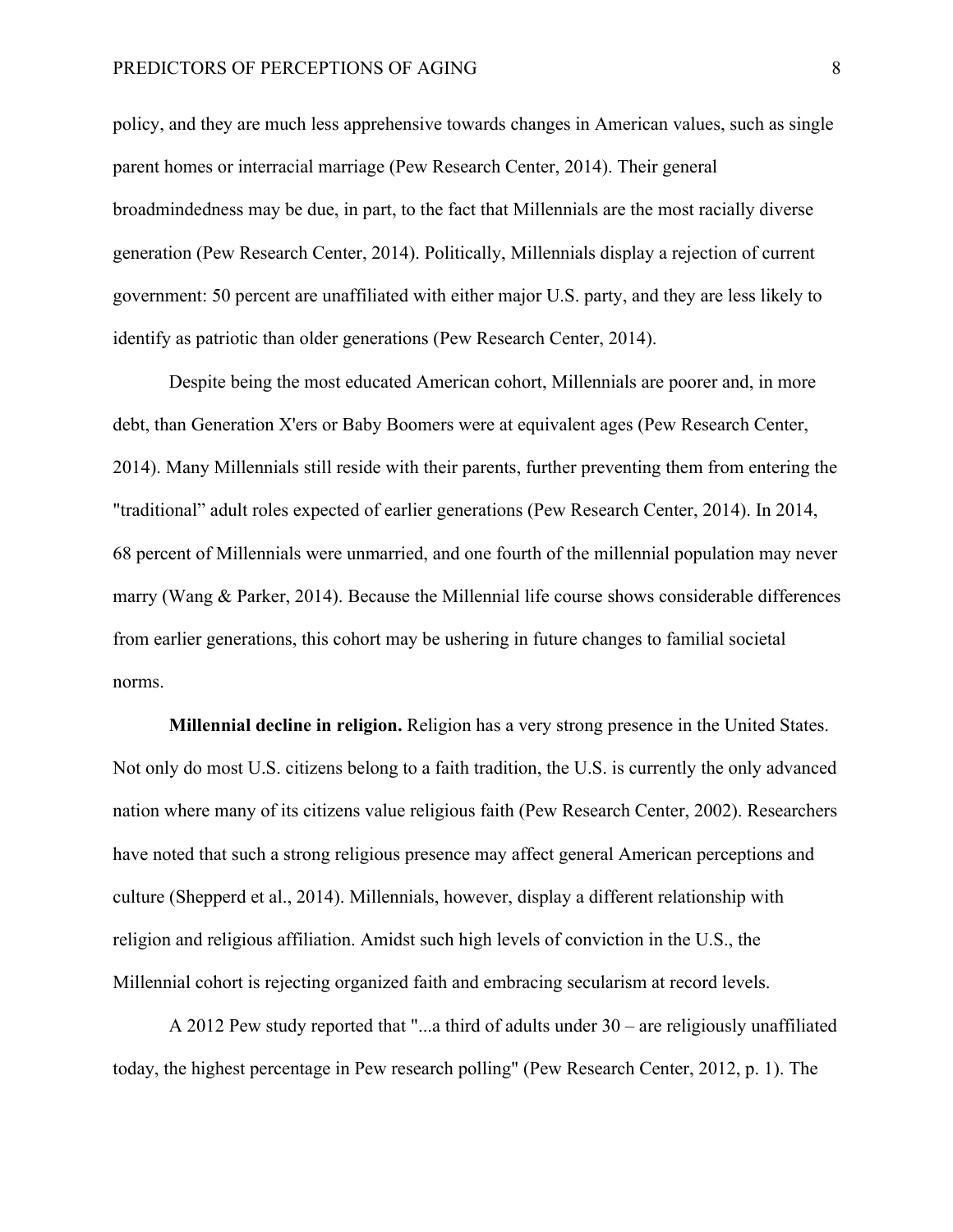adults that Pew is referencing are the Millennial cohort, who are characteristically displaying trends that dismiss customary values. More recently, Lipka (2015) found that 35 percent of Millennials do not associate with any religion. Consequently, Millennials have the highest rates of religious alienation when compared to older cohorts, both currently and at equivalent ages (Pew Research Center, 2014; Twenge, 2015). The significant Millennial withdrawal from religion mirrors the growing change among all American age groups: 22.8 percent of the overall U.S. public was considered religiously-unaffiliated in 2015, and that number is projected to continue increasing (Pew Research Center, 2015). Despite the significant level of religious alienation among Millennials, a majority of the cohort still identify with religion. As a very diverse generation, levels of religiosity differ among Millennials by race, with African-American and Hispanic-American Millennials characterized as more institutionally religious than non-Hispanic White Millennials (Pew Research Center, 2012).

Twenge et al. (2015) found higher levels of individualism among Millennials to be related to lower levels of religiosity and religious affiliation. Individualism, which is characterized by independence, self-determination, and striving for uniqueness, appears to be incompatible with religious values, which promote a group focus (Twenge et al., 2015). As cited by Twenge and colleagues, research has shown that individualistic and religious values have a particularly negative relationship in societies where the presence of religion is common, such as the United States (Gebauer, Paulhus & Neberich, 2012).

Despite these findings, researchers have differing ideas as to whether this decline is a temporary trend representing the carelessness of youth, or a permanent and growing societal change (Pew Research Center, 2014; Twenge, 2015). Twenge et al. (2015) analyzed national surveys spanning over 48 years (1966-2014) and three different adult cohorts (Baby Boomers,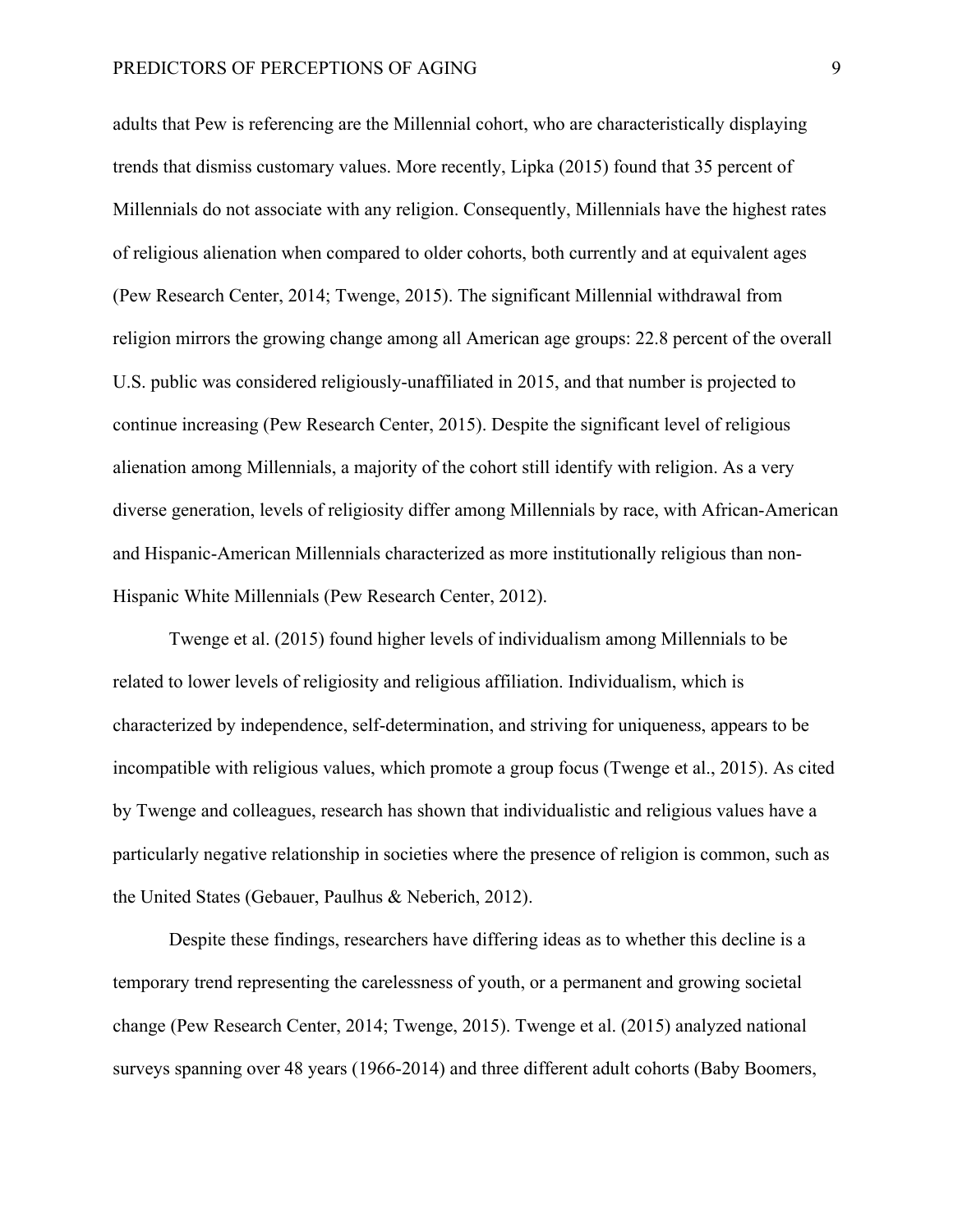Gen X'ers, and Millennials) and found that the recent decrease in religion among Millennials is significantly higher than preceding generations and is, therefore, more than just an age-related phase. Twenge and colleagues' generational analysis is a significant indicator that differences in era is what has brought about this decline in the need or want for religious conviction. In fact, the number of younger adults and adolescents who reject religion and do not partake in religious activity has doubled (Twenge et al., 2015). Thus, Twenge et al. (2015) attribute lower levels of Millennial religiosity to a cultural shift, i.e., a more permanent movement (Twenge et al., 2015). This decline in religious affiliation and religiosity among Millennials may affect perceptions of aging and, in turn, the relationship between younger and older cohorts.

**Millennial perceptions of aging.** The literature on Millennial perceptions of aging is limited, as most research incorporates all younger generations collectively, rather than giving primary focus to Millennials. However, one Millennial-focused study conducted by Branscum and Sciaraffa (2013) found that Millennials have high levels of negative perceptions of older adults, as well as negative views towards respecting older adults and working/interacting with older adults. Likewise, the Pew Research Center reported that 53 percent of Millennials feel that federal programs should be geared towards benefiting younger generations, rather than older generations (Pew Research Center, 2014). Despite these findings, the Pew Research Center reported that Millennials generally revere the elderly and are in favor of supporting older generations: "A majority say that the older generation is superior to the younger generation when it comes to moral values and work ethic. Also, more than six-in-ten say that families have a responsibility to have an elderly parent come live with them if that parent wants to" (Pew Research Center, 2010, p. 3).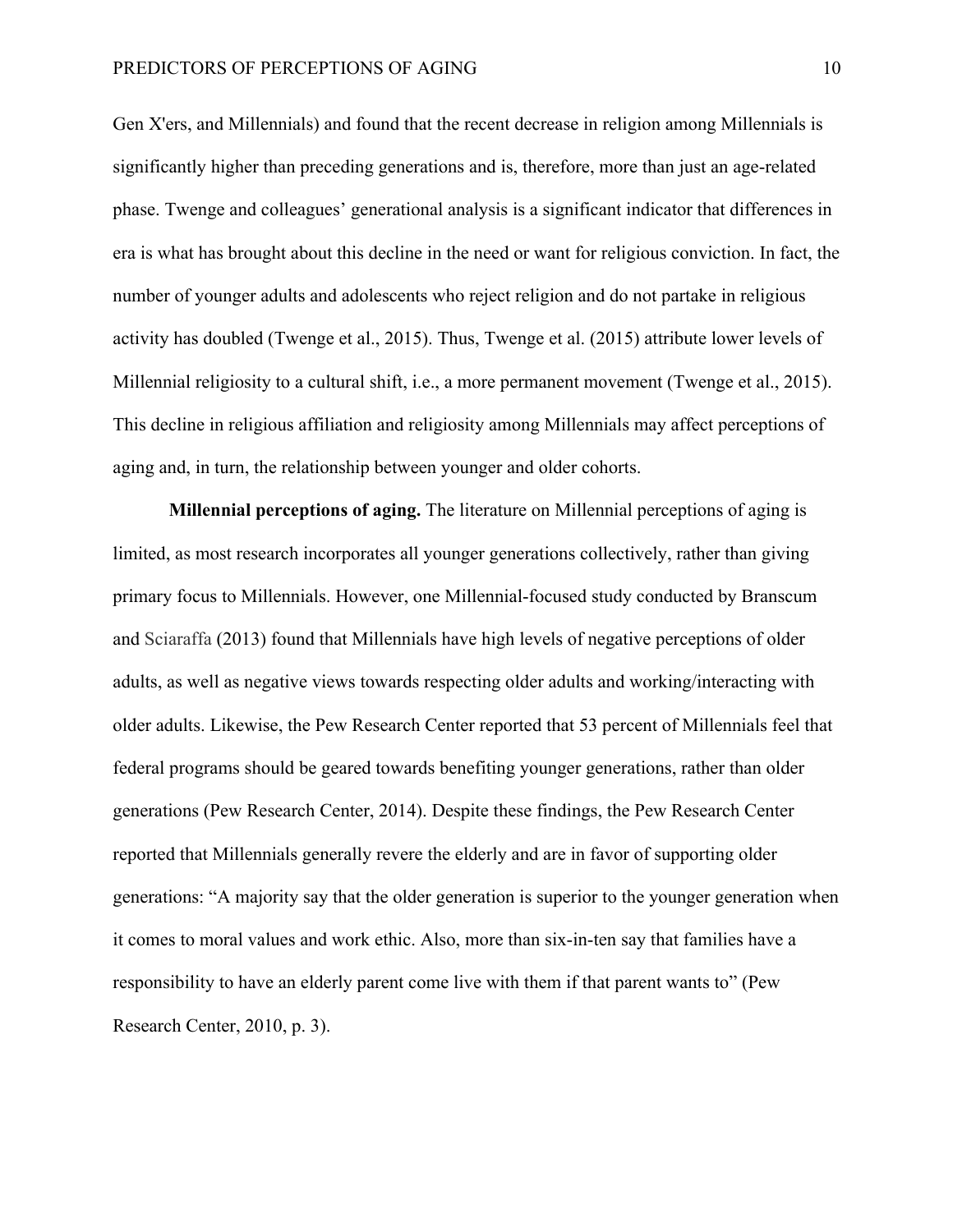## **Importance of Millennial Aging Perceptions**

**Intergenerational unity.** A steadily increasing aging population within the United States is expected to bring about change to societal and fiscal structures (Ortman et al., 2014; Zaino & College, 2005). Moody and Sasser (2006) point out that our older population "on average, is now living longer, is better educated, and is in better health than ever before" (p. 415). The most current calculations from the Administration on Aging (AOA) are that, in 2016, 15.2 percent of the population consisted of older adults, (Administration on Aging, 2018) and by 2030 (a reality only 12 years away) the older adult population will expand to 20 percent (Ortman et al., 2014). This rise in the number of older adults is projected to steadily continue; the U.S. Census Bureau estimates that there will be 83.7 million older adults in the United States by 2050 — double the numbers recorded in 2012 (Ortman et al., 2014). Accordingly, As the older population increases, aging and older adults will become more common in society.

A primary point of concern for both researchers and White House Conference on Aging (WHCoA) leaders, is the accommodation of such a larger older adult population, as the proper management and support of the increasing older adult population is fundamental for society to continue functioning effectively (Zaino & College, 2005). Researchers have established that the shifting demographics will bring about significant changes to public programs and resources portioned for older adults (Zaino & College, 2005; Ortman et al., 2014). As a result, WHCoA leaders and researchers have cited "intergenerational unity" – the cooperation of and support of all age groups – to be a chief strategy in successfully adapting to the increasing older adult population (Zaino & College, 2005; Zhou, 2007). Intergenerational cohesion has been an important topic of conversation since the 1995 WHCoA and became a dominant theme in 2005, which marked the beginning of progressive policies and the effort to address the drastically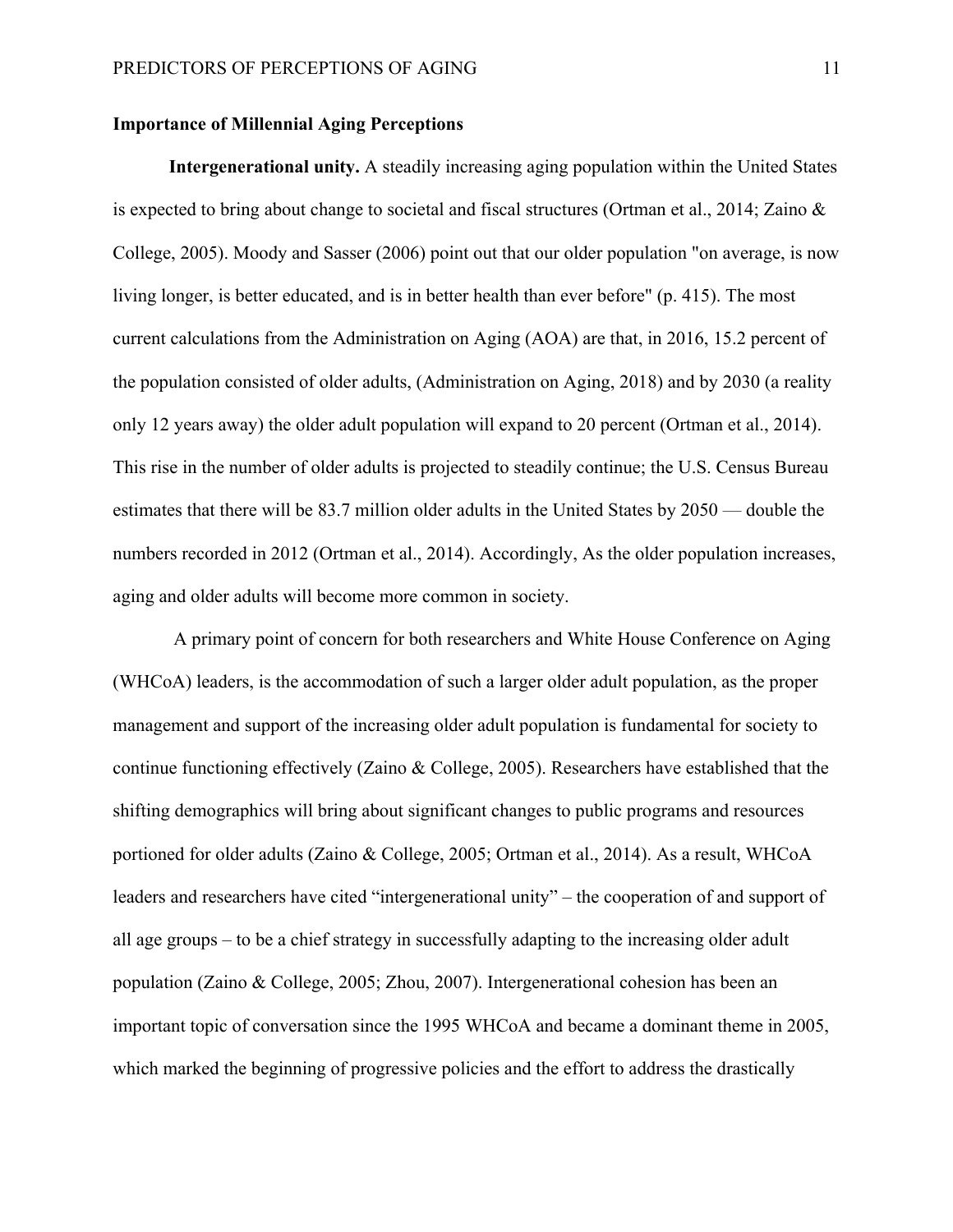increasing aging population (Zaino & College, 2005). Experts believe that the policies and programs that require interdependence and partnership among younger and older generations will thwart the potential for instability due to changing demographics (Zaino & College, 2005).

To achieve positive intergenerational cohesion, we must consider and study the perceptions of younger generations (Zhou, 2007). This is because *perceptions* and *attitudes* towards aging influence *behavior* towards older adults (Pasupathi & Lockenhoff, 2002). Indeed, the perceptions of younger generations about older adults may significantly impact the personal and societal well being of older adults (Levy & Meyers 2004; Pasupathi & Lockenhoff, 2002; Zhou, 2007). In a cross-cultural study examining the knowledge of American and Chinese college students about aging and/or "being old" (Zhou, 2007, p. 812), Dr. Ling-Yi Zhou illuminated the importance of intergenerational relationships and the role of understanding perceptions:

...*younger cohorts' perception of the older cohorts has significant implications for the older adults. As life proceeds, older adults will eventually need care and support, and it is usually the younger generations who are performing such tasks. Quality care service and healthy, loving relationships with senior adults will be out of the question if younger people's views of older adults are negative or if they misunderstand the needs and preferences of the elderly. To help foster intergenerational understanding, the very first step is to find out what mutual knowledge exists across generations."* (Zhou, 2007, p. 4)

**Millennials in the workforce. I**n 2016, Millennials became the largest percentage of the labor force (Fry, 2018) – at a time when older adults are also becoming a more common element of the American workforce, increasingly working beyond retirement (Desilver, 2016; Drake, 2014; Pew Research Center, 2009). Moreover, Millennials are joining a labor force with three preceding generations: Traditionalists, Baby Boomers, and Generation X (Eisner, 2005); two of these cohorts (Traditionalists and Baby Boomers) encompass the older adult population (Eisner, 2005). Considering this, Eisner (2005) suggests that Millennial perceptions of aging and older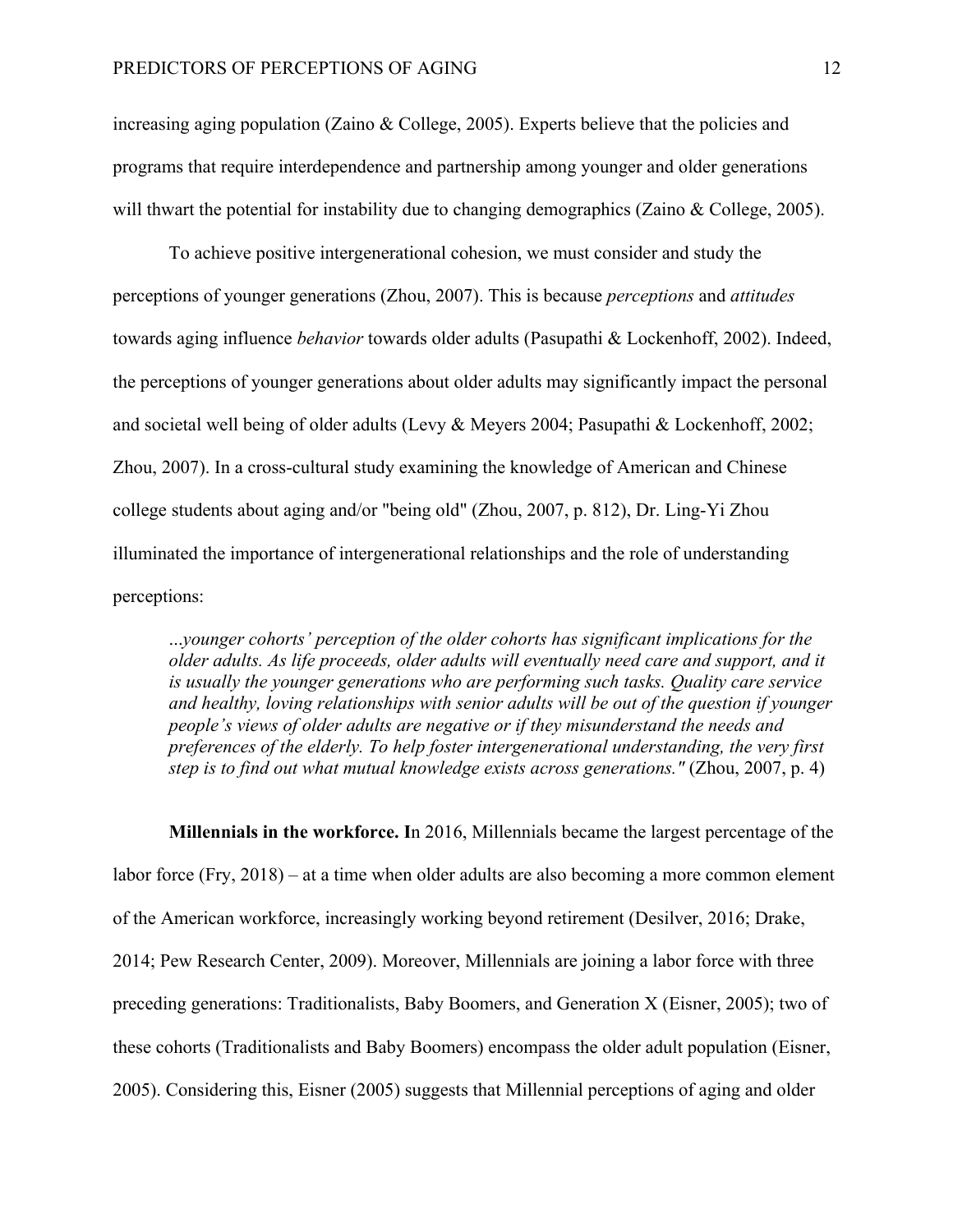adults are important within the professional setting, as their perceptions may influence their interactions with older colleagues and their progress into the labor force.

In response to this circumstance, there has been a growing body of literature on managing employees with considerable age differences and promoting "intergenerational harmony" (Brack & Kelly, 2012; Bransum & Sciaraffa, 2013; Eisner, 2005; Myers & Sadaghiani, 2010). Because perceptions of aging are known to affect attitudes and behaviors towards older adults, any negative or misguided views may contribute to workplace maltreatment of older adults by the dominant U.S. generation (Millennials).

### **Importance of Analyzing Millennial Perceptions through Religion and Religiosity**

As stated previously, religion is a widespread phenomenon that may influence perceptions (Koenig, 2012; Shepperd et al, 2014), and there is a significant decline in religion among the Millennial cohort (Alper, 2015; Lipka, 2015; Pew Research Center, 2014; Twenge, 2015). This may prove to be significant for perceptions of aging among Millennials, as religion contains teachings that promote positive meanings towards aging and older adults.

**Religion and effect on perceptions.** Researchers and theorists have solidly established that religion has no uniform definition (Koenig, 2012; Pals, 2006), and the construct of religion and its application have been given various meanings across many fields of study (Pals, 2006). However, what is known is that religion is a widely practiced phenomenon (Pew Research Center, 2012); 84 percent of the global population are reported to be religiously-affiliated, 54.9 percent of which are followers of the three major monotheistic religions: Christianity, Judaism, and Islam (Pew Research Center, 2012). Additionally, religious disassociation has become a major global trend. The religiously-unaffiliated represent 16.1 percent of the global population and are only surpassed by Christianity and Islam in membership (Pew Research Center, 2012).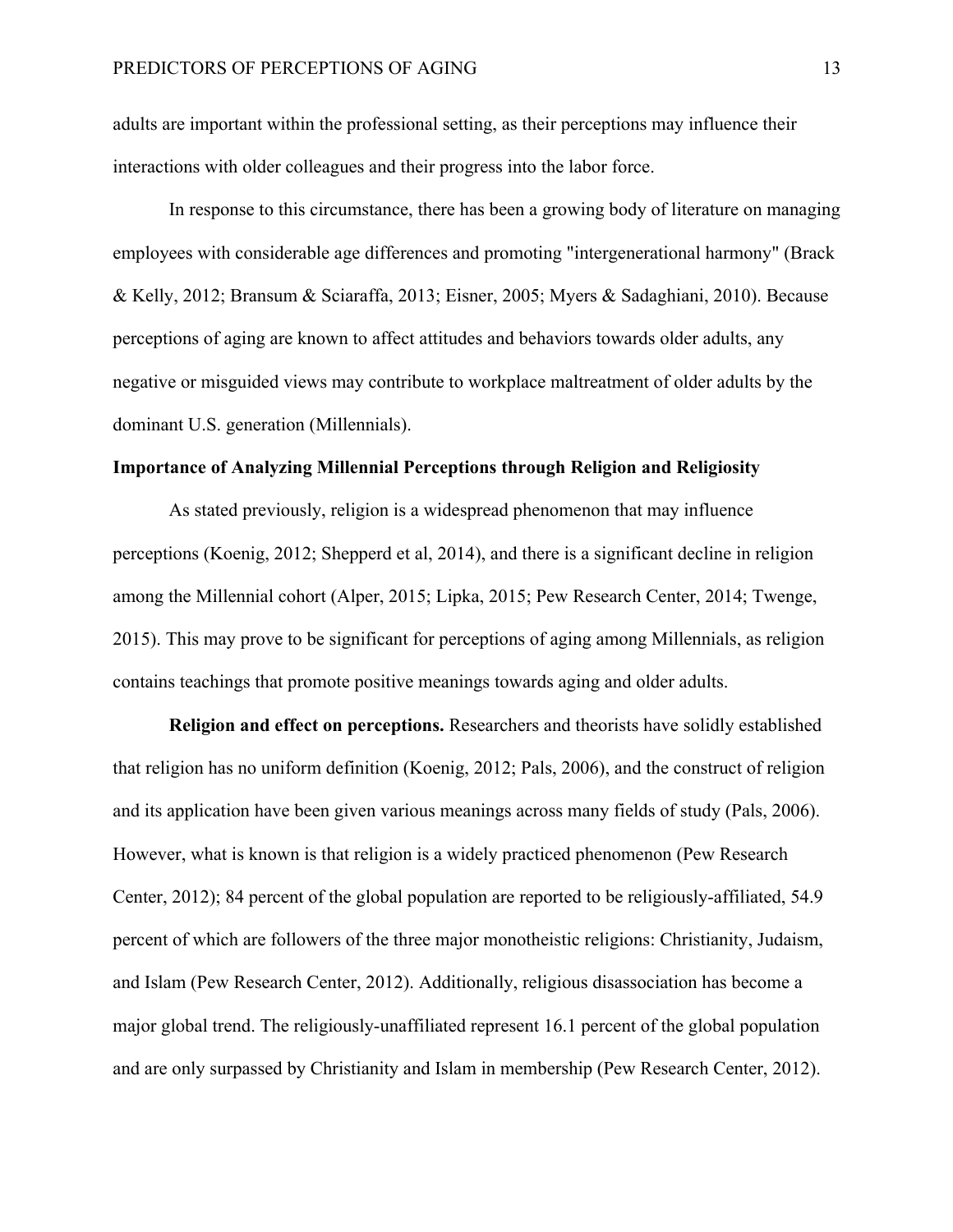As both religion and religious dissociation are considerable parts of our world, they become important variables to consider when studying perceptions of aging.

Koenig (2012) defines religion using a psychosocial framework, characterizing it as "an organized system of beliefs" and traditions that is used to create a relationship with a higher power and to guide both our understanding of the world and our behavior towards others (Koenig, 2012, p. 212). Using this definition, it can be assumed that religion is a system that can affect our perceptions and attitudes and is, therefore, a factor that may influence perceptions on aging.

Research has found religion to be a significant element in an individual's worldview, which is defined as a conceptual framework used by an individual to interpret the world and guide behavior (Shepperd et al., 2014). Furthermore "greater religiousness corresponds with a stronger worldview" (Shepperd et al., 2014. p. 298), and worldviews based in religion are connected to greater levels of cognitive and physical well-being (Shepperd et al., 2014). The effect that religion has on worldviews (and, as a result, on behaviors) demonstrates that religion (or lack thereof) has a considerable effect on perceptions and can affect our ideas of aging.

Likewise, religion is a powerful predictor of other trends, such as attitudes in politics and social policy. For example, Pew reported that 60 percent of the religiously-unaffiliated (a great majority) favor the Democratic party (Pew Research Center, 2012). Moreover, individuals who have disassociated with organized religion are much more likely to identify with liberal policy: 72-73 percent of religiously-unaffiliated individuals are supporters of abortion and same sex marriage (Pew Research Center, 2012).

**Religion and aging perceptions.** Most work in the fields of religion and gerontology focuses on the effects of religious affiliation for aging persons themselves. For example,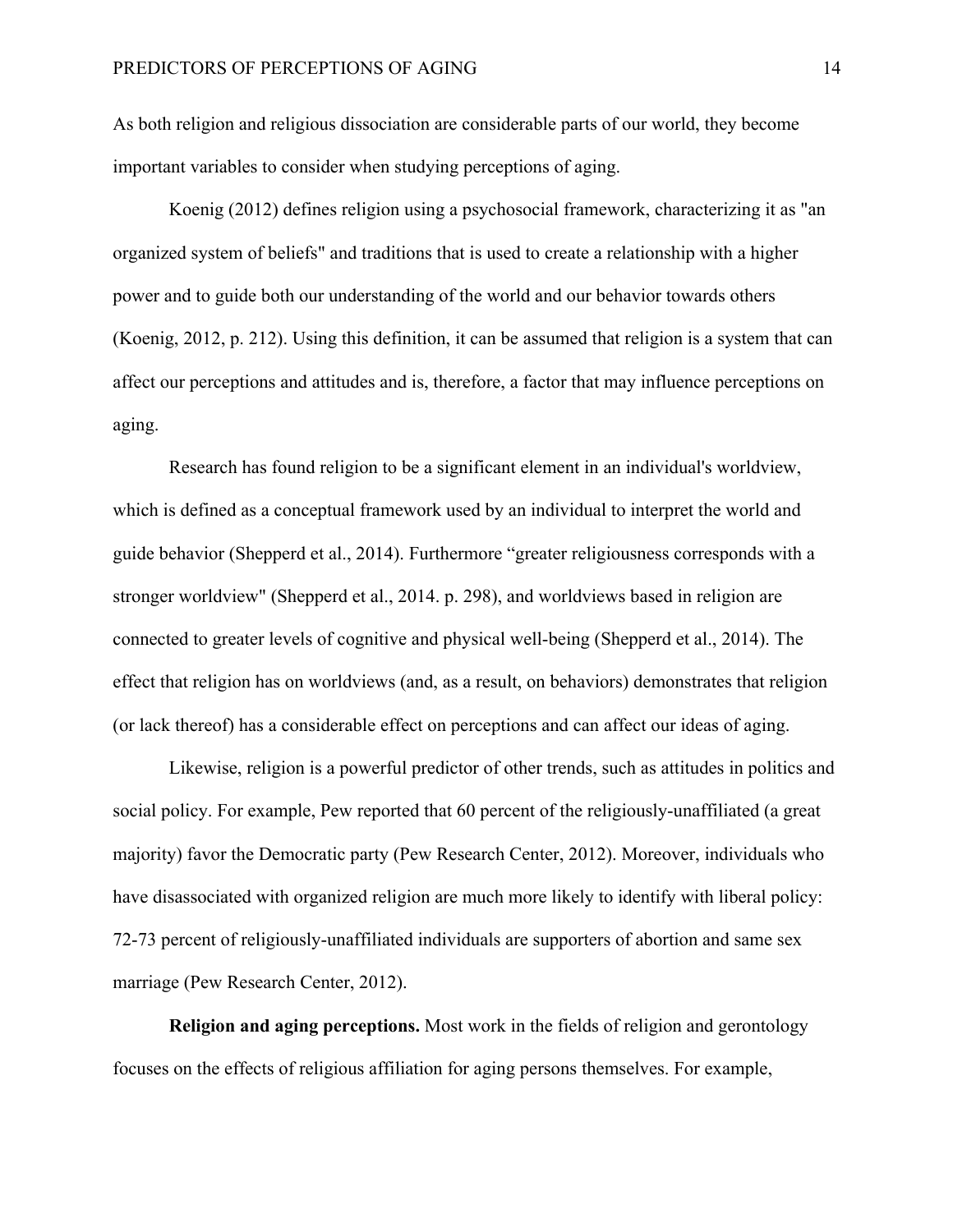religious conviction is believed to be positively related to the self- concept and to the overall well-being of older adults (Koening, Kvale & Ferrel, 1988; Krause, 2003; McFadden, 1995). However, there is very little information on how religion affects perceptions of aging among younger demographics. A 2015 cross-cultural study assessing the effects of "personal" and "communal" values on attitudes towards older adults found that adhering to a group value system or "communal values" led to more favorable views towards aging and older adults (Zhang et al., 2016). Zhang and colleagues found that those who had "stronger religious beliefs" (a type of communal value) had more agreeable attitudes towards older adults, and, therefore, towards aging (Zhang et al., 2016). In addition, Ellison and Xu (2015) found that religious conservatism and resolute religious conviction fosters a belief in aiding older adults and promotes positive intergenerational relationships. Despite these few examples, modern publications that address religion and perceptions of aging are scarce, as most literature that addresses the conceptions of aging within Christianity, Judaism, and Islam are much older sources.

 Christianity, Judaism, and Islam are known to promote notable veneration towards older adults. This is demonstrated through teachings that assure respect and a favorable status for older adults and values that go beyond the mainstream ideals associated with youth (McFadden, 1995; Moberg, 1972; Moody,1990; Sanecka, 2015; Stambler, 1982; Whittington, 2010). McFadden illustrates this concept:

*Judaism and Christianity also deny that human value depends upon productivity and youthful appearance. Aged individuals who no longer experience biomedical, psychological, and social ideals of health, active mastery of environment and extensive interpersonal networks can find affirmation of their fundamental worth in religion. In addition to Judaism and Christianity, other world religions, like Islam, convey*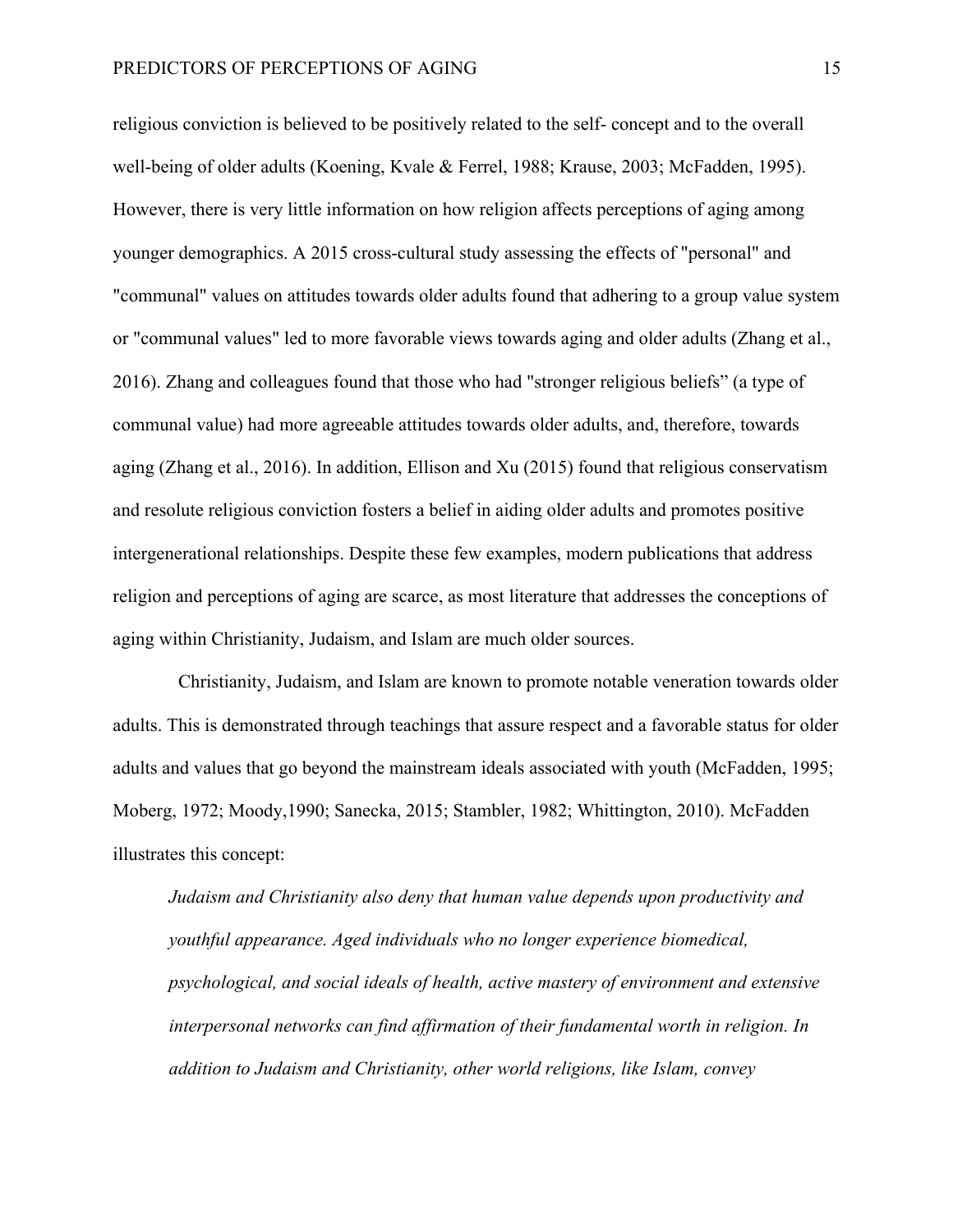*meaningful portrayals of late life possibility for spiritual growth and fulfillment.*" (McFadden,1995, p. 164).

Respect for older adults is a theme present in all three major religions. The fifth commandment is cited as a major source for Christians and Jews in their views of older adults: "Honor thy father and thy mother that thy days may be long upon the land which the Lord thy God giveth thee" (Exodus 20:12). In Judaism, ageing is associated with wisdom, a characteristic that establishes dignity and portrays older adults as serving a practical and helpful purpose in communities (Stambler, 1982).

Like Judaism and Christianity, Islam stresses respect towards ageing parents, which is translated as respect for older adults (Moody, 1990). As Moody points out, filial piety is a significant value in Islamic teachings. Islam emphasizes that despite the biological weakening that occurs with old age, ageing is a time that can offer plentiful productivity and satisfaction, so long as one maintains strong convictions and dutifully follows Islamic morals (Moody, 1990). Thus, the three major monotheistic religions define aging in a way that grants a positive societal status and self-concept to older adults.

**Social representation theory.** Moscovici's Social Representation theory is a psychosocial lens of analysis that asserts that an individual's social perceptions are influenced by their group membership and the "social representations" their group creates (Wagner et al., 1999). Moscovici (1963, p. 251; as cited in Wagner et al., 1999) defines a social representation as a "social object by the community for the purpose of behaving and communicating." Along these lines, Moscovici seems to use this term to reference shared beliefs among group members, which serve to influence their perceptions (Moscovici, 1984). Simply put, Moscovici's theory argues that on the individual level, perceptions about our social world are influenced by the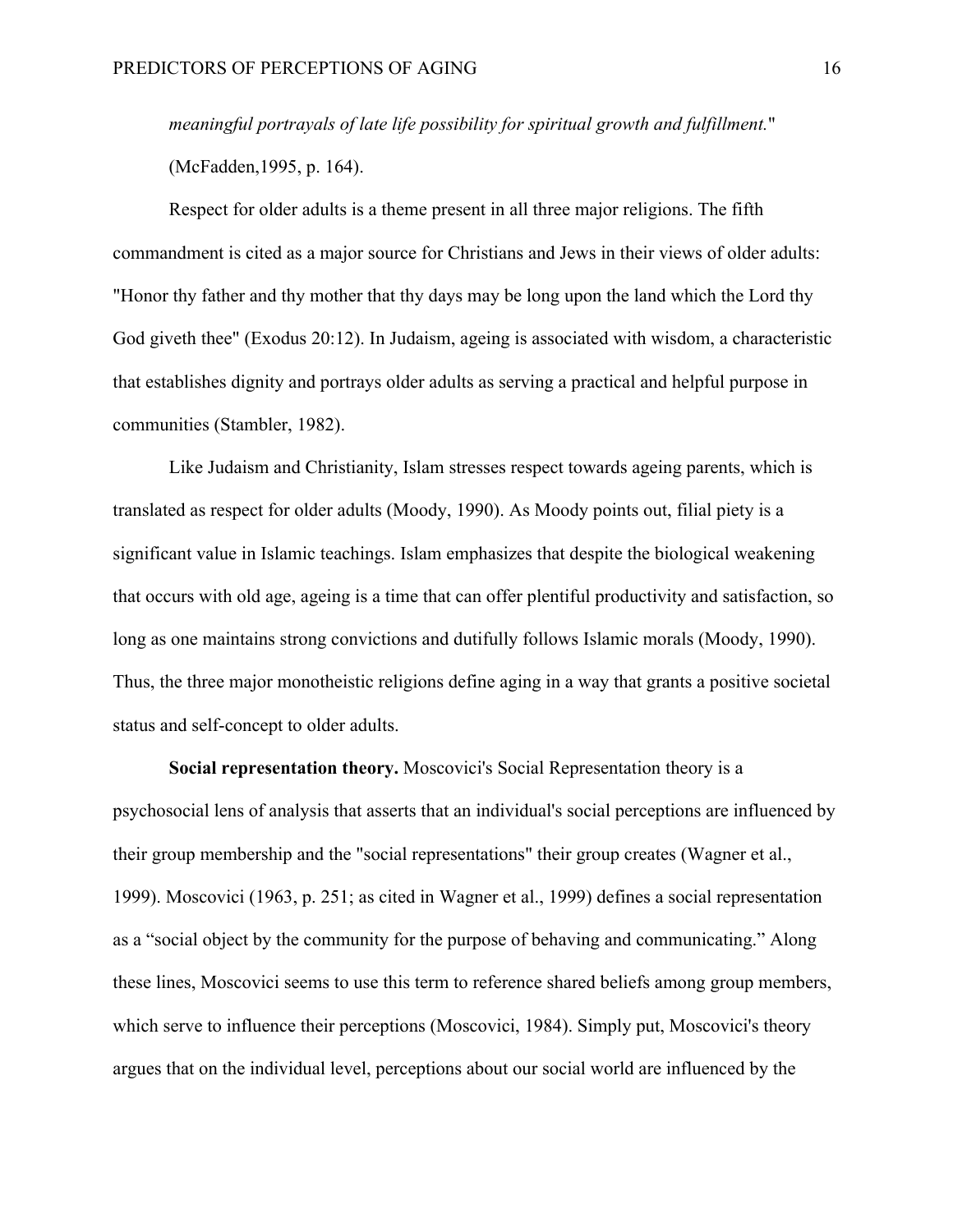groups we belong to and the beliefs that those groups promote. Thus, our *individual* perceptions are a product of our *group* beliefs.

Sergio Moscovici developed Social Representation theory through an investigation of how French society received the introduction of psychoanalysis in the 1950's (Wagner et al., 1999). The social psychologist noticed that different communication outlets were introducing the concept of psychoanalysis in different styles, to be compatible with the pre-existing beliefs of the targeted audience and/or groups (Wagner et al., 1999). Moscovici maintained that social representations generated through groups create distinct realities for members and guide their perceptions and behavior (Moscovici, 1984).

Considering Moscovici's (1984) theory, religion may be a vehicle of social representation. Christianity, Judaism, and Islam contain religious teachings and texts that serve as social representations, as they are a basis of shared knowledge among members of those religions. In accordance with the purpose of social representations, religious teachings and values (social representations) influence the perceptions of individual members (Koenig, 2012). This is consistent with Koenig's definition of religion as a system of knowledge that guides individual thinking and behavior (Koenig, 2012).

Furthering the assertion that religion generates social representations, we may assume that perceptions of aging among Christian, Jewish, and Muslim Millennials will be influenced by the interpretations and/or social representations of aging and older adults that are provided through the religious groups with which they identify. For example, Christianity, Judaism, and Islam's promotion of respect towards older adults and depiction of old age as a time of increasing wisdom (McFadden, 1995; Moody, 1990; Stambler, 1982) serve as social representations of aging that may influence Millennial perceptions of aging.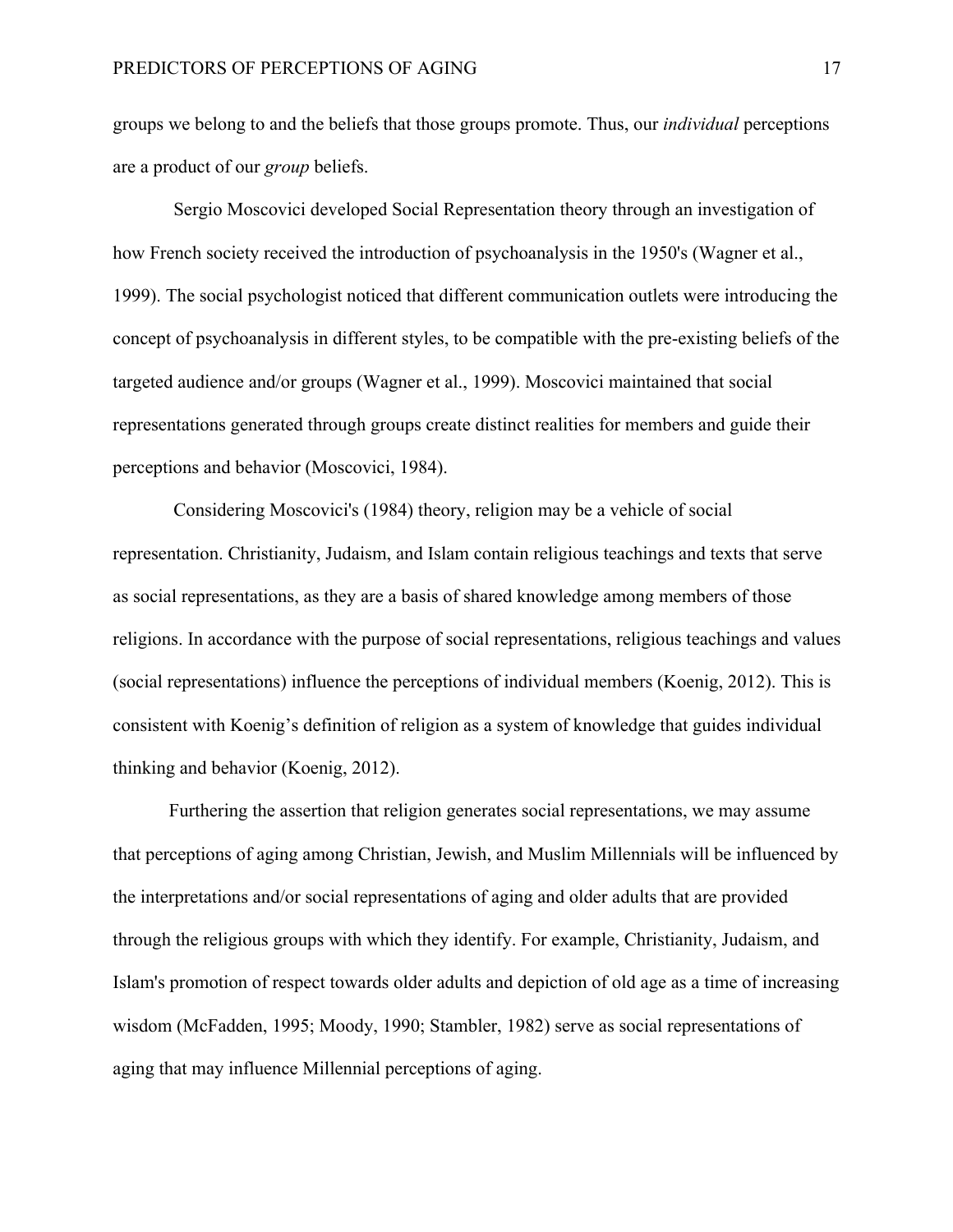Moscovici's Social Representation theory provides a framework for the following hypotheses:

#### **Hypotheses**

(1) Perceptions of aging will be more positive among members of the Millennial generation who self-identify as religiously-affiliated (Jewish, Muslim, or Christian) than among those who do not self-identify as religiously-affiliated (Atheist and Agnostic).

(2) Perceptions of aging will be positively related to level of religiosity among religiously-affiliated (Jewish, Muslim, or Christian) Millennials.

For all analyses, perceptions of aging will be measured by the eight individual items from Lockenhoff's Perceptions of Aging scale (Lockenhoff, 2009). For all analyses, level of religiosity will be measured by two items from the Duke University Religion Index (DUREL) measuring organizational religious activity (ORA) and non-organizational religious activity (NORA; Koenig & Bussing, 2010), and by the total score from Hoge's Intrinsic Religious Motivation scale (Hoge, 1972).

### **Method**

## **Participants**

To study the relationship between religion and perceptions of aging among the Millennial cohort, I recruited participants between the ages of 19 and 36 (Millennials) who reported being followers of the world's three major monotheistic religions (Christianity, Judaism, or Islam) or who identified as Atheists /Agnostics. The final sample consisted of 197 individuals; I excluded 20 individuals who submitted incomplete questionnaires or did not meet inclusion criteria, such as: no affiliation with the belief systems being analyzed, not living in the U.S., being of an age outside the Millennial age range.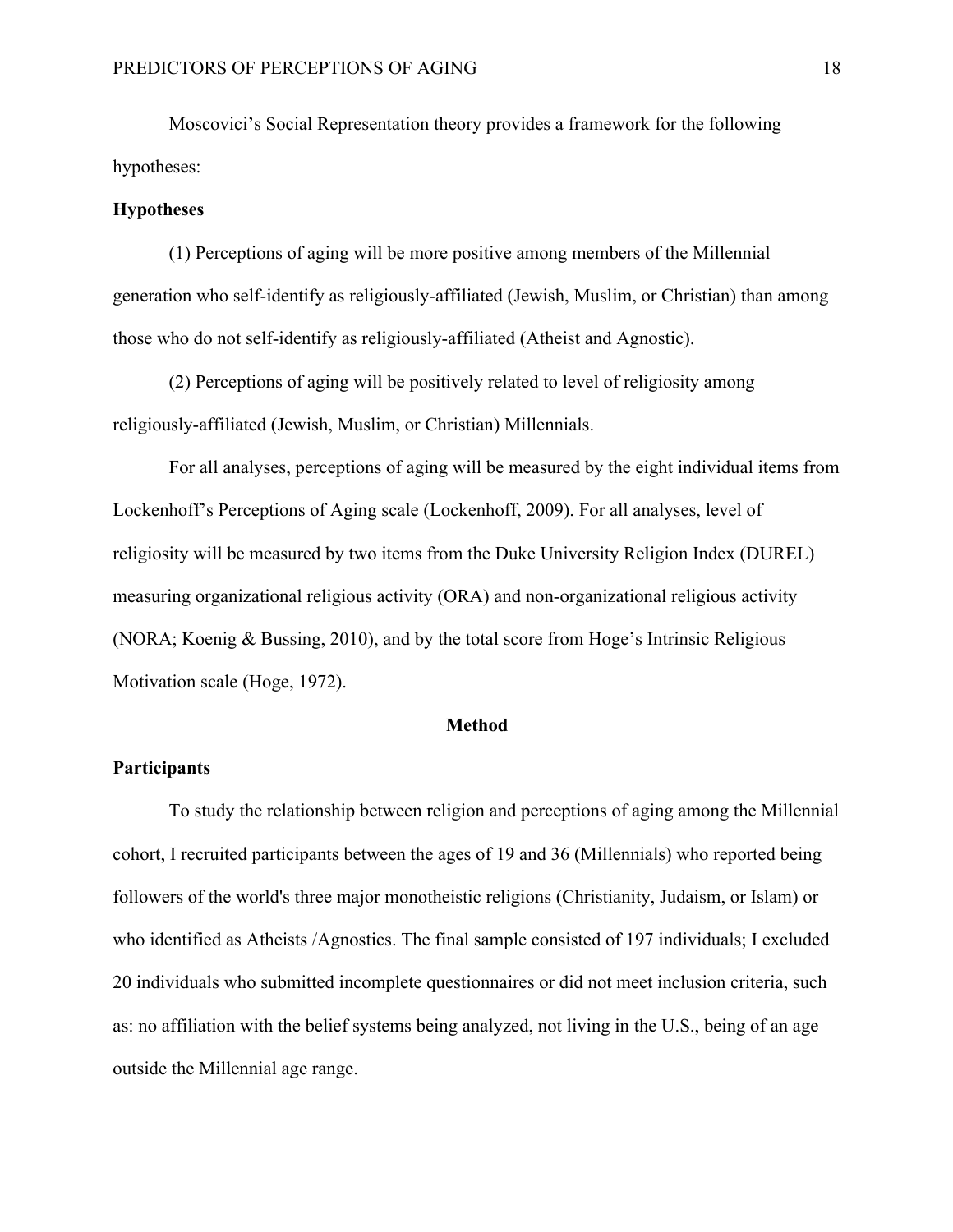To describe the sample, I conducted simple frequency tests (see Table 1). The sample included individuals of every age between 19 and 36, with 21-year-olds comprising the greatest portion of the sample (14.2 percent). Christians constituted the greatest portion of the sample of religiously-affiliated individuals, at 25.9 percent. A majority of the sample (81.7 percent) were born in the United States, and 95.9 percent were U.S. Citizens – indicating that a truly "American" sample was collected. Interestingly, 38 percent of the sample reported having some form of education in gerontology.

### **Procedure**

Participants completed three different measurement tools and a demographic questionnaire, administered either electronically or in-person. To allow participants to take the study electronically, I uploaded the questionnaires to *Question Pro* – an online tool used to upload surveys so that participants can access a specific link that allows researchers to collect data anonymously.

I recruited participants through community and social media outreach. Target areas included: Hood College, University of Maryland, city of Frederick, Maryland, and Facebook. I contacted religious organizations at Hood College through email: Hillel or Jewish student Union (JSU), Muslim Student Association (MSA), Catholic Campus Ministry (CCM), and Hood Interfaith Team (HIT). I explained to the leaders of these groups that I was conducting a study on young adult views of older adults and was looking for individuals of diverse backgrounds. The leaders of each of these organizations agreed to pass on the information and link to the study to their members' email lists.

To diversify the sample with individuals who were agnostic or atheist, I made the study available on Facebook, advertised the study in the University of Maryland Baltimore County's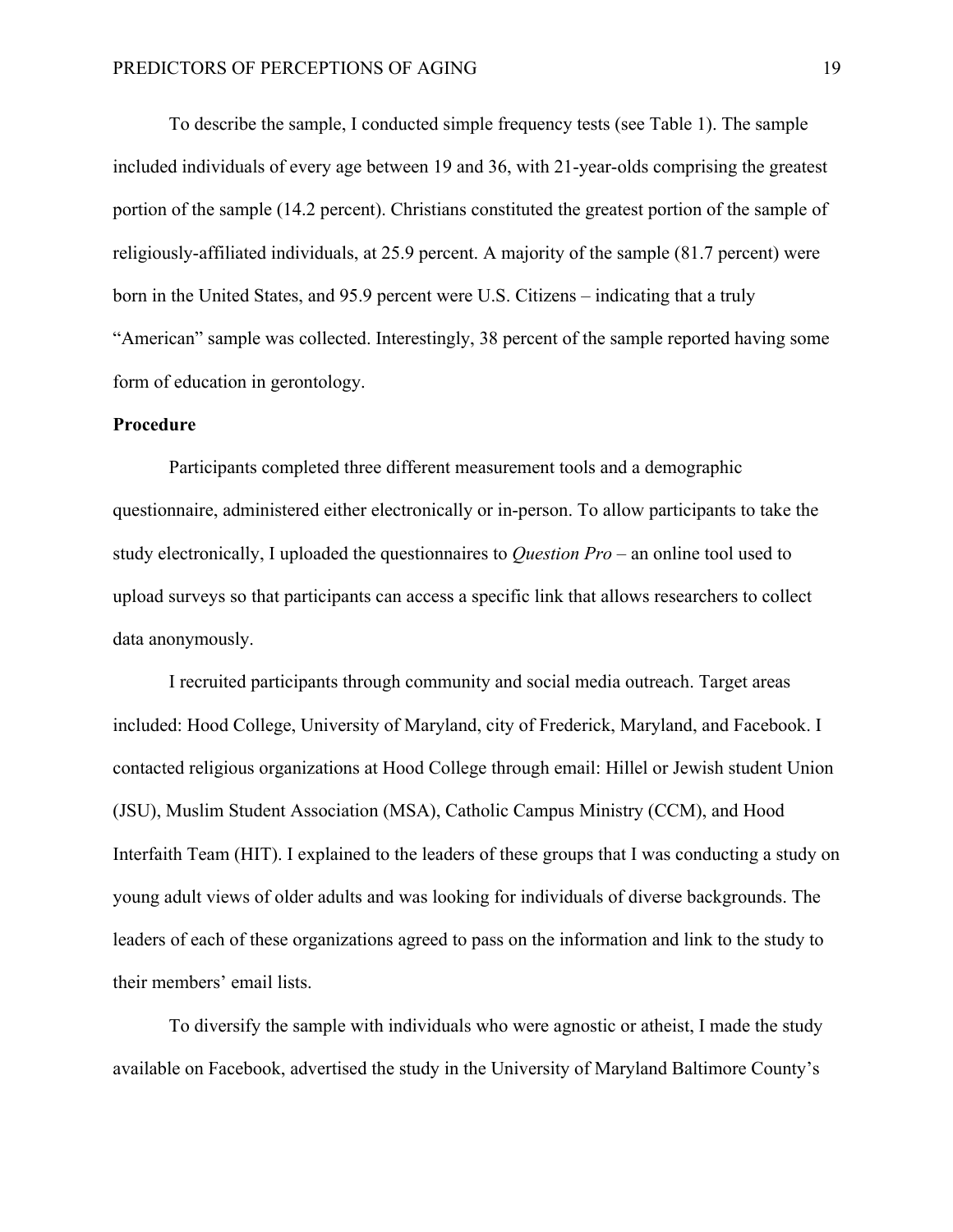University Magazine, and visited undergraduate classes at Hood College. I also advertised the study to Millennials on Facebook and encouraged people to "share" the post so that the study would gain participants from varying backgrounds and institutions. Two undergraduate classes in psychology (Hood College) and one graduate class in counseling (Hood College) completed the study in-person. All three sessions took place in a quiet room with a desk and chair for each participant, and participants had as much time as they needed to complete the questionnaires. I also provided the study link to an undergraduate psychology class of 67 students at the University of Maryland, who were given extra credit for their participation. In each data collection scenario, I attempted to achieve a snowballing effect by encouraging participants to share the study with other individuals.

### **Measurement**

**Perceptions of aging.** Lockenhoff's (2009) Perceptions of Aging measure investigates a participant's ideas about the physical, mental, emotional, and societal status of older adults. To do this, the scale presents eight items that ask participants to rate: (1) physical attractiveness, (2) ability to do everyday tasks, (3) ability to learn new information, (4) general knowledge, (5) wisdom, (6) respect received from others, (8) authority in the family and (9) life satisfaction. The original scale has participants rate these traits on a 5-point Likert scale ranging from –2 (Decreases a lot) to 2 (Increases a lot). However, for the purposes of this study, we arranged scoring to range from 1 (Decreases a lot) to 5 (Increases a lot). Because Lockenhoff's measure is composed of eight unique items to assess perceptions of aging and attitudes towards older adults, item scores are not summed and, therefore, traditional measures of reliability and validity do not apply.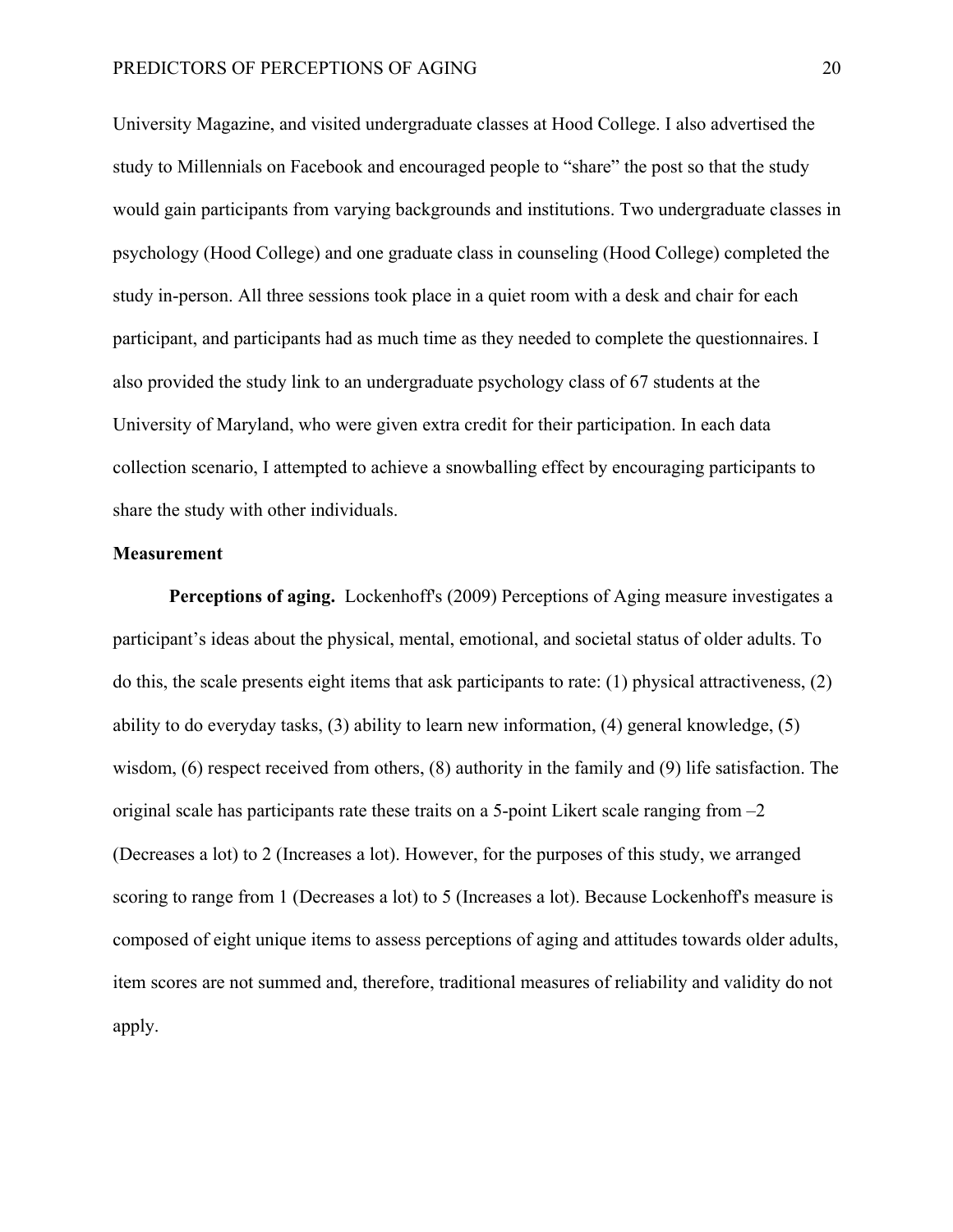**Religious commitment/motivation.** The Hoge Intrinsic Religious Motivation Scale (HIRMS; Hoge, 1972) assesses level of religious motivation, specifically, intrinsic level of motivation. The development of the scale stems from Gordon Allport's concept of assessing level of religious intention through analyzing an individual's "motivation" for following religion. Allport depicts an *intrinsically* motivated individual to be one who follows his/her faith because of a deep-seated and true belief with no ulterior motives (Allport & Ross, 1967). Hoge emphasizes that the scale is not meant to test religious "behavior," but rather an individual's "motivation" in following his/her respective faith system. The HIRMS can be used to analyze any religious faith. Hoge reduced the original list of 30 items to the 10 items with the highest evidence for reliability and validity. The scale was assessed for validity through a preliminary and final validity assessment, and factor analysis has confirmed the unidimensional factor structure of the scale. Internal consistency reliability was reported to be .90.

The final HIRMS is a 10-item scale of statements on the importance of faith and relationship to a higher being: (1) My faith involves all my life, (2) It doesn't matter so much what I believe as long as I lead a moral life, (3) One should seek God's guidance when making important decisions, (4) In my life, I experience the presence of the Divine (God), (5) I refuse to let religion influence my everyday affairs, (6) My faith sometimes restricts my actions, (7) Nothing is as important as serving God as best as I know how, (8) There are many more important things in life than religion, (9) My religious beliefs lie behind my whole approach to life, (10) I try hard to carry religion over into life's dealings. Participants rate the statements on a 4-point Likert scale ranging from (1) Strongly Agree to (4) Strongly Disagree. According to this scoring system, individuals with greater levels of intrinsic religiosity score lower on the HIRMS,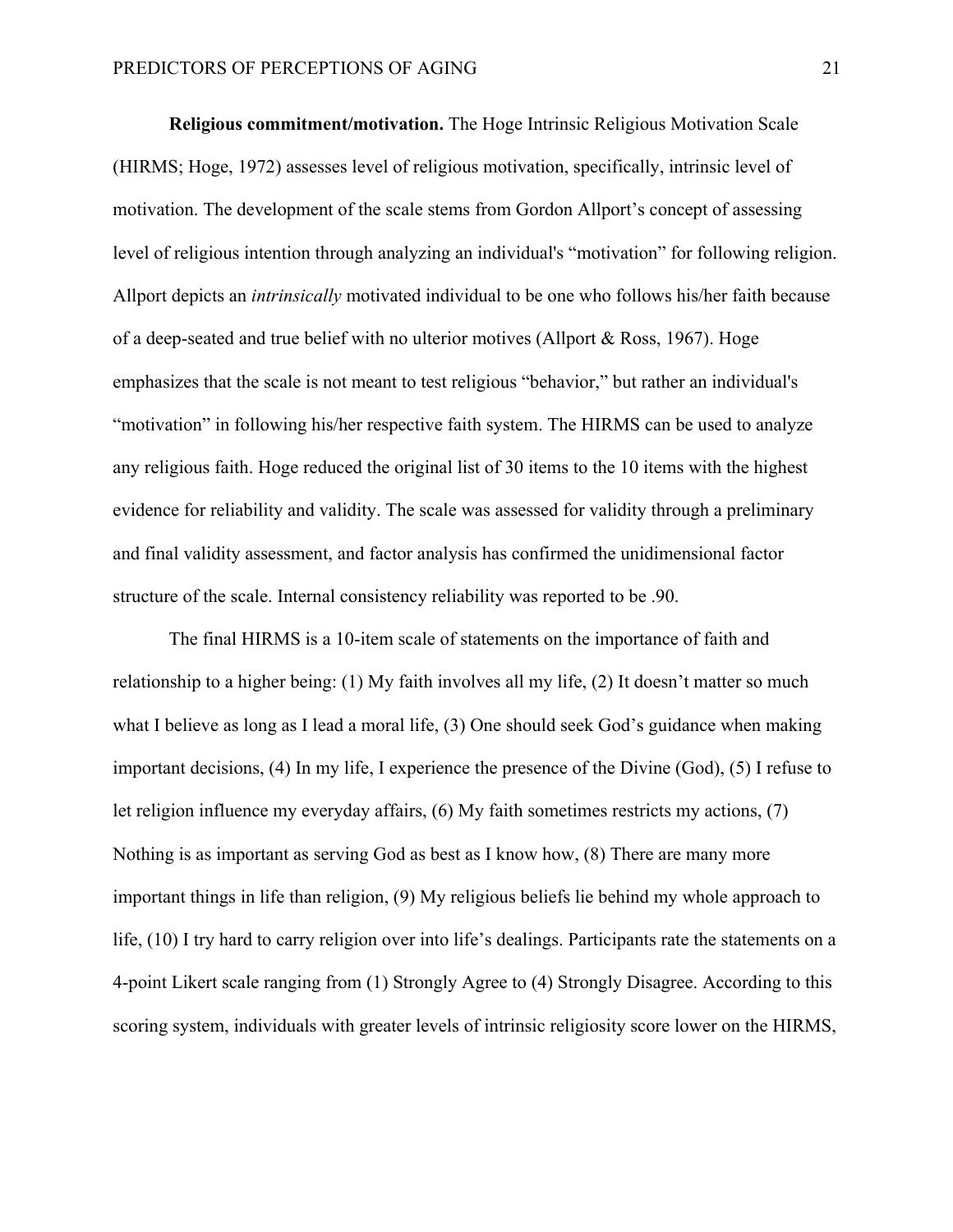and those with lower levels of intrinsic religiosity score higher. The *median* HIRMS score for religiously affiliated Millenials in the current study was 23.00.

**Level of religiosity.** To assess level of religiosity or "religious involvement," participants completed two items from The Duke University Religion Index (DUREL; Koenig & Bussing, 2010). The original scale consists of five items intended to measure: organizational religious activity (ORA), non-organizational religious activity (NORA), and intrinsic religiosity (based on Hoge's ten-item scale). However, because participants completed Hoge's (1972) original 10-item scale to assess religious motivation, I only used the first two items on the DUREL (ORA and NORA) to measure level of religiosity. The ORA (How often do you attend church or other religious meetings?) and NORA (How often do you spend time in private religious activities, such as prayer, meditation or Bible study?) items were recommended as two of three elements to determine overall religious involvement (third element being intrinsic religiosity, which is the third subscale) at the 1995 National Institute on Aging and Fetzer Institute Conference (Koenig & Bussing, 2010). Participants rated these two items on two different six-point Likert scales that assess the frequency of organizational and non-organizational religiosity: The ORA scale ranges from 1 (never) to 6 (once a week; more than once/week); the NORA scale ranges from 1 (rarely or never) to 6 (more than once a day). As recommended by the developers of the scale, I scored each item separately, therefore, scores can range from one to six on each respective item. Because only two items of the DUREL scale were used, traditional measures of reliability and validity do not apply. However, in its entirety, the DUREL is a widely used scale whose scores have been determined to have a high level of reliability and validity through test and retest measures as well as assessments conducted by independent analysts (Koenig & Bussing, 2010). Koenig and Bussing (2010) reported internal consistency reliability to be 0.91 and significant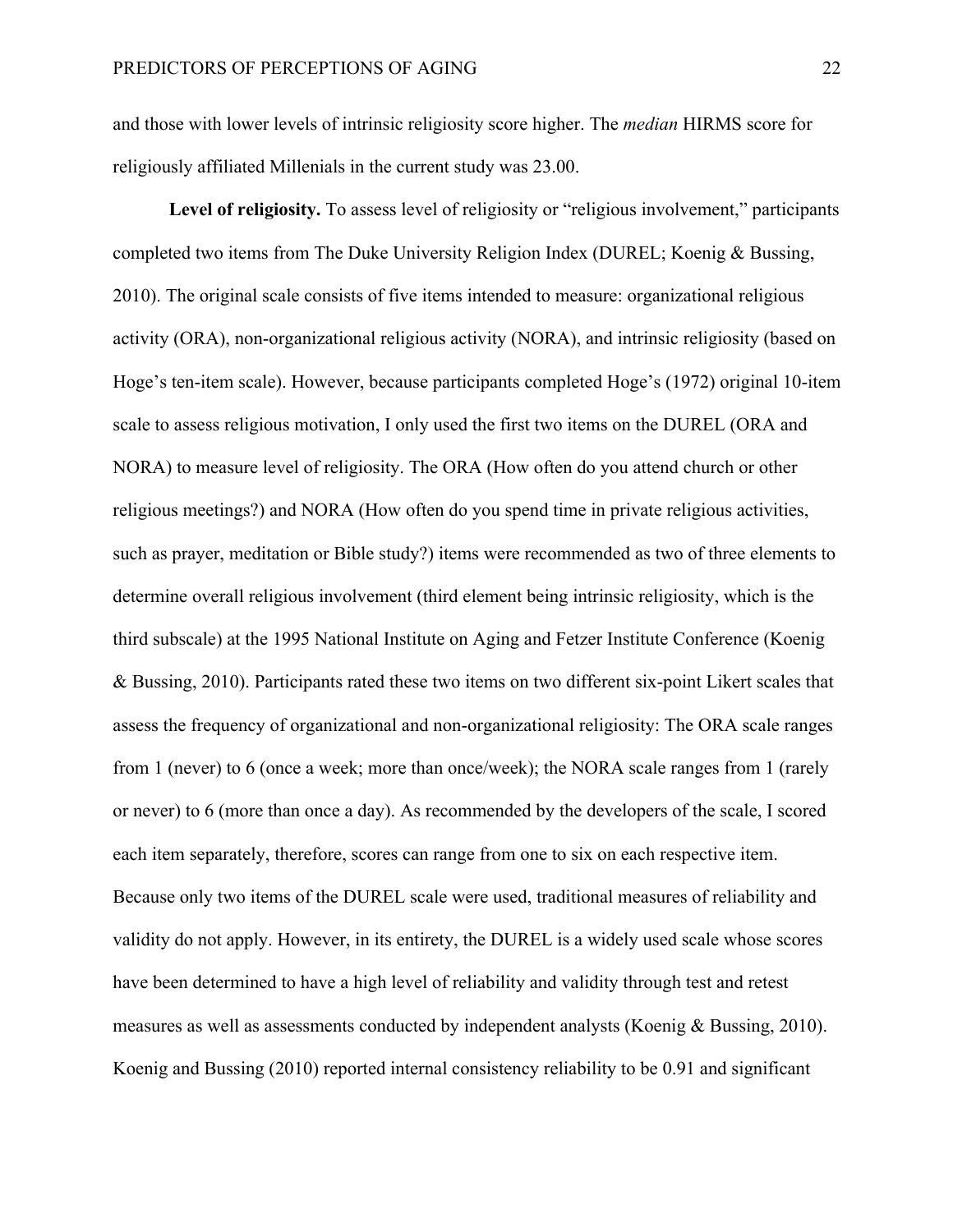convergent validity with other validated tools used to evaluate religiosity. The *median* ORA and NORA scores for religiously affiliated Millenials in the current study were 4.00 and 3.00, respectively.

## **Results**

To assess whether religiously-affiliated and unaffiliated Millennials differ in their perceptions of aging (my first hypothesis), I conducted Mann Whitney U tests. The Mann Whitney U is the non-parametric equivalent of the t-test and was required due to the ordinal nature of the data. Religiously-affiliated and unaffiliated participants did not differ on Lockenhoff's first three items (biological aspects of aging). Therefore, I retained the null hypothesis for these items: (1) *physical attractiveness,* (2) *ability to do everyday tasks,* (3) *ability to learn new information*. On the other hand, religiously-affiliated participants scored significantly higher than non-religiously-affiliated participants on Lockenhoff's last five items, which addressed several socio-emotional aspects of aging: (4) *general knowledge,* (5) *wisdom,*  (6) *respect received from others,* (7) *authority in the family,* (8) *life satisfaction*. These statistical analyses are presented in Table 2.

To determine whether level of religiosity (among religiously-affiliated Millennials) was related to perceptions of aging (my second hypothesis), I conducted non-parametric Spearman Rho correlational tests. I correlated the scores on each measure of level of religiosity (ORA, NORA, and HIRMS) with each perception of aging item on Lockenhoff's scale (see Table 3). I found no significant relationships between ORA and aging perceptions. However, NORA scores were significantly positively correlated with *general knowledge* (small effect size), *wisdom* (small effect size), and *respect received from others* (small effect size). I also found significant negative correlations between HIRMS scores and *respect received from others* (small effect size)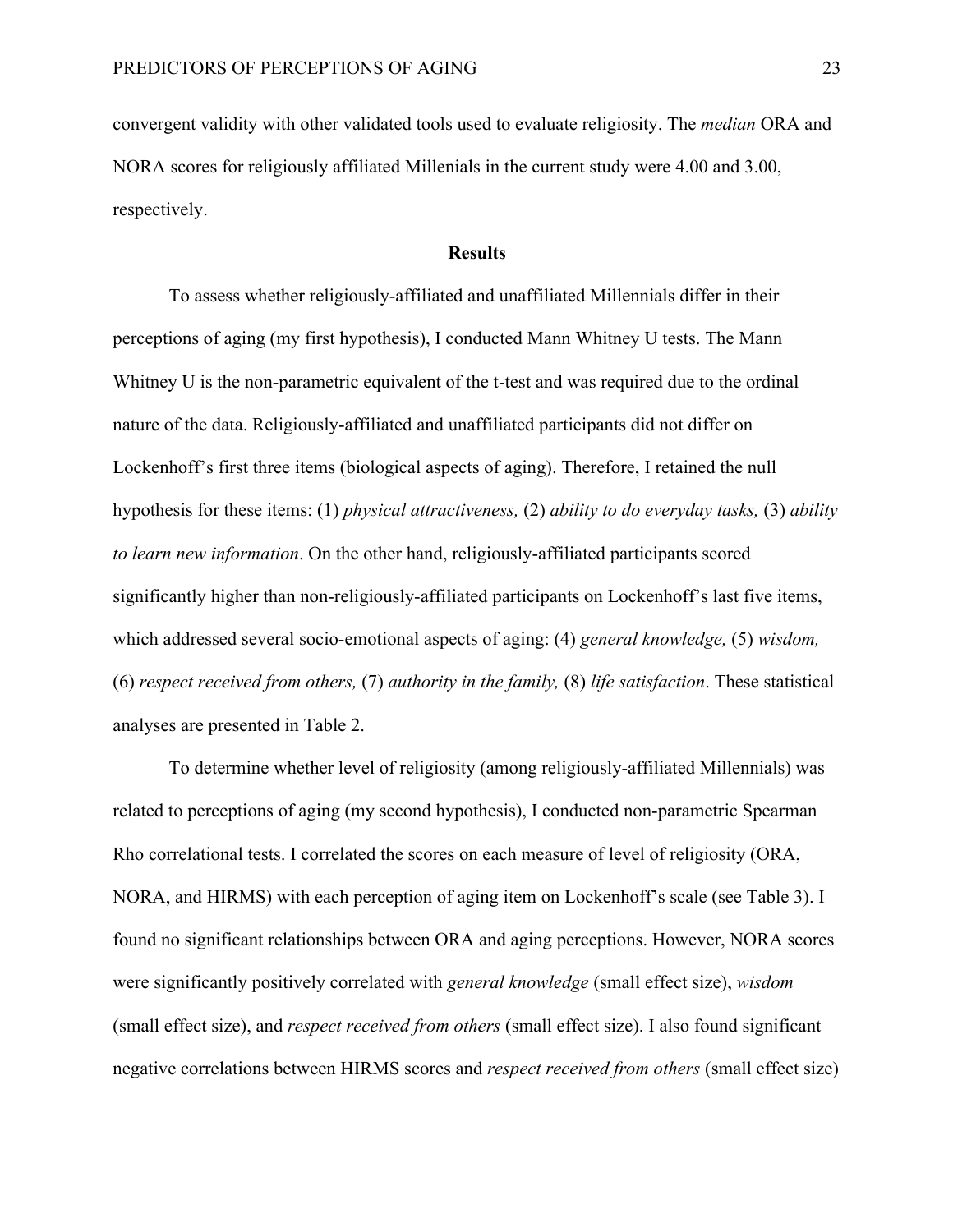and *life satisfaction* (small effect size), which indicate that greater levels of intrinsic religiosity are related to more favorable perceptions of aging in these two domains. Interestingly, *ability to do everyday tasks* was significantly positively correlated with HIRMS scores (small effect size), suggesting that lower levels of intrinsic religiosity are correlated with more favorable perceptions of aging in this domain.

Finally, I explored the relationship between level of religiosity and perceptions of aging in Christian participants, Jewish participants, and Islamic participants, separately. I found no significant correlations between ORA and perceptions of aging. However, NORA scores for both Christian participants ( $r_s$  = .33 [Bootstrap 95% CI: .01, .59]; medium effect size) and Jewish participants ( $r_s$  = 40 [Bootstrap  $95\%$  CI: .10, .65]; medium effect size) were significantly positively correlated with *life satisfaction*. Likewise, HIRMS scores for both Christian participants  $(r_s = .31$  [Bootstrap  $95\%$  CI: -.54, -.04]; medium effect size) and Jewish participants (*rs* =.-.52 [Bootstrap *95% CI*: -.72, -.20]; large effect size) were significantly negatively correlated with *life satisfaction*. NORA scores were significantly positively related to *respect received from others* in Christian participants (*rs* = .29 [Bootstrap *95% CI*: -.02, .54]; medium effect size). Finally, *ability to do everyday tasks* was significantly positively related to HIRMS scores in Muslim participants (*rs* = .31 [Bootstrap *95% CI*: .00, .57]; medium effect size), again suggesting that lower levels of intrinsic religiosity are correlated with more favorable perceptions of aging in this domain.

#### **Discussion**

This study adds to the body of knowledge on perceptions of aging by linking and analyzing two understudied variables: (1) *Millennials*: a significant young adult population who are more likely to interact with older adults and whose views on aging could have far-reaching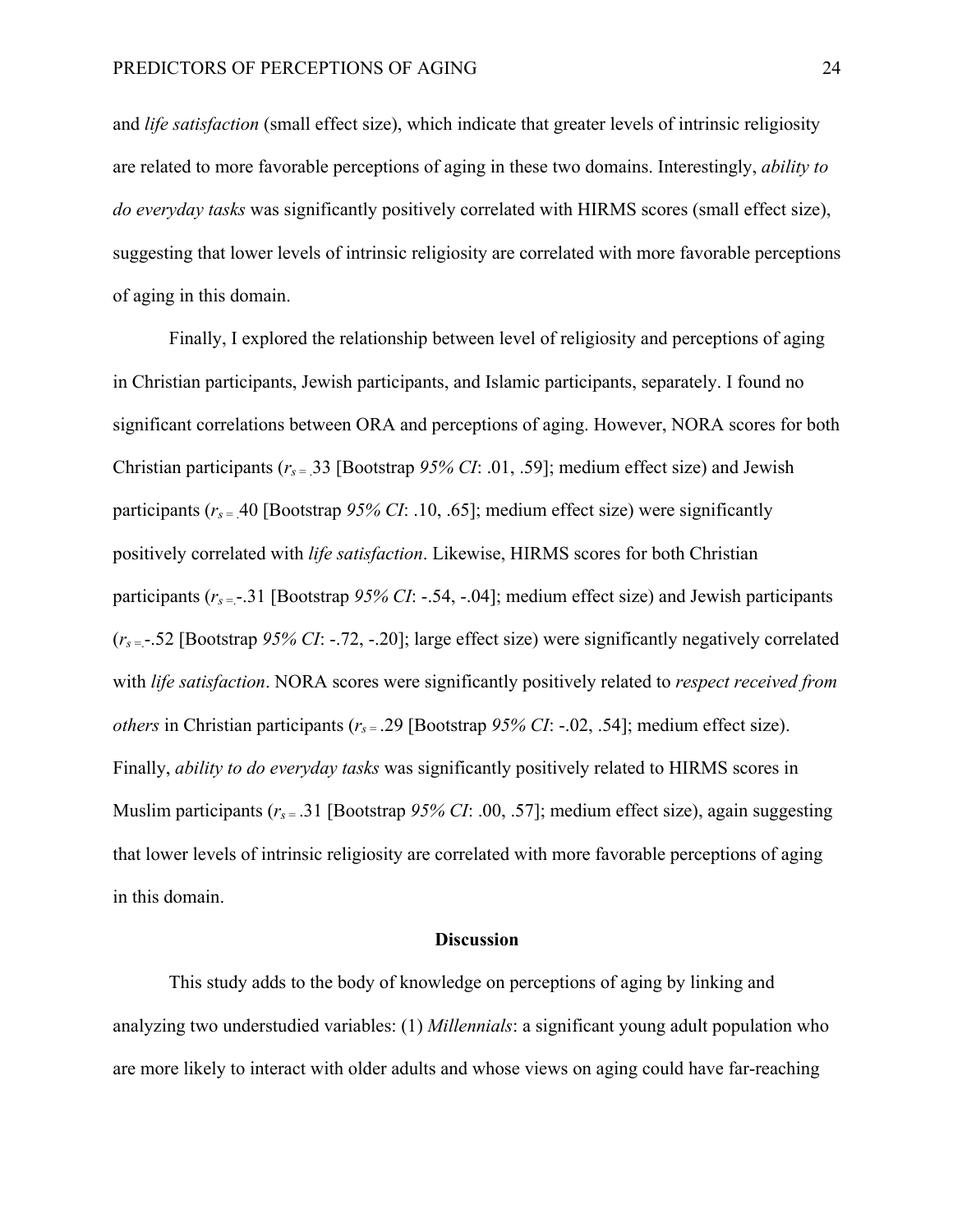effects on how older adults are treated and (2) *Religion*: a major phenomenon that can affect individual perceptions/actions and is showing an unprecedented decline among Millennials which could, therefore, affect their views of aging and treatment of older adults (Pasupathi  $\&$ Lockenhoff, 2002). In addition, by examining these variables, this study attempts to offer preliminary conclusions about the prospect for intergenerational harmony between a younger adult generation and older adults. Because both Millennials and religion have been scarcely investigated in their effect on perceptions of aging, *direct* empirical evidence to provide a context for this research is limited.

My first hypothesis was supported, as religiously-affiliated Millennials had more positive views of aging than non-religiously-affiliated Millennials on most of the items from the Lockenhoff scale. For the first three items on the Lockenhoff scale (*physical attractiveness*, *ability to do everyday tasks*, a*bility to learn new information*), which represent biological aspects of aging, there were no significant differences between religiously-affiliated and non-religiouslyaffiliated Millennials; both perceived declines in the biological aspects of aging. For the last five Lockenhoff items, which represent social aspects of aging (*general knowledge*, *wisdom*, *respect received from others*, *authority in the family*, *life satisfaction*), neither group of Millennials reported perceived declines; however, religiously-affiliated Millennials had significantly more positive perceptions than non-religiously-affiliated Millennials. These results demonstrate that, in general, religiously-affiliated Millennials have *more* positive perceptions of older adults and aging than religiously-unaffiliated Millennials.

My second hypothesis was partially correct, as only certain items from the Lockenhoff scale were positively related to level of religiosity among religiously-affiliated Millennials. Interestingly, organizational religious activity showed no significant relation to aging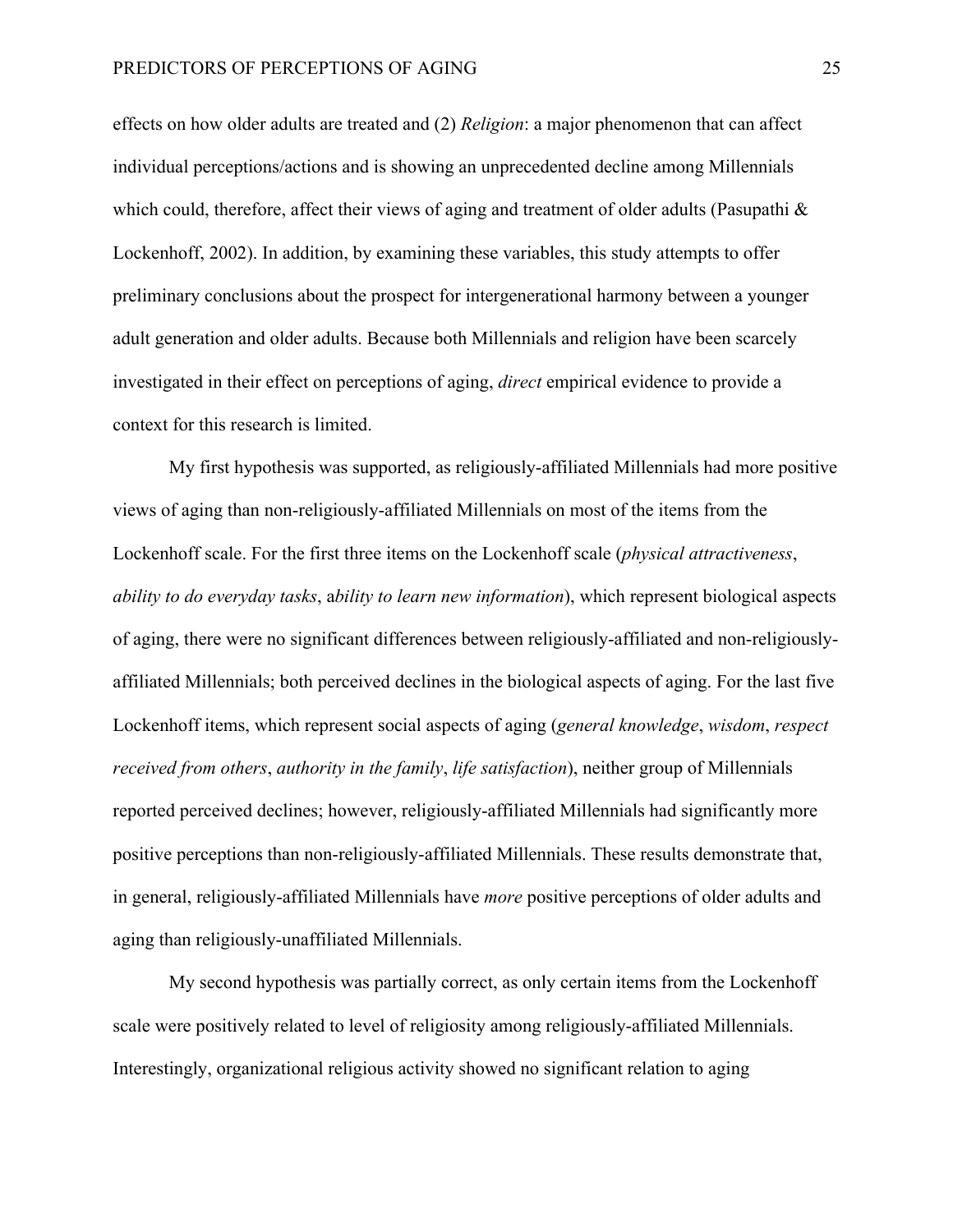perceptions; perceptions of aging, for Christian, Jewish, and Muslim participants combined – as well as separately – were not significantly related to organizational religious activity. These results are loosely similar to the findings of Ellison and Xu (2015), who found that religious attendance (a type of organizational religious activity) was not a determinant of intergenerational support. On the other hand, for religiously-affiliated Millennials (i.e., Christian, Jewish, and Muslim participants combined), *general knowledge, wisdom,* and *respect received from others* were positively related to non-organizational religious activity, while *respect received from others* and *life satisfaction* were negatively related to intrinsic religious motivation. This suggests that religiosity marked by internal/private religious practices is potentially more useful to predict several domains of aging perceptions.

Finally, for Jews and Christians, separately, higher levels of non-organizational religious activity and higher levels of intrinsic religious motivation were related to the perception that *life satisfaction* increases with age. In addition, for Christians, the perception that adults receive greater *respect from others* as they age was related to higher levels of non-organizational religious activity.

As previously stated, both religiously-affiliated and religiously-unaffiliated Millennials perceived declines in Lockenhoff's first three items, which represent biological aspects of aging: (1) *physical attractiveness*, (2) *ability to do everyday tasks* and (3) *the ability to learn new information*. Such a strong agreement on biological decline between both groups may be related to the fact that physical and mental weakening is recognized as a common trajectory among geriatric specialists and is an occurrence in old age that is confirmed by scientific research (Crimmins, 2015; DiGiovanna, 2000; Fajemiroye et al., 2018). This is especially true as increased longevity among older adults has led to extended periods of physical decline and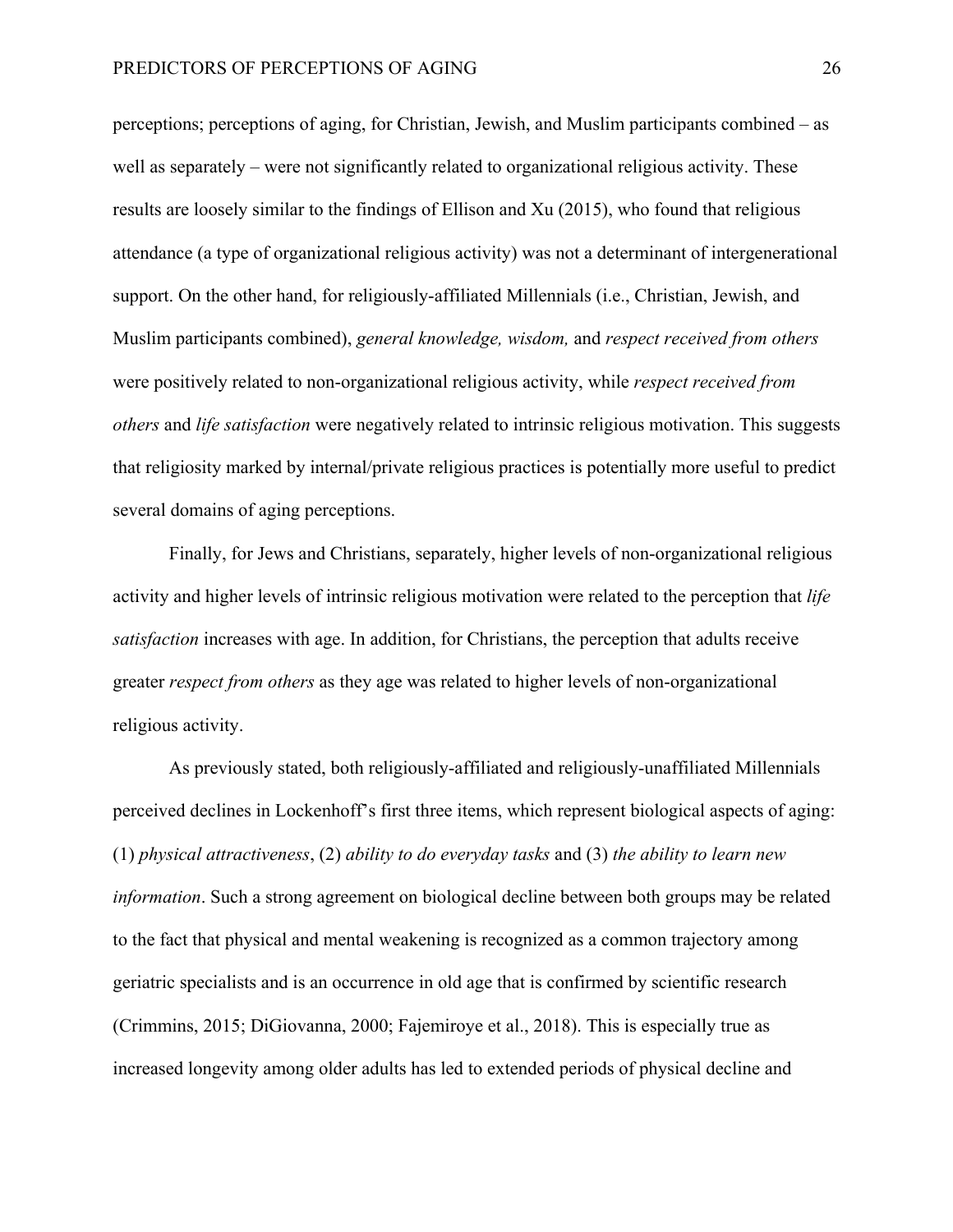greater instances of chronic disease that are highly evident (Crimmins, 2015), which can cause even greater association between old age and disability. Beliefs in biological decline with age have also been observed as an international phenomenon that is consistent across cultures and nations. In one of the most comprehensive cultural investigations on perceptions of aging, Lockenhoff and colleagues (2009) found that among 26 cultures, there was a vast consensus on the perception of biological decline during old age. As a widely held perception with strong scientific backing, it appears that the perception of biological decline with age is also held despite religious affiliation, at least among individuals who identify as Christian, Jewish, Muslim, Agnostic, or Atheist. In fact, Islam, Christianity and Judaism all reference old age as a time of frailty and mental decline (Greenberger, 2012; Moody, 1990; Miller, n.d.). Indeed, this likely explains why higher levels of intrinsic religiosity in religiously-affiliated Millennials were related to lower perceptions of the *ability to do everyday tasks* with age (a biological aspect of aging).

Despite consistent perceptions of biological decline with age, religiously-affiliated Millennials showed significantly more positive perceptions than religiously-unaffiliated Millennials in their ratings of several socio-emotional items of aging: *(1) general knowledge, (2) wisdom, (3) respect received from others, (4) authority in the family,* and *(5) life satisfaction*. Thus, even though religiously-affiliated Millennials perceive that aging brings biological declines, they are more optimistic about increasing social value and meaning with aging. My findings indirectly support the analysis of McFadden (1995), who asserts that religion gives positive meaning to aging and is effective against societies that idolize characteristics associated with youth.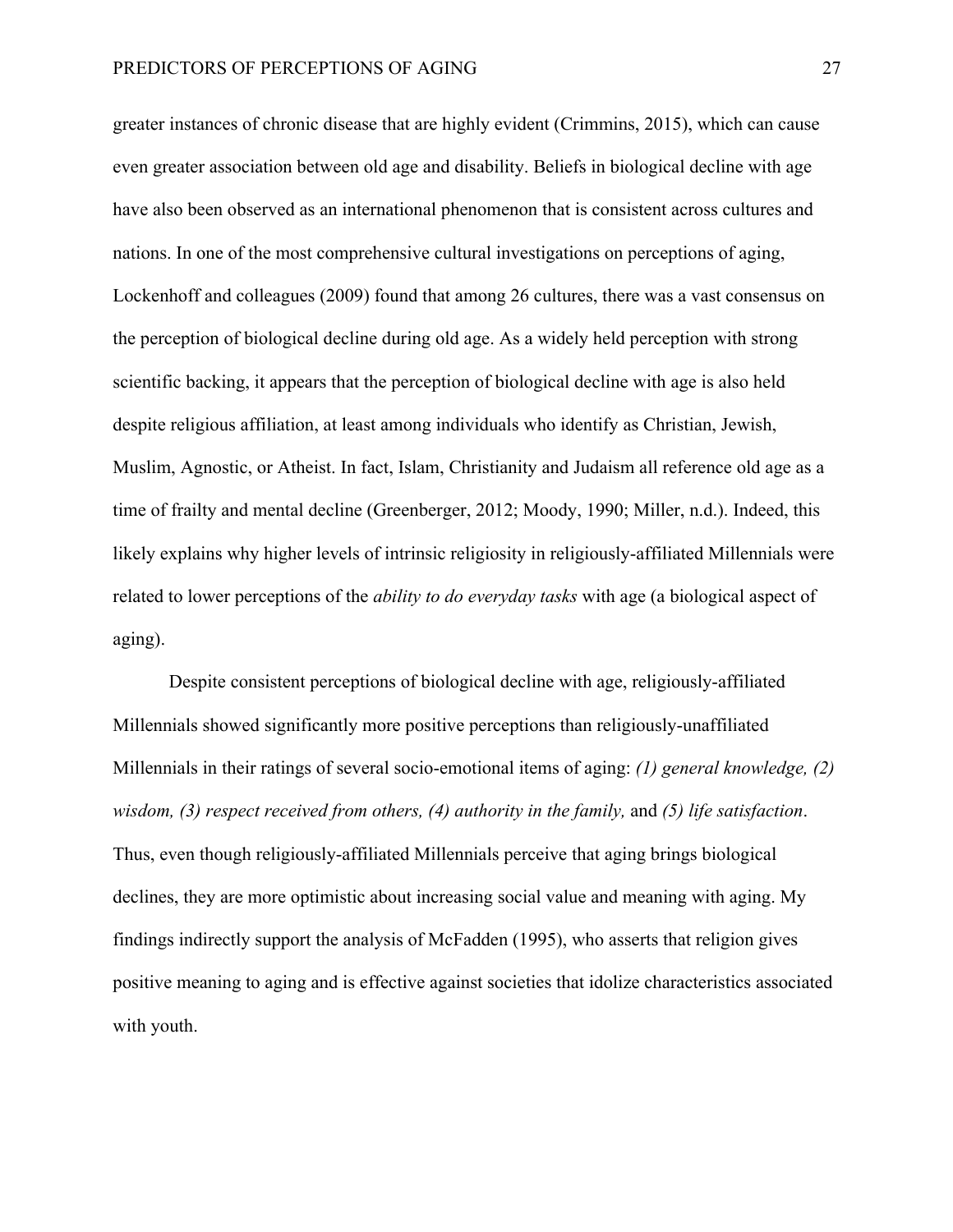Most research on religion and aging focuses on how religion affects the self-perception of older adults. Many publications assert that the positive ideas of aging fostered by religion help fuel positive-self conceptions among older adults and, therefore, foster better mental and physical health – and an overall better sense of self-worth. The results of this study suggest that these positive meanings given to aging through religion transfer across age groups and become meanings that younger generations embrace as well, causing them to see societal and emotional value to aging. "As these theological and philosophical orientations are dealt with more directly, disseminated more effectively, and promoted more enthusiastically by religious bodies, these values may come to pervade the entire culture to the point where youth accentuated values of society are modified in a direction that gives greater dignity and worth to aging" (Moberg, 1972, p. 53).

Teachings in Christianity, Judaism, and Islam promote the idea that older adults are valuable members of society that deserve respect, simply for being old. This is because such religious teachings give a unique meaning and worth to later life that can only be achieved through aging – contrasting with the typical ideas of uselessness and depression associated with old age due to negative stereotypes. In fact, specific teachings from Christianity, Judaism, and Islam speak to aging and promote the idea of honoring older adults, as they support the idea that with age comes greater general knowledge, wisdom, respect received from others, and authority in the family. Indeed, several socio-emotional domains of aging were rated more positively by religiously-affiliated Millennials than by non-religiously-affiliated Millennials in this study, and higher levels of intrinsic religiosity among religiously-affiliated Millennials were also correlated with perceptions of greater wisdom, respect, and life satisfaction.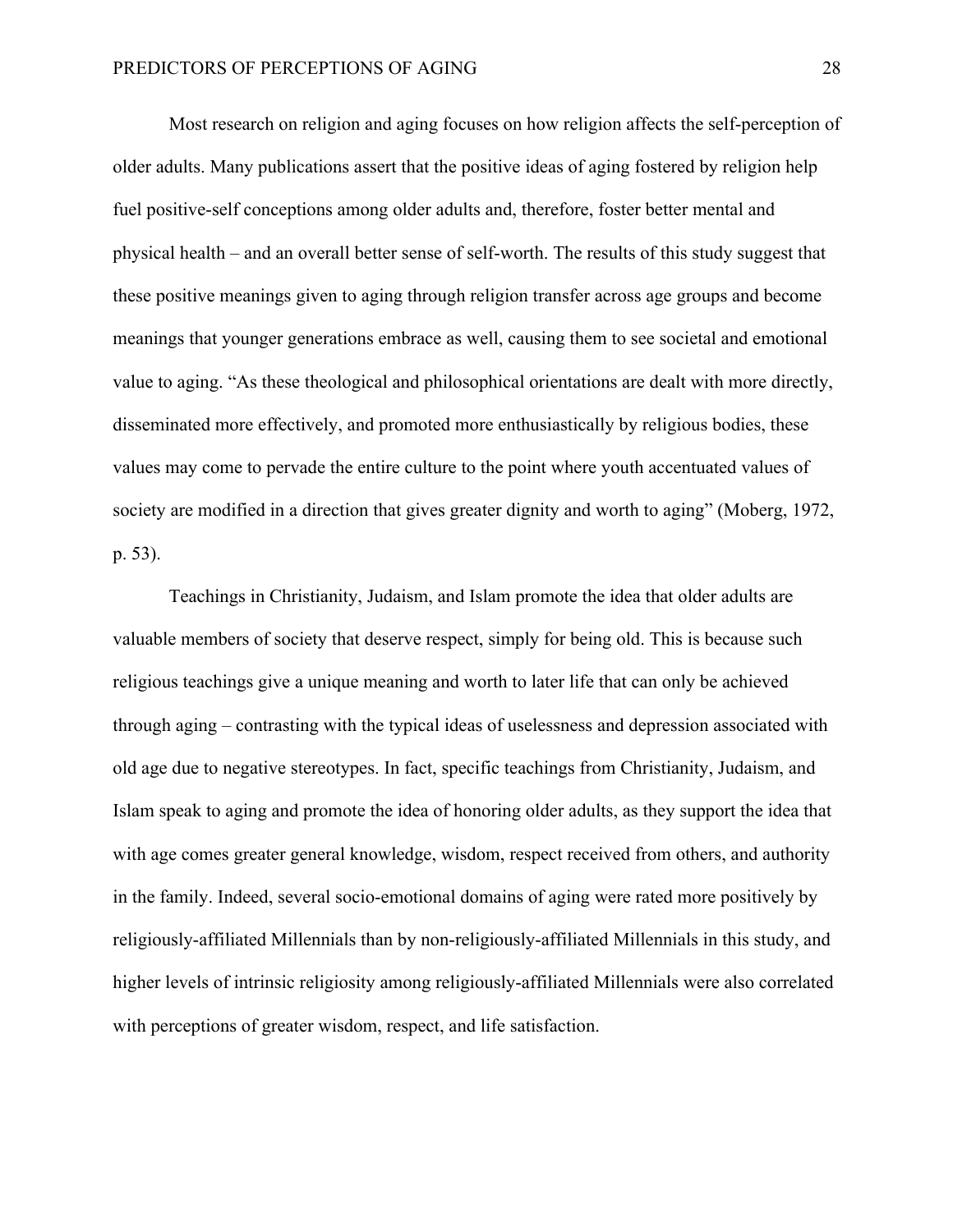The Quran stresses respecting and being kind towards parents in old age and strictly forbids their maltreatment: "Your Lord has commanded that you should worship none but Him, and that you be kind to your parents. If either or both of them reach old age with you, say no word that shows impatience with them, and do not be harsh with them, but speak to them respectfully and lower your wing in humility towards them in kindness and say, 'Lord, have mercy on them, just as they cared for me when I was little'" (Quran 17:23-24, Oxford World's Classics Edition). Likewise, the Holy Bible characterizes older adults as wise and deserving of respect in Job 12:12 (English Standard Version) "Wisdom is with the aged, and understanding in length of days," and in Job 32:7 (King James Version), "I said, days should speak, and multitude of years should teach wisdom." As Stambler (1982) illustrates through teachings in Leviticus, Judaism gives older adults prestige and mandates support for them: "Thou shalt rise before the hoary head and honor the face of the old man" (Leviticus 19:32, King James Version).

Unlike mainstream society, which is focused on youth and health, religion stresses valuing old age. Whittington (2010) asserts that recognizing and remembering that we will all eventually grow old is firmly stressed in all three Abrahamic religions and is established as an imperative component to maintaining a positive relationship with God. Aging reminds us of God's greatness and our vulnerability, as youth and life are only temporary (Whittington, 2010). Old age is even celebrated among Abrahamic religions. Christianity depicts old age as a reward for dutiful faith and, therefore, a positive state – contrasted with the common negative notions of old age (Sanecka, 2015). Furthermore, the Islamic hadith demonstrates cherishing gray hair (sign of aging): "The Apostle of Allah said: Do not pluck out grey hair. If any believer grows a grey hair in Islam, he will have light on the Day of Resurrection" (Hadith, Sufyan version).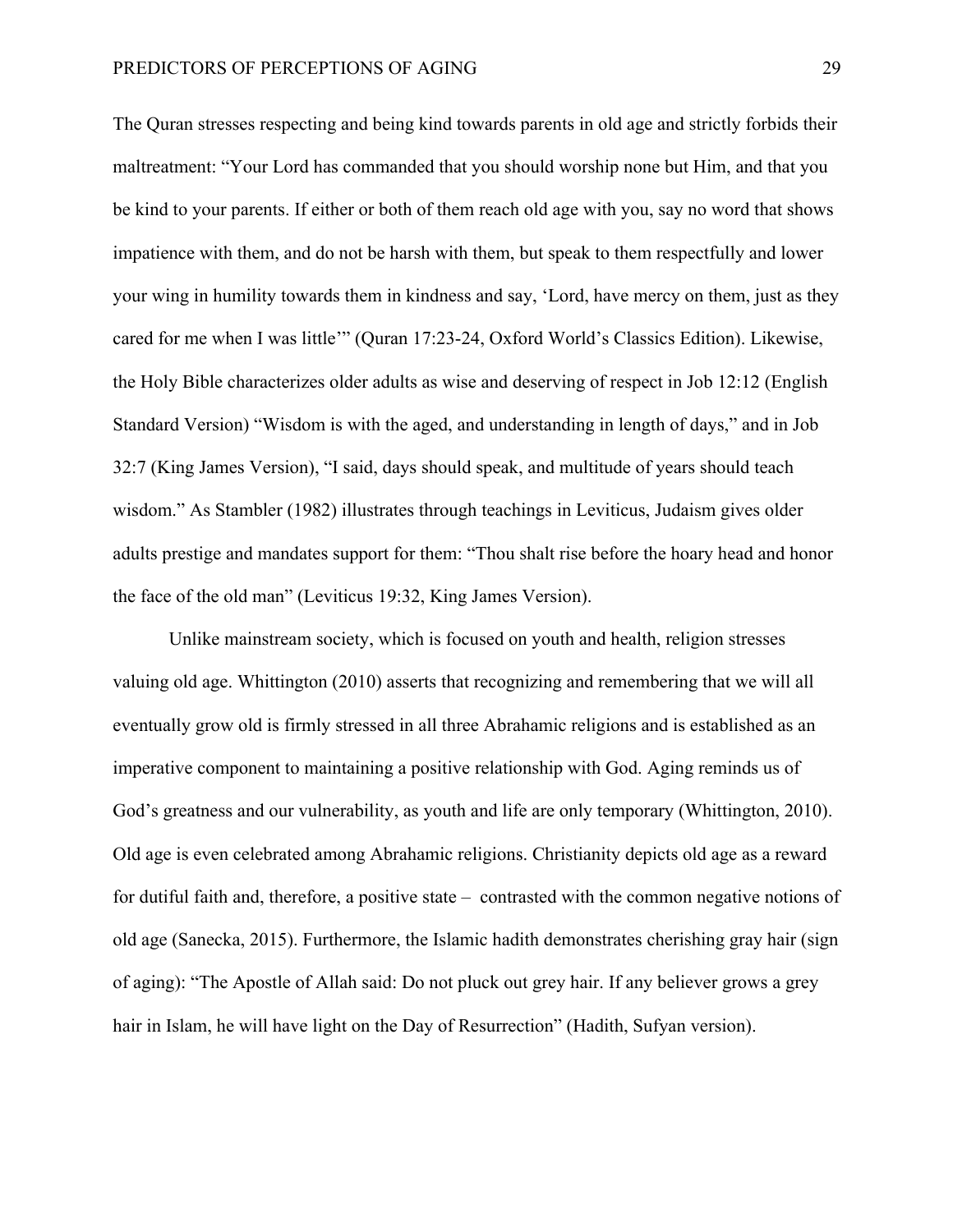# **Implications**

This study provides evidence that monotheistic religious affiliation is associated with more positive Millennial perceptions of aging than agnosticism/atheism. Because most Millennials do follow a religious faith, most Millennials have favorable views of older adults and will likely, in turn, respect the older adult generation. These findings are consistent with the observations of the Pew Research Center (2010), which reported that most Millennials have respect for and voluntary obligation towards older adults. This suggests that as Millennials further progress into adulthood and the workplace, their relationships with a longer-employed and a larger older adult population will be healthy, which will help to accommodate larger greying populations in the workplace.

Despite this, the significant and growing religiously-unaffiliated portion of the Millennial population may be a matter of concern, especially as significant religious decline is reported to be continuing among later generations as well (Twenge, 2015). This potential loss of religion may eventually bring about the loss of values that give positive meaning and prestige to old age, which may, in turn, influence intergenerational relationships and the way younger generations treat older adults. Religion and its institutions serve as one of the only resources committed to positive thinking about older adults and serving older adults (Koenig, 2004; Moberg,1972). As Whittington (2010) cites, even the field of Gerontology (which is devoted to education about aging and promoting fair views of aging) has been criticized for promoting stereotypes within the field, such as the "Healthy Aging" measure, which favors mental and physical stamina – characteristics of youth (MacKinlay, 2008). In addition, religious communities serve as major resources and providers of services for older adults that otherwise would require strained public funds to continue (Koenig & Lawson, 2004; Butler, 2011). Not only are religious institutions supportive of providing services for older adults (as it follows religious traditions of caring for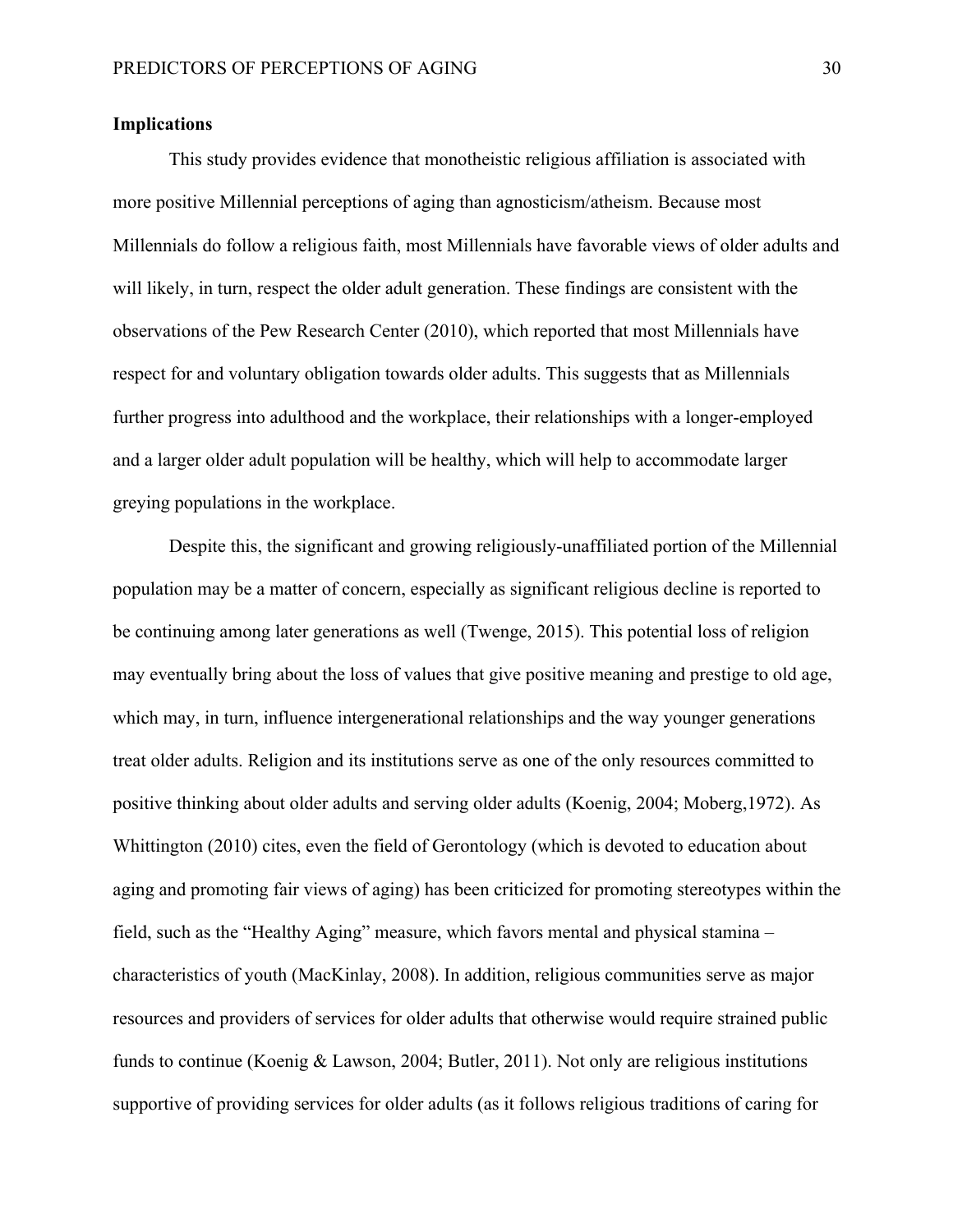the sick and old), older adults rely on and prefer to use faith-based aide in place of government programs (Butler, 2011; Sanecka, 2015). Finally, religious congregations and services provide a sense of community for older adults, as well as the opportunity for older adults to interact with individuals of all ages. Such social interaction is fundamental to healthy aging and developing intergenerational bonding. If fewer Millennials and ensuing younger generations affiliate with a religion, such practices and ways of thinking may lead to a decline in both opinions of aging and in the treatment of older adults – a concerning matter, as the aging population is greatly increasing and greater interdependence is needed.

The question then becomes: What measures can we take to ensure a positive status for older adults and beneficial intergenerational relationships, with the risk of significantly less religious affiliation? Intervention programs that facilitate effective interaction with older adults among grade school children may be a way to reduce ageism. Many studies have identified greater intergenerational contact as a factor and strategy that promotes more positive views of aging (Attar-Schwartz, Tan & Buchanan, 2009; Cadieux et al., 2018; Flamion et al., 2017; Kwong-See & Nicoladis, 2010; Lockenhoff et al., 2009). Furthermore, perceptions of aging among youth are significantly less negative than at older ages and typically only range from neutral to positive perceptions, suggesting that negative perceptions are developed from influences after childhood (Flamion et al., 2017).

Mandatory school programs (elementary to high school age) that promote interaction with and service to older adults may help to promote positive perceptions at a young age (while views are already much less negative) and can carry on into the beginning of adulthood. They could also provide the opportunity for children from religiously unaffiliated families to have more contact with older adults. Such programs should be dynamic and aim to create activities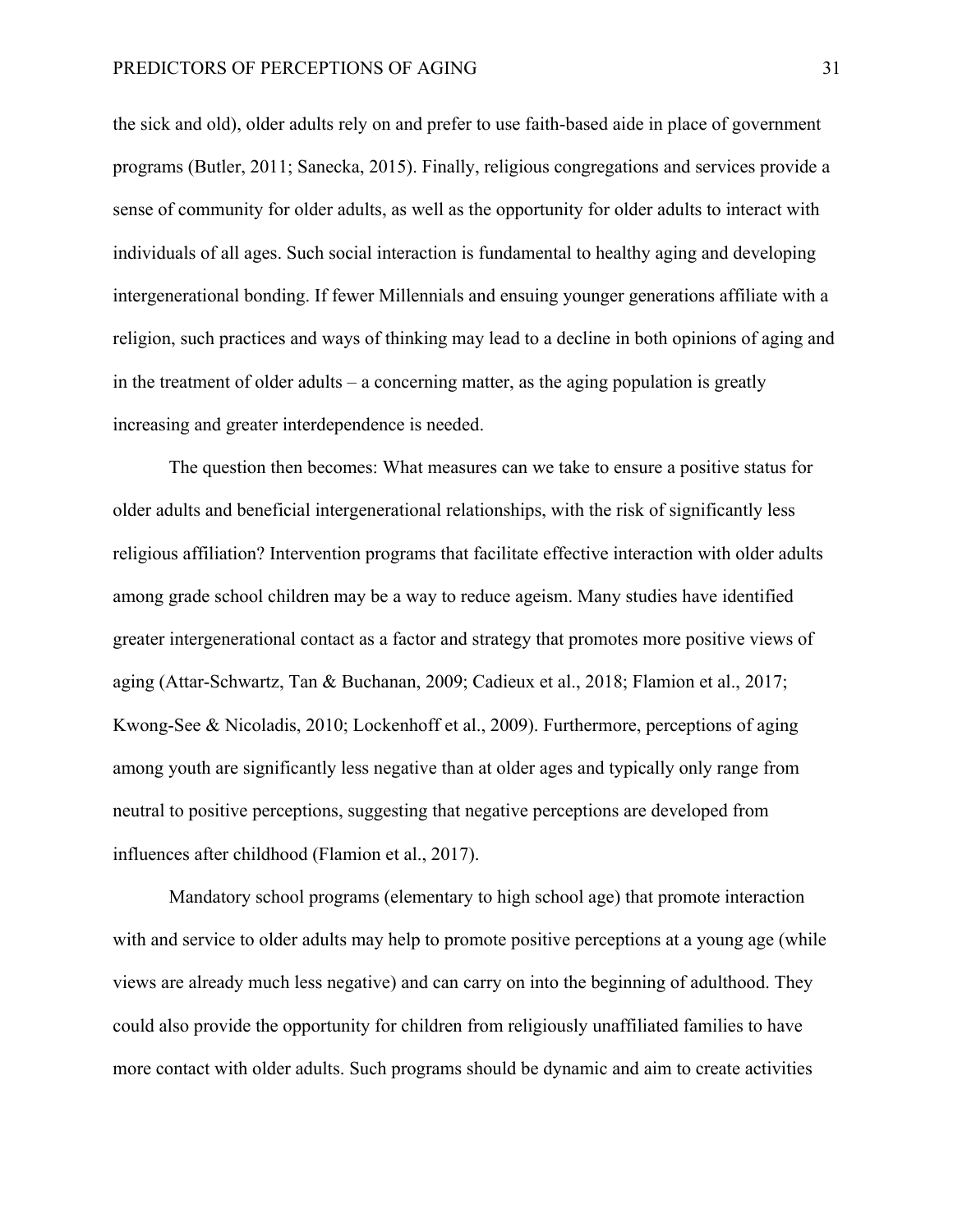that foster positive experiences, as the quality of such interactions are as important as frequency (Flamion et al., 2017). Such opportunities are largely available through voluntary services, however, implementing such programs as a mandatory part of school curricula will make it so that they are issued with more authority and, therefore, salience.

## **Limitations and future studies**

A limitation of this study was that I was only able to gather data for three major world religions: Christianity, Judaism and Islam, which limits the scope of these findings to Abrahamic religions, which overlap in values. There are many world religions beyond the three analyzed in this study that are practiced in the U.S. Future studies would benefit from looking at religions in addition to Judaism, Christianity, and Islam; analyzing a greater number of religions will offer a more complete view of how religion affects Millennial perceptions of aging. Through studying more religions, researchers can better assess whether *religion* contributes positively to aging, or only *certain religions*. In addition to this, future analysis could benefit from investigating whether religion affects the general population rather than a single generation; this would provide a more thorough understanding of the relationship between religion and perceptions of aging. In addition, most of my sample was drawn from institutions of higher education, making most of the people who were studied college-educated/associated individuals. Related to this is the fact that I did not draw participants directly from religious institutions (church, mosque, synagogue) but, rather, from religious groups at Hood College. Finally, any conclusions from my analyses of the individual religious groups outlined in this study (Christianity, Judaism and Islam) is limited due to small sample sizes; however, my preliminary investigation offers interesting results that warrant further exploration. Future studies with larger sample sizes would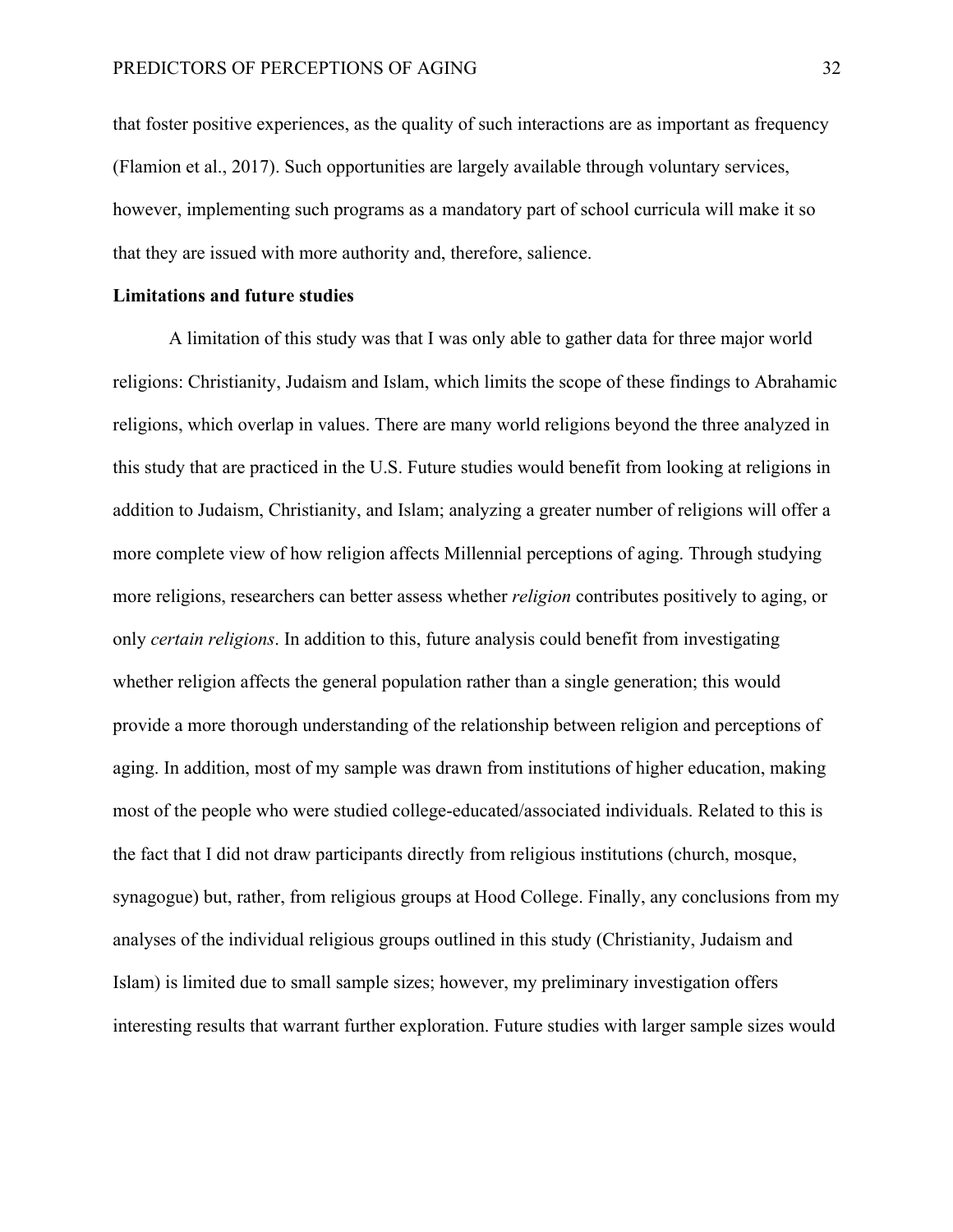benefit the analysis of potential differences between each of these groups on questions about religiosity and perceptions of aging.

Research on Millennials' perceptions of aging is very rare, and research in perceptions of aging could benefit from further analysis of the Millennial generation. As the youngest adult population who are directly facing an increased aging population for whom they will have to care, Millennial perceptions of aging are critical to assess. Future studies should continue to explore Millennials' perceptions of aging and the factors that may affect them.

Finally, since my research is correlational, it cannot be assumed that religious affiliation is the cause for more positive perceptions of aging among Millennials. Although my study finds that religious affiliation leads to more positive perceptions of aging, it may also be that individuals who have more positive perceptions of aging tend to be drawn to religion.

#### **Conclusion**

I found more positive perceptions of aging among religiously-affiliated Millennials compared to religiously-unaffiliated Millennials in a sample of 197 young adults aged 19-36. Both groups perceived that there are biological declines in older adulthood, however, religiouslyaffiliated Millennials were significantly more positive about socio-emotional aspects of older adult life (i.e., general knowledge, wisdom, respect received from others, authority in the family, and life satisfaction). Although organizational religious activity was not related to perceptions of aging, non-organizational religious activity and level of intrinsic religiosity were positively related to perceptions of several socio-emotional domains of aging (i.e., wisdom, respect received from others, and life satisfaction). These findings will be important to consider when evaluating intergenerational relationships and in developing intergenerational programs, as practices and ideas in religion that contribute to positive perceptions serve as examples that may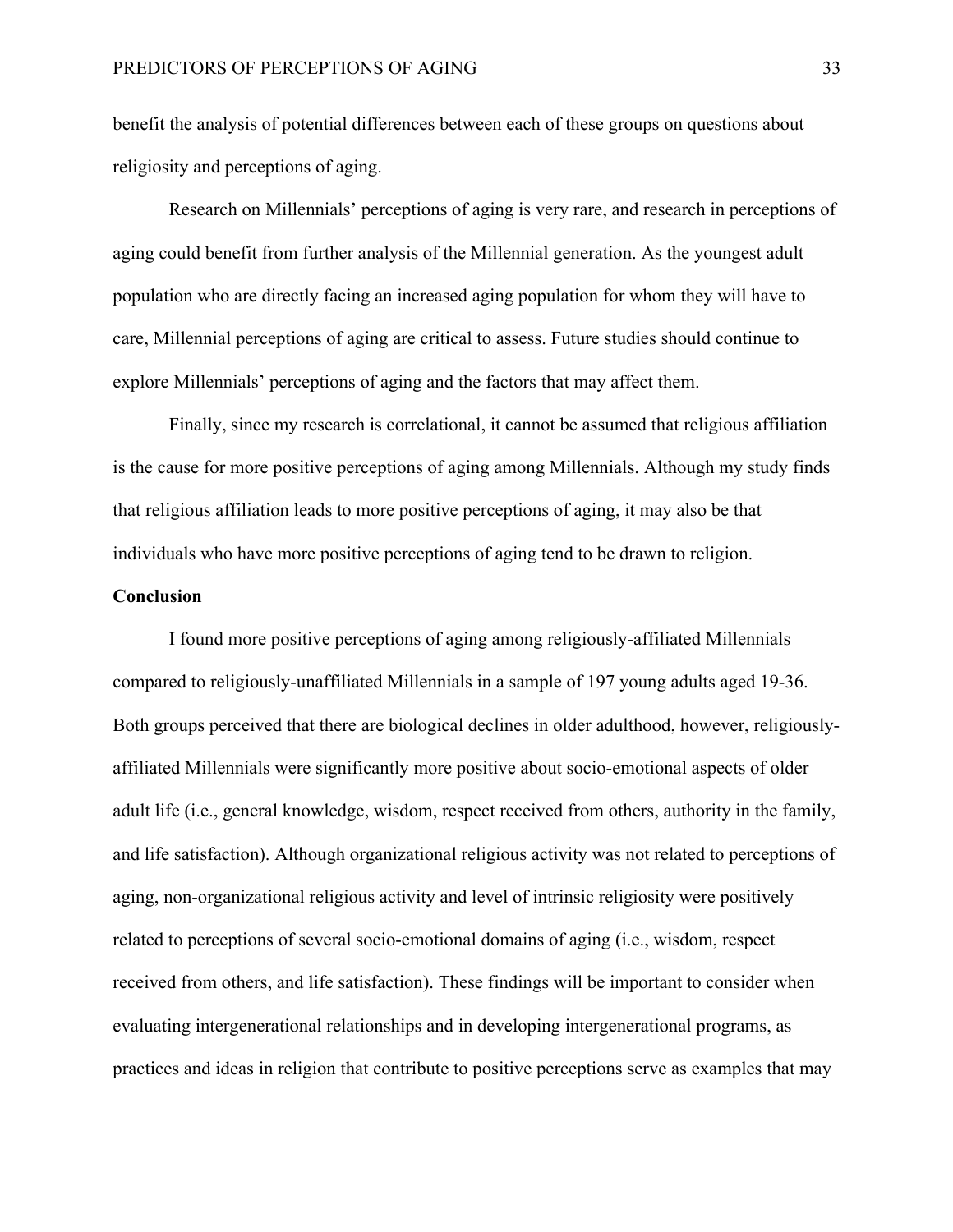# PREDICTORS OF PERCEPTIONS OF AGING 34

be emulated. Studies that examine religion and perceptions of aging (as separate factors) in Millennials should be considered for future research. This study demonstrated that Millennials are an important generation to consider in efforts towards intergenerational unity, and that religion is a factor that may significantly affect intergenerational unity and perceptions of aging.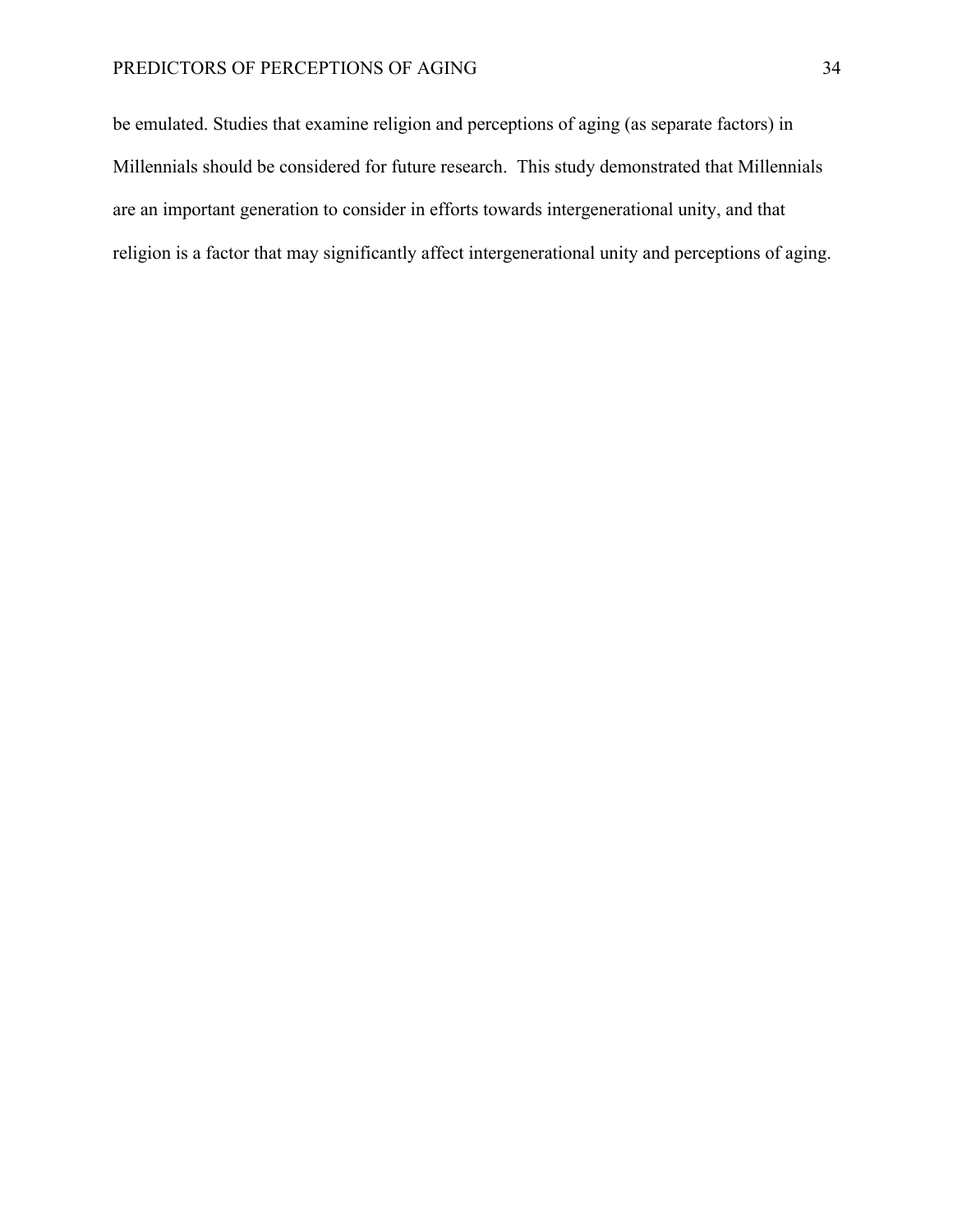#### **References**

- Administration on Aging, Administration for Community Living, & U.S. Department of Health and Human Services. (2018, April). *2017 Profile of Older Americans.* Retrieved from https://www.acl.gov/sites/default/files/Aging%20and%20Disability%20in%20America/2 017OlderAmericansProfile.pdf
- Allport, G.W., & Ross, J.M. (1967). Personal religious orientation and prejudice. *Journal of Personality and Social Psychology*, *5*(4)*,* pp. 432-443. doi:10.1037/h0021212
- Alper, B. (2015). *Millennials are less religious than older Americans, but just as spiritual.*  Retrieved from Pew Research Center website: http://www.pewresearch.org/facttank/2015/11/23/millennials-are-less-religious-than-older-americans-but-just-asspiritual/
- Arnett, J.J. (2013). The evidence for generation we and against generation me*. Emerging Adulthood, 1*(1), pp. 5-10. doi: 10.1177/2167696812466842
- Attar-Schwartz, S., Tan, J.P., & Buchanan, A. (2009). Adolescents' perspectives on relationships with grandparents: The contribution of adolescent, grandparent, and parent-grandparent relationship variables*. Children and Youth Services Review, 31*(9), pp. 1057-1066*.* doi: 10.1016/j.childyouth.2009.05.007
- Brack, J., & Kelly, K. (2012). *Maximizing Millennials in the workplace.* Retrieved from https://www.kenan-flagler.unc.edu/executive-development/customprograms/~/media/files/documents/executive-development/maximizing-millennials-inthe-workplace.pdf
- Branscum, A.Y., & Sciaraffa, M.A. (2013). Changing Millennial attitudes toward older adults*. Journal of Family and Consumer Science, 105*(1), pp.18-22.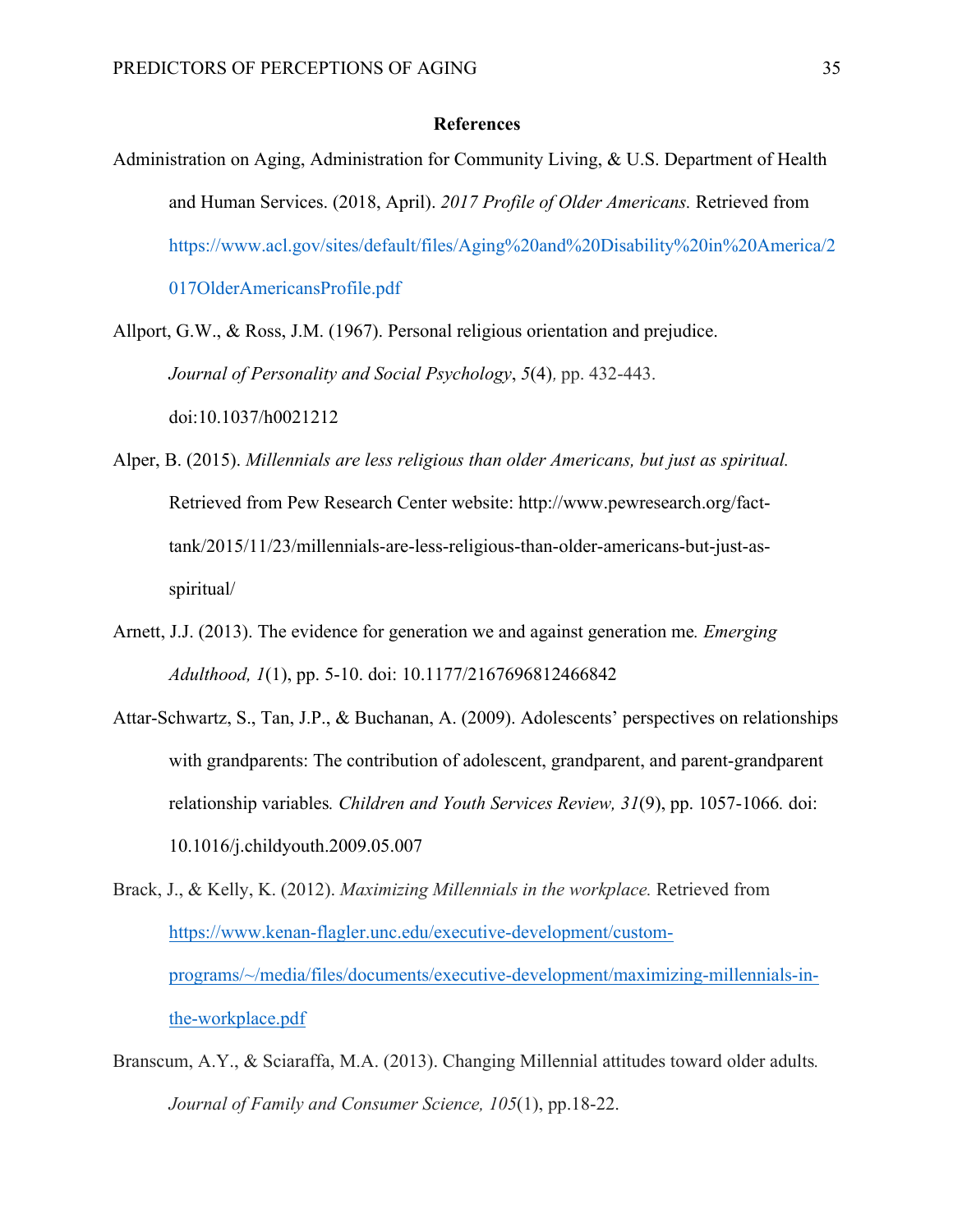- Butler, D.C., Haley, P.P., Ege, M.A., & Allen, R.S. (2011). Religious leaders' perceptions regarding benefits of and barriers to organized religious support in providing care to older adults with chronic illness. *Clinical Gerontologist, 34*(3), pp. 237-250*.* doi: 10.1080/07317115.2011.554344
- Butler, R.N. (2009). Combating ageism*. International Psychogeriatrics, 21*(2), p. 211. doi:10.1017/S104161020800731X
- Cadieux, J., Chasteen, A.L., & Packer, D.J. (2018). Intergenerational contact predicts attitudes towards older adults through inclusion of the out group in the self. *The Journal of Gerontology Series B, Psychological Sciences and Social Sciences*. Advance online publication. doi: 10.1093/geronb/gbx176
- Coleman, P.G. (2009). Ageing and the personhood in the twenty-first century. *International Journal of Public Theology, 3*(1), pp.63-77. doi: 10.1163/156973209X387316
- Crimmins, E.M. (2015). Lifespan and healthspan: past, present, and promise. *Gerontologist, 55(*1), pp. 901-911. doi: 10.1093/geront/gnv130
- Desilver, D. (2016, June). *More older Americans are working, and working more, than they used to.* Retrieved from Pew Research Center website: http://www.pewresearch.org/facttank/2016/06/20/more-older-americans-are-working-and-working-more-than-they-usedto/
- DiGiovanna, A.G. (2000). *Human aging: Biological perspectives* (2nd ed.). Boston, MA: McGraw-Hill.
- Drake, B. (2014, Jan). *Number of older Americans in the workforce is on the rise.* Retrieved from the Pew Research Center website: http://www.pewresearch.org/facttank/2014/01/07/number-of-older-americans-in-the-workforce-is-on-the-rise/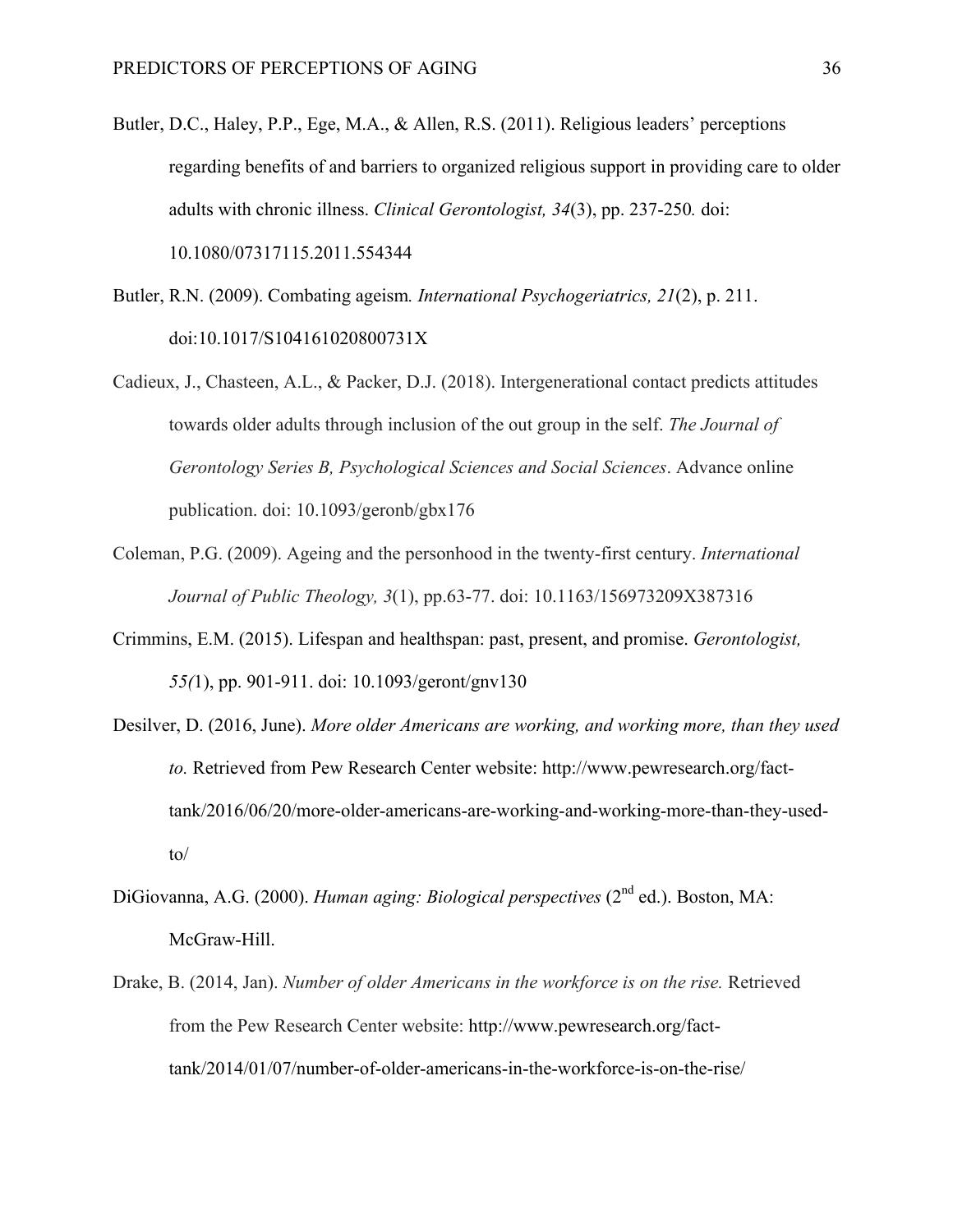- Eisner, S.P. (2005). Managing generation Y*. SAM Advanced Management Journal*, *70(*4), pp. 4- 15. doi: 10.1109/EMR.2011.5876168
- Ellison, C. G., & Xu, X. (2015). Religion, race/ethnicity, and norms of intergenerational assistance among older adults. *Religions, 7*(1), pp. 1-17. doi: 10.3390/rel7010005
- Fajemiroye, J.O., da-Cunha, L.C., Saavedra-Rodriguez, R., Rodrigues, K.L., Naves, L.M., Mourao, A.A.…da Silva, E.F. (2018). Aging induced biological changes and cardiovascular disease*. Bio Med Research International*, *2018*, pp.1-14*.* doi: 10.1155/2018/7156435
- Flamion, A., Missotten, P., Marquet, M., & Adam, S. (2017). Impact of contact with grandparents on children's and adolescent's views of the elderly*. Child Development*. Advance online publication. doi: 10.1111/cdev.12992
- Fry, R. (2018, March). *Millennials projected to overtake Baby Boomers as America's largest generation.* Retrieved from Pew Research Center website: http://www.pewresearch.org/fact-tank/2018/03/01/millennials-overtake-baby-boomers/
- Fry, R. (2018, April). *Millennials are the largest generation in the U.S. labor force.* Retrieved from Pew Research Center website: http://www.pewresearch.org/facttank/2018/04/11/millennials-largest-generation-us-labor-force/
- Gebauer, J.E., Paulhus, D.L., & Neberich, W. (2012). Big two personality and religiosity across cultures: communals as religious conformists and agentics as religious contrarians*. Social Psychological and Personality Science, 4*(1), pp. 21-30. doi:10.1177/1948550612442553
- Greenberger, C. (2012). Gerotranscendence through Jewish eyes*. Journal of Religion and Health*, *51*(2), pp. 281-292. doi: 10.1007/s10943-012-9590-0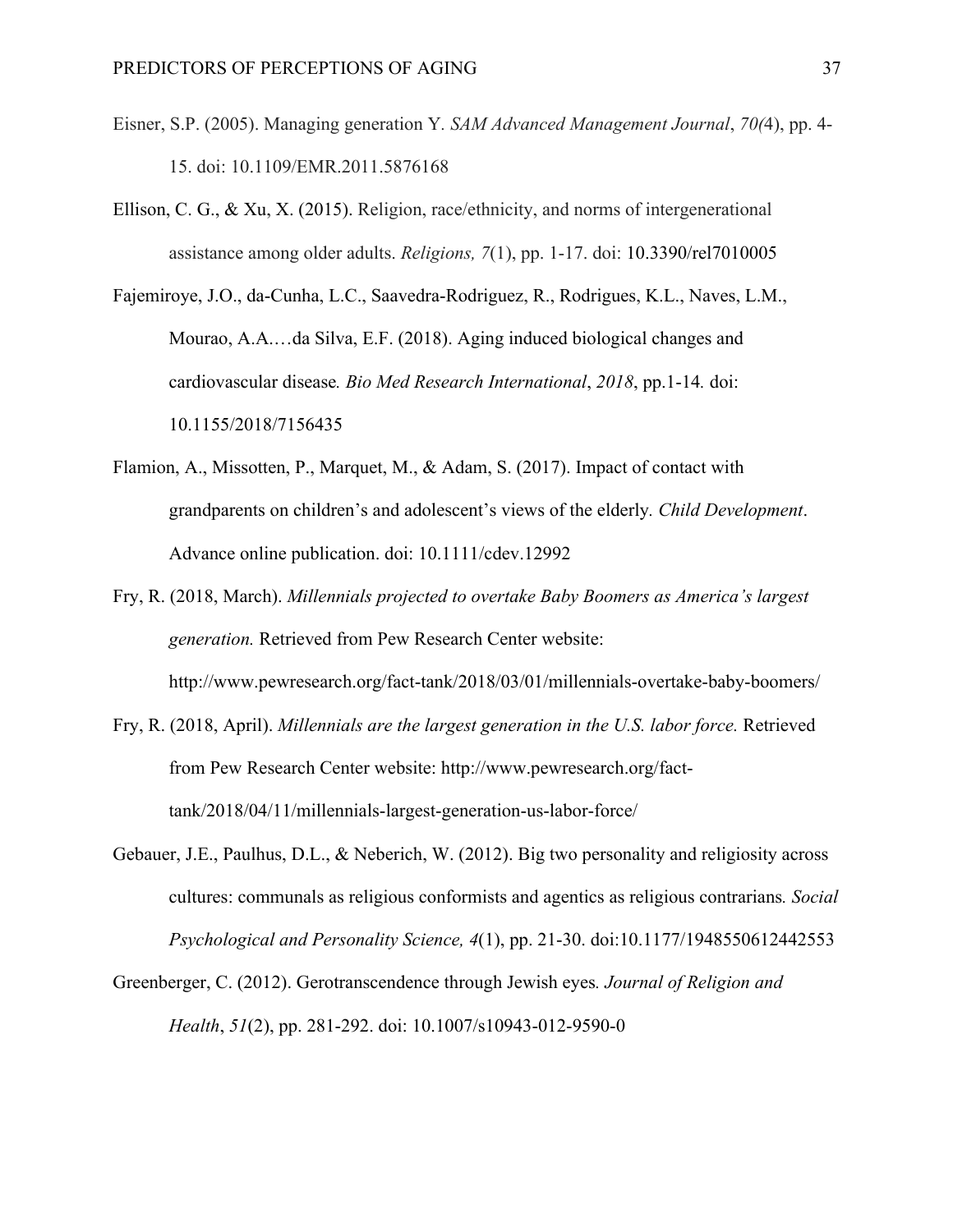- Hoge, R. (1972). A validated intrinsic religious motivation scale*. Journal for the Scientific Study of Religion, 11,* pp. 369-376. doi:10.2307/1384677
- Inglehart, R., & Baker, W.E. (2000). Modernization, cultural change, and the persistence of traditional values*. American Sociological Review*, *65*(1), pp. 19-51. doi: 10.2307/2657288
- Koenig, H. (2012). *Handbook of Religion and Health* (2nd Ed.). New York, NY: Oxford University Press.
- Koenig, H.G., & Bussing, A. (2010). The Duke University religion index (DUREL): A five-item measure for use in epidemiological studies*. Religions, 1*(1), pp. 78-85. doi: 10.3390/rel1010078
- Koenig, H.G., Kvale, J., Ferrel, C. (1988). Religion and well-being in later life. *The Gerontologist, 28*, pp. 18-28. doi.org/10.1093/geront/28.1.18
- Koenig, H.G., & Lawson, D.M. (2004). *Faith in the future.* West Conshohocken, PA: Templeton Press
- Krause, N. (2003). Religious meaning and subjective well-being in late life. *The Journals of Gerontology: Series B, 58*, pp. S160–S170. doi.org/10.1093/geronb/58.3.S160
- Kwong-See, S.T., & Nicoladis, E. (2010). Impact of contact on the development of children's positive stereotyping about language and competence*. Educational Gerontology*, *36*(1), pp. 52-66. doi:10.1080/03601270903018352
- Levy, B.R., & Meyers, L.M. (2004). Preventative health behaviors influenced by self perceptions of aging*. Preventative Medicine, 39*(3), pp. 625-629*.* doi: 10.1016/j.ypmed.2004.02.029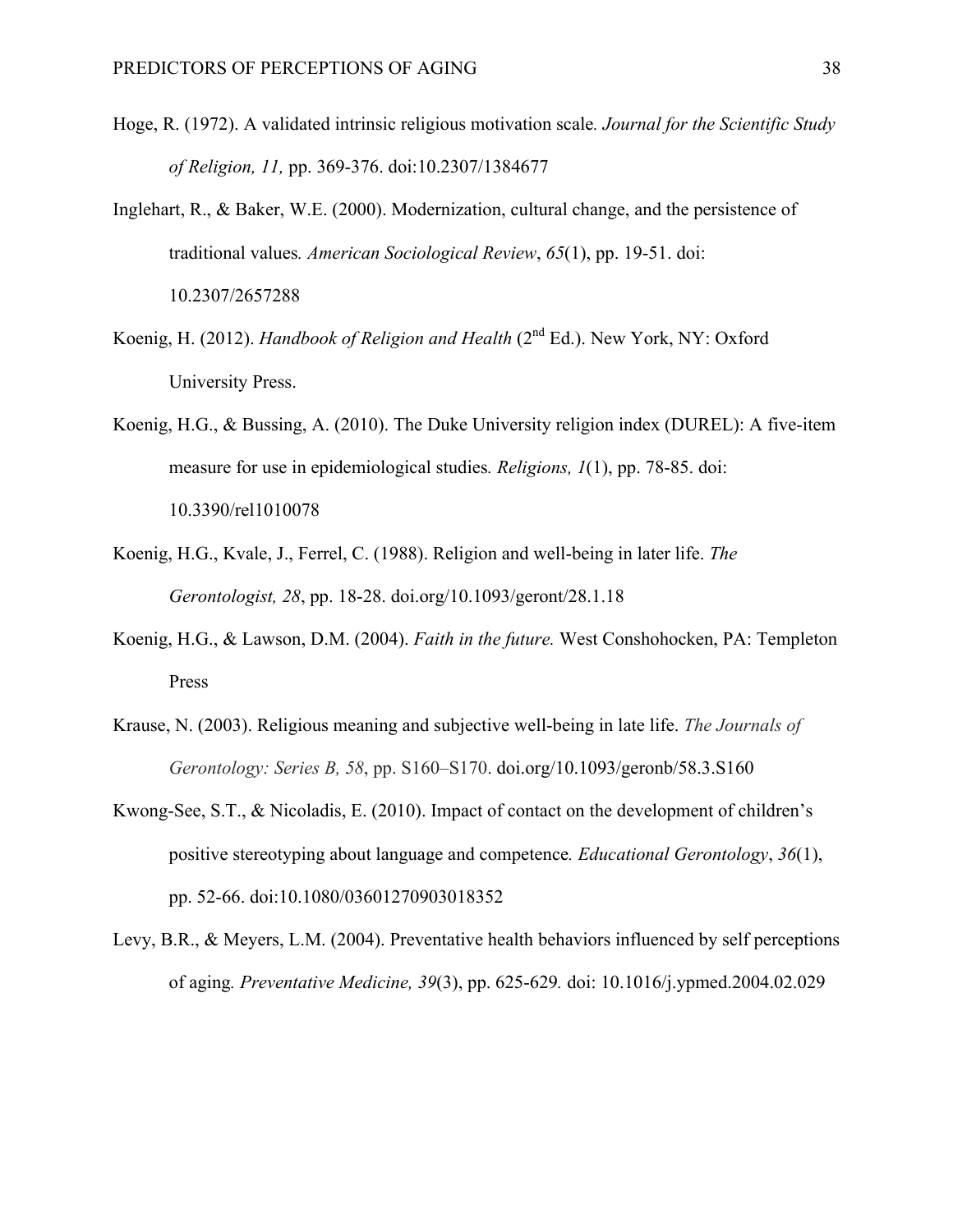- Lipka, M. (2015). *Millennials increasingly are driving growth of 'nones'*. Retrieved from Pew Research Center website: http://www.pewresearch.org/fact-tank/2015/05/12/millennialsincreasingly-are-driving-growth-of-nones/
- Lockenhoff, C.E., De Fruy, F., Terraccioano, A., McCrae, R.R., De Bolle, M., Costa, P.T., … Aguilar-Vafaie, M.E. (2009). Perceptions of aging across 26 cultures and their culturelevel associates*. Psychology and Aging, 24*(4), pp. 941-954. doi: 10.1037/a0016901
- Lyons, I. (2009, November). *Public perceptions of older people and ageing*. Retrieved from the National Centre for the Protection of Older People website:

http://www.ncpop.ie/Year%201%20Reports/Microsoft%20Word%20-

%20NCPOP%20Lit%20Rev%201%20IL%2001\_12\_09Cover%20inc22\_01\_10.pdf

- MacKinlay, E. (2008). *Ageing disability and spirituality: Addressing the challenge of disability in later life.* Philadelphia, PA: Jessica Kingsley Publishers.
- McFadden, S. (1995). Religion and well-being in aging persons in an aging society*. Journal of Social Issues*, *51*(2), pp. 161-175. doi: 10.1111/j.1540-4560.1995.tb01329.x
- Miller, J.R. (n.d.). *The problem of Christian old age.* Retrieved from https://www.gracegems.org/Miller/problem\_of\_christian\_old\_age.htm
- Moberg, D.O. (1972). Religion and the aging family. *National Council on Family Relations, 21*(1), pp. 47-60. doi: 10.2307/581786

Moody, H.R. (1990). The Islamic vision of aging and death. *Generations*, *14*(4), pp. 15-19.

- Moody, H.R., & Sasser, J. (2006). *Aging: Concepts and Controversies* (8<sup>th</sup> Ed.). Thousand Oaks, CA: Sage Publications
- Moscovici, S. (1963). Attitudes and opinions*. Annual Review of Psychology, 14,* pp. 231-260*.*  doi: 10.1146/annurev.ps.14.020163.001311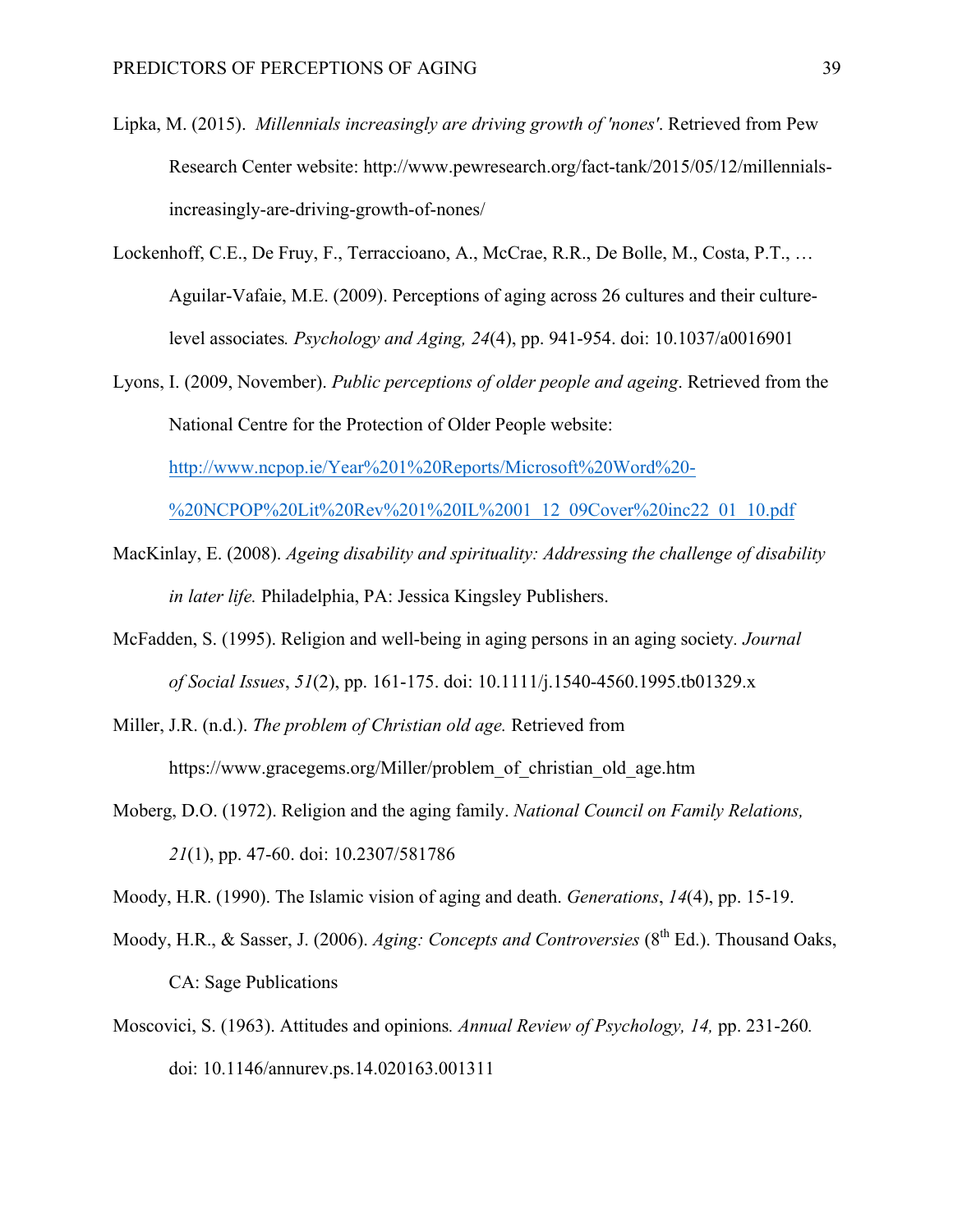- Moscovici, S. (1984). The phenomenon of social representations*.* In R.M. Farr & S. Moscovici, (Eds). *Social Representations.* New York, NY: Cambridge University Press.
- Myers, K.K., & Sadaghiani, K. (2010). Millennials in the workplace: A communication perspective on Millennials' organizational relationships and performance. *Journal of Business and Psychology, 25*(2), pp. 225-238. doi: 10.1007/s10869-010-9172-7
- North, M.S., & Fiske, S.T. (2012). An inconvenienced youth? Ageism and its potential intergenerational roots*. Psychological Bulletin*, *138*(5), pp. 982-997. doi: 10.1037/a0027843
- North, M.S., & Fiske, S.T. (2015). Modern attitudes towards older adults in the aging world: A cross-cultural meta-analysis. *Psychological Bulletin, 141*(5), pp. 993-1021*.* doi: 10.1037/a0039469
- Ortman, J.M., Velkoff, V.A., & Hogan, H. (2014, May). *An aging nation: The older population in the United States.* Retrieved from the U.S. Census Bureau website: https://www.census.gov/prod/2014pubs/p25-1140.pdf
- Pals, D.L. (2006). *Eight Theories of Religion* (2<sup>nd</sup> Ed.). New York, NY: Oxford University Press, Inc.
- Pasupathi, M., & Lockenhoff, C.E. (2002). Ageist behavior. In T.D. Nelson (Ed.). *Ageism: Stereotyping and prejudice against older persons.* Boston, MA: MIT Press.
- Pew Research Center. (2002). *Among wealthy nations U.S stands alone in its embrace of religion.* Retrieved from Pew Research Center website: http://www.pewglobal.org/2002/12/19/among-wealthy-nations/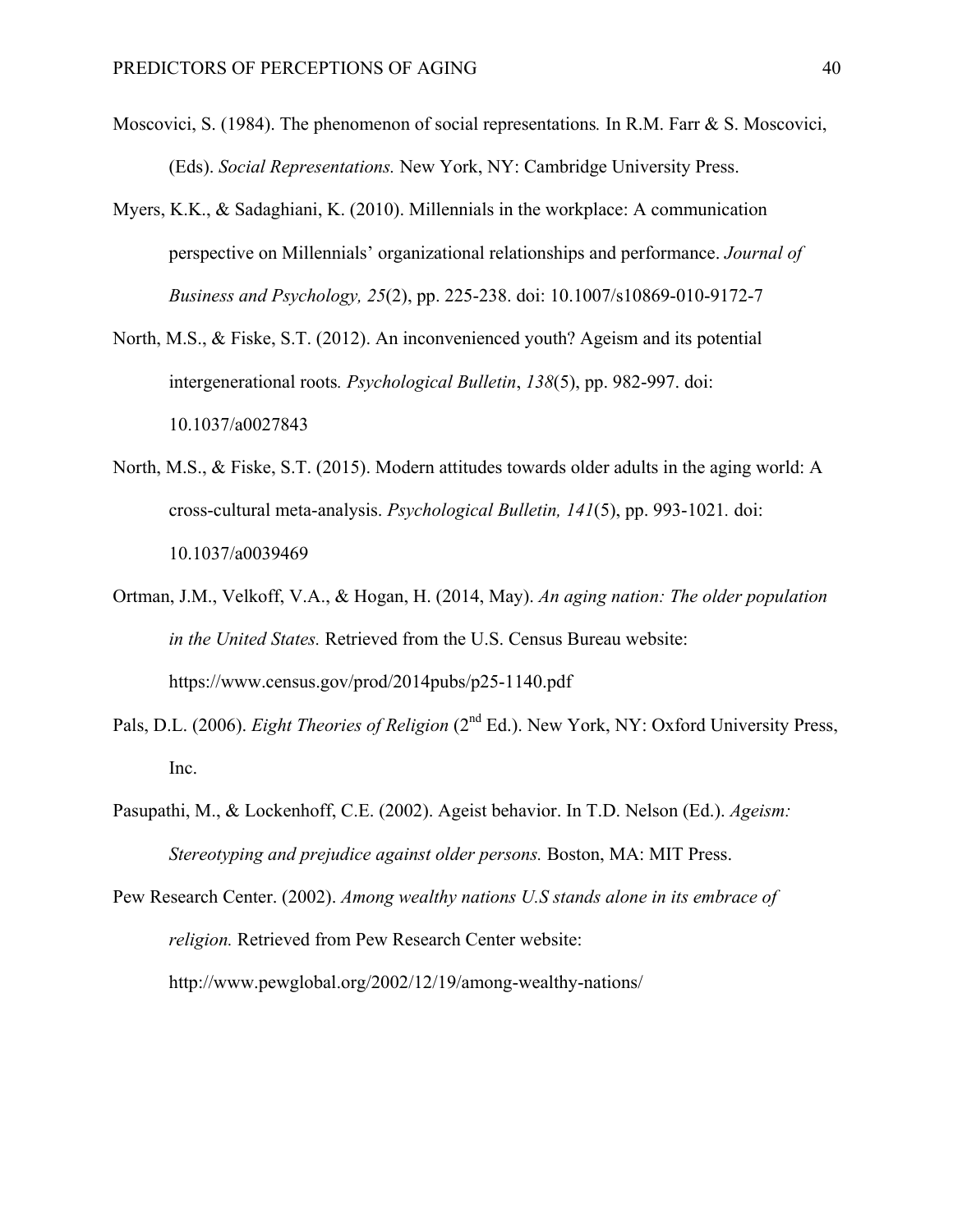Pew Research Center. (2009, September). *Recession turns a greying office grayer.* Retrieved from the Pew Research Center website:

http://www.pewsocialtrends.org/2009/09/03/recession-turns-a-graying-office-grayer/

Pew Research Center. (2010, February). *Millennials: Confident, connected. Open to change.* Retrieved from the Pew Research Center website: http://www.pewsocialtrends.org/2010/02/24/millennials-confident-connected-open-tochange/

- Pew Research Center. (2012, October). *"Nones" on the rise."* Retrieved from the Pew Research Center website: http://www.pewforum.org/2012/10/09/nones-on-the-rise/
- Pew Research Center. (2012, December). *The global religious landscape.* Retrieved from the Pew Research Center website: http://www.pewforum.org/2012/12/18/global-religiouslandscape-exec/
- Pew Research Center. (2014). *Millennials in adulthood: Detached from institutions, networked with friends.* Retrieved from the Pew Research Center website: http://www.pewsocialtrends.org/2014/03/07/millennials-in-adulthood/
- Pew Research Center. (2015, May). *American's changing religious landscape.* Retrieved from the Pew Research Center website: http://www.pewforum.org/2015/05/12/americaschanging-religious-landscape/
- Sanecka, A. (2015). Christianity facing the ageing of global population. *Journal of Education Culture and Society, 2015*(2), pp. 240-256*.* doi: 10.15503/jecs20152.240.25
- Shepperd, J.A., Miller, W.A., Smith, C.T., & Algina, J. (2014). Does religion offer worldviews that dissuade adolescent substance use? *Psychology of Religion and Spirituality, 6*(4), pp. 292-301. doi: 10.1037/a0037052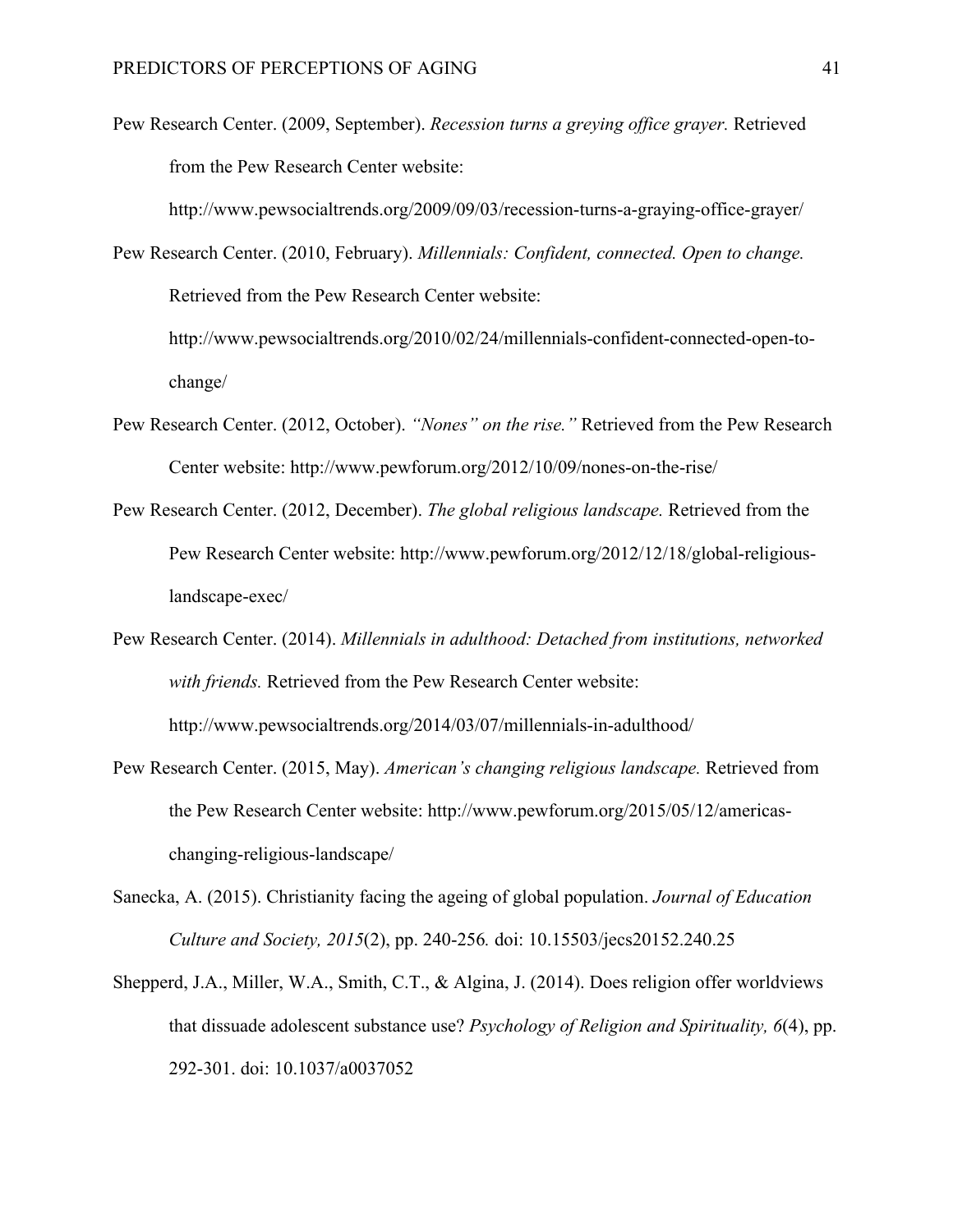- Stambler, M. (1982). Jewish ethnicity and aging*. Journal of Jewish Communal Services*, *58,* pp. 336-342.
- Tan, P.P., Zhang, N.H. & Fan, L. (2004) Students' attitudes toward the elderly in the People's Republic of China. *Educational Gerontology*, *30*(4), pp. 305-314. doi: 10.1080/03601270490278830
- Twenge, J.M., Exline, J.J, Grubbs, J.B., Sastry, R., & Campbell, W.K. (2015). Generational and time period differences in American adolescents' religious orientation, 1966–2014. *PLoS ONE 10*(5), e0121454. doi:10.1371/journal.pone.0121454
- Wagner, W. Duveen, G., Farr, R., Jovchelovitch, S., Lorenzi-Cioldi, F., Markova, I. & Rose, D. (1999). Theory and method of social representations. *Asian Journal of Psychology*, *2*(1), pp. 95-125. doi: 0.1111/1467-839X.00028
- Walker, A. (1990). The economic 'burden' of ageing and the prospect of intergenerational conflict*. Ageing and Society, 10*(4), pp. 377-96*.* doi:10.1017/S0144686X00007376
- Wang, W., & Parker, K. (2014, September). *Record share of Americans have never married: As values, economics and gender patterns change.* Retrieved from Pew Research Center website: http://www.pewsocialtrends.org/2014/09/24/record-share-of-americans-havenever-married/
- Whittington, F.J. (2010). What have religion and spirituality to do with aging? Three approaches*. The Gerontologist, 50*(2), pp. 271-279. doi:10.1093/geront/gnq012
- World Health Organization. (2011). *Global health and aging.* Retrieved from http://www.who.int/ageing/publications/global\_health.pdf
- Zaino, J., & College, I. (2005). Disparate generations: Intergenerational accord and aging policy: A preliminary data review. In K.T. Barry, C. Riessen, & B. Kovalsky (Eds.), *The*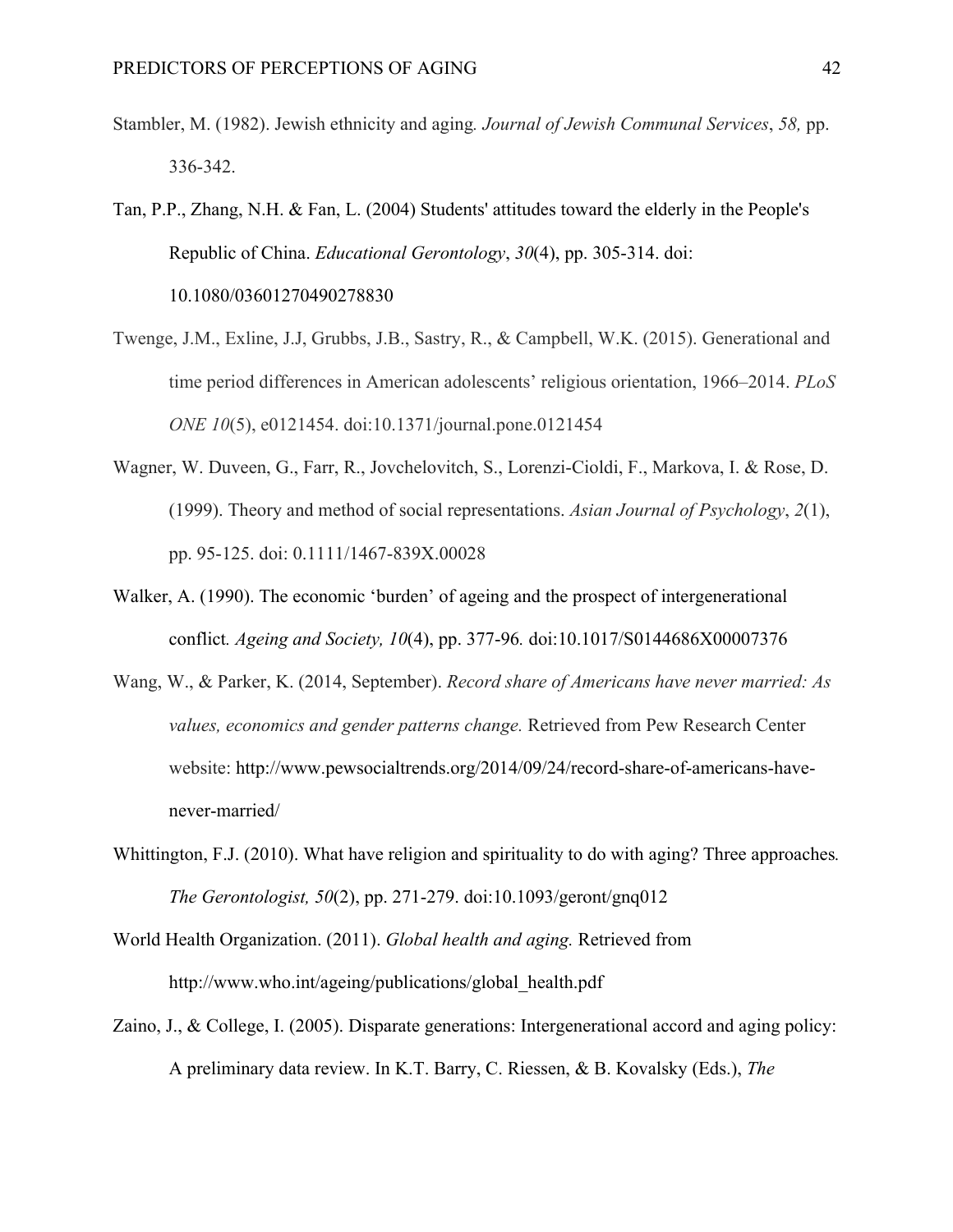*Westchester County Pre-White House Conference on Aging: Transforming Education and Practice in the 21'st Century, 40,* pp. 8-27*.* New York: The Journal of Pastoral Counseling.

- Zhang, X., Xing, C., Guan, Y., Song, X., Melloy, R., Wang, F., …Jin, X. (2016). Attitudes towards older adults: A matter of cultural values or personal values? *Psychology of Aging, 31,* pp. 89-100. doi:10.1037/pag0000068
- Zhou, L-Y. (2007). What college students know about older adults: A cross cultural qualitative study. *Educational Gerontology, 33*(10), pp. 811-831*.* doi:10.1080/03601270701364545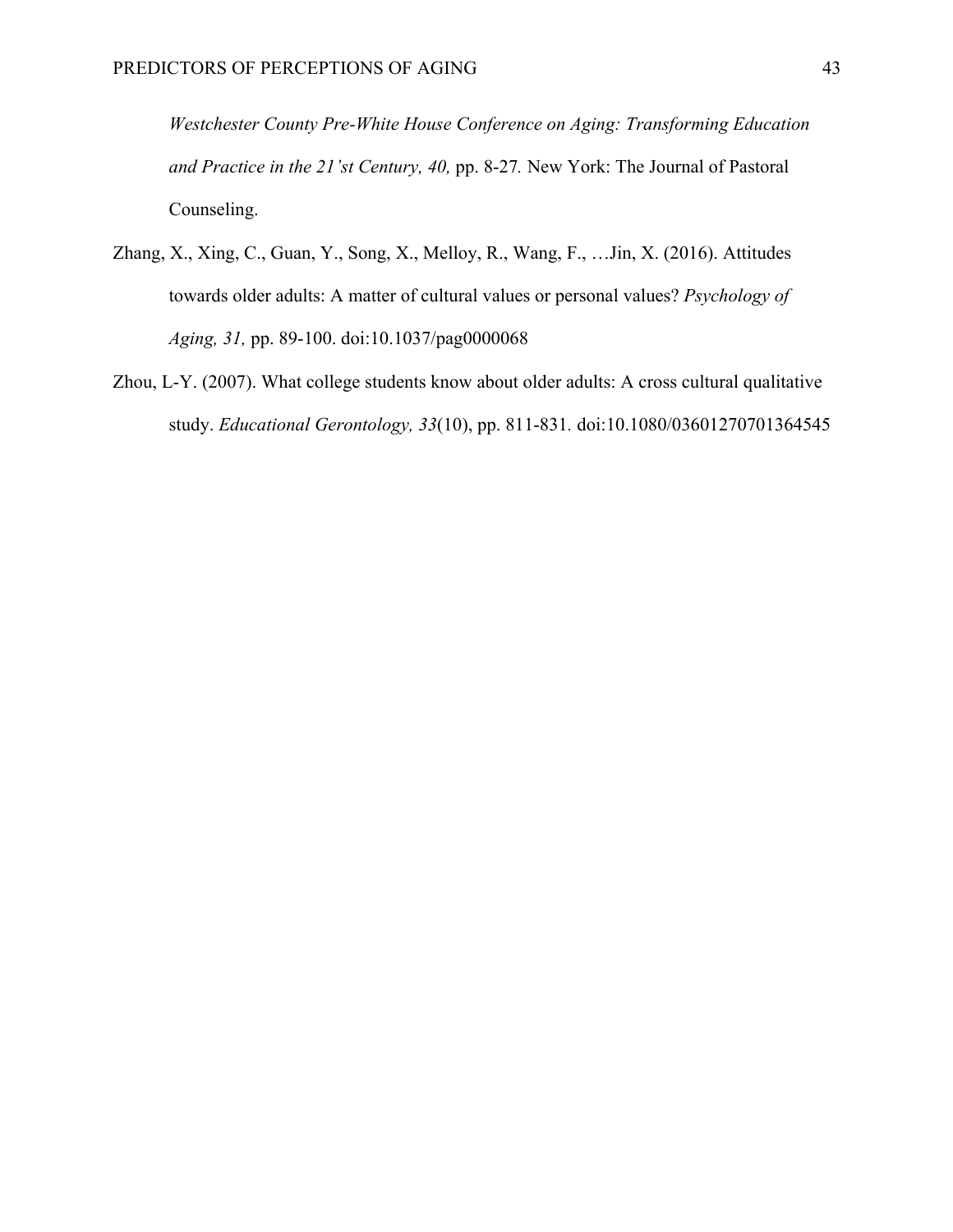| Demographic Variable                  | $\mathbf n$    | Percent |
|---------------------------------------|----------------|---------|
| <b>Sex</b>                            |                |         |
| Female                                | 125            | 63.45   |
| Male                                  | 71             | 36.04   |
| Other                                 | $\mathbf{1}$   | 0.51    |
| Ethnicity                             |                |         |
| Caucasian/White (non-Hispanic)        | 107            | 54.31   |
| Black/African American (non-Hispanic) | 27             | 13.70   |
| Asian or Pacific Islander             | 21             | 10.66   |
| Asian Indian                          | 11             | 5.58    |
| Multi-Racial                          | 7              | 3.55    |
| Hispanic/Latino                       | 6              | 3.05    |
| Puerto Rican                          | 3              | 1.52    |
| Native American                       | $\overline{2}$ | 1.02    |
| Other                                 | 13             | 6.60    |
| Citizenship                           |                |         |
| Citizen                               | 189            | 95.94   |
| Non-Citizen                           | 8              | 4.06    |
| Birthplace                            |                |         |
| U.S.                                  | 161            | 81.73   |
| Outside of U.S.                       | 36             | 18.27   |
| Religious Affiliation                 |                |         |
| Christianity                          | 51             | 25.89   |
| Islam                                 | 42             | 21.32   |
| Judaism                               | 33             | 16.75   |
| Agnostic                              | 34             | 17.26   |
| Atheist                               | 37             | 18.78   |
|                                       |                |         |

Table 1 *Frequencies for relevant variables (N=197)*

 $\overline{\phantom{a}}$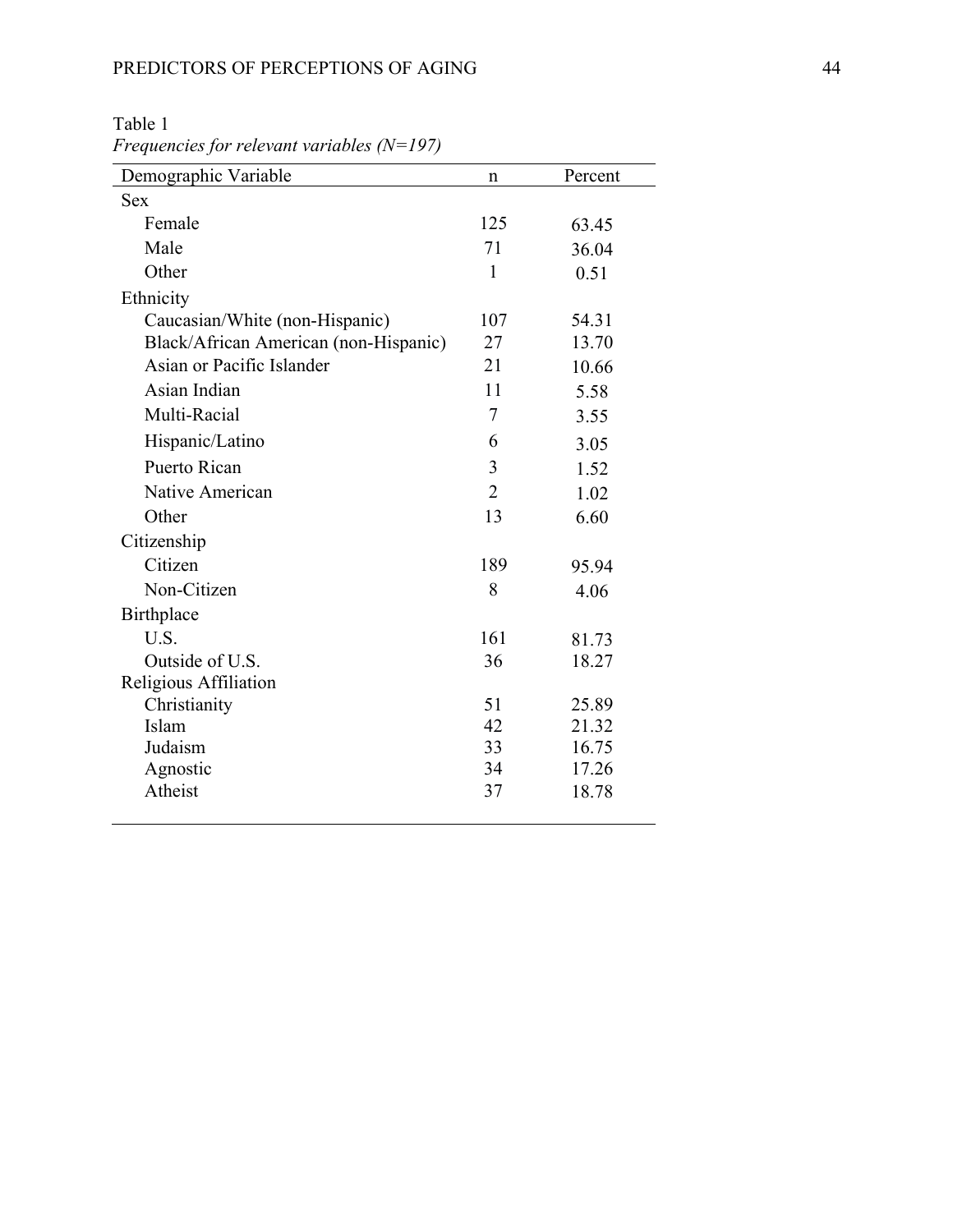|                                | Non-<br>Religious | Religious |                  |                |                  |         |
|--------------------------------|-------------------|-----------|------------------|----------------|------------------|---------|
| Lockenhoff scale item          | Mdn.              | Mdn.      | $\boldsymbol{u}$ | $\overline{z}$ | $\boldsymbol{p}$ | r       |
| <b>Physical Attractiveness</b> | 2.0               | 2.0       | 4,473.00         | .000           | 1.00             | 0.03    |
| Ability to do Everyday         | 2.0               | 2.0       | 4,606.50         | .401           | 0.69             | $-0.03$ |
| <b>Tasks</b>                   |                   |           |                  |                |                  |         |
| Ability to Learn New           | 2.0               | 2.0       | 4,306.00         | $-482$         | 0.63             | $-0.03$ |
| Information                    |                   |           |                  |                |                  |         |
| General Knowledge              | 3.0               | 4.0       | 3,288.00         | $-3.215$       | 0.001            | $-0.23$ |
| Wisdom                         | 4.0               | 5.0       | 3,251.50         | $-3.508$       | 0.000            | $-0.24$ |
| <b>Respect Received from</b>   | 4.0               | 4.0       | 3,167.50         | $-3.568$       | 0.000            | $-0.25$ |
| Others                         |                   |           |                  |                |                  |         |
| Authority in the Family        | 4.0               | 4.0       | 3,039.00         | $-3.940$       | 0.000            | $-0.28$ |
| Life Satisfaction              | 3.0               | 4.0       | 3,665.50         | $-2.208$       | 0.03             | $-0.16$ |

Table 2 *Mann Whitney U for religiously-affiliated (n = 126) and religiously unaffiliated (n = 71) Millennials on eight perception-of-aging items*